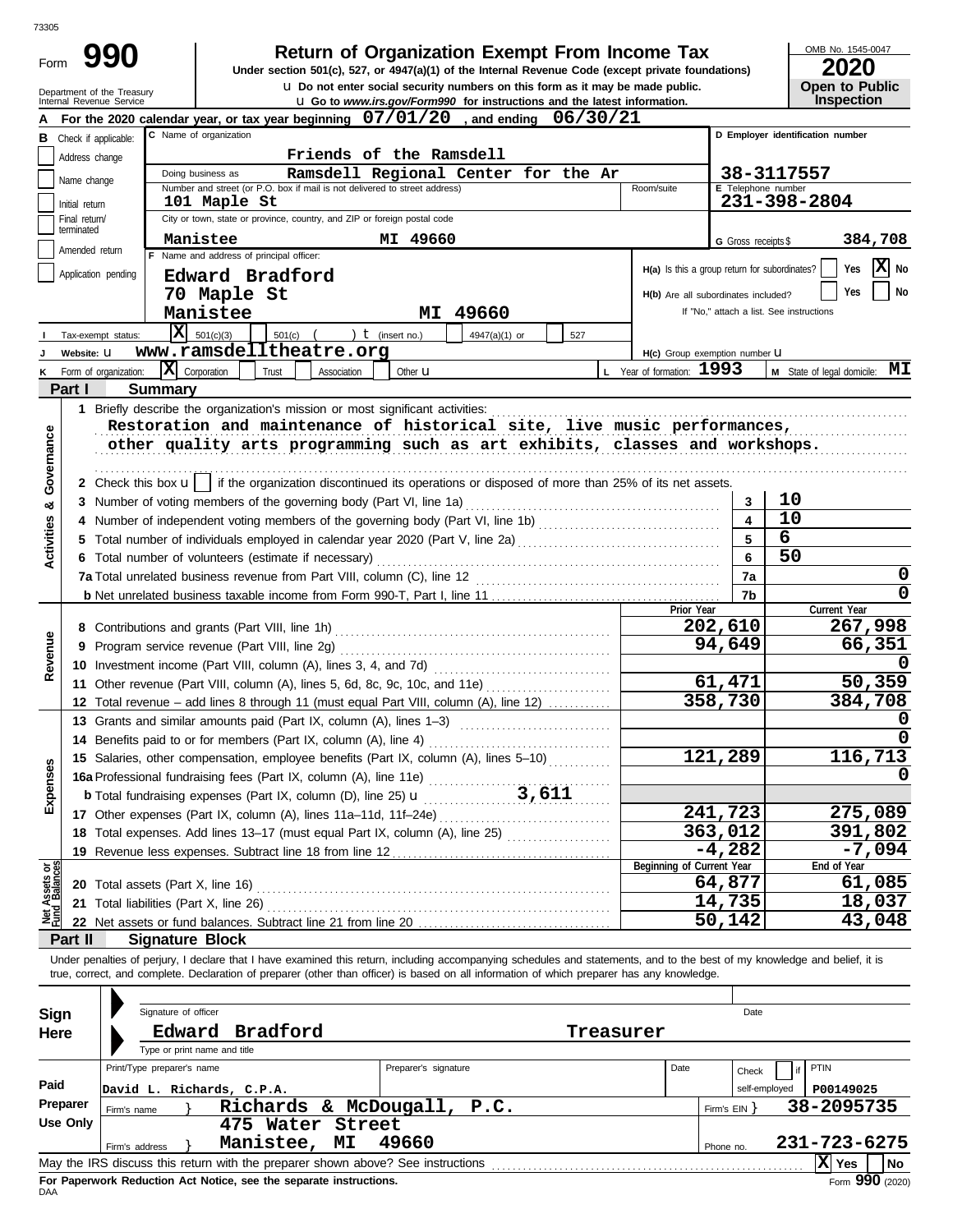|                | Form 990 (2020) Friends of the Ramsdell                                           |                                                                                                                                                                                                                                                                                                                                             | 38-3117557  |                                 | Page 2                |
|----------------|-----------------------------------------------------------------------------------|---------------------------------------------------------------------------------------------------------------------------------------------------------------------------------------------------------------------------------------------------------------------------------------------------------------------------------------------|-------------|---------------------------------|-----------------------|
| Part III       |                                                                                   | <b>Statement of Program Service Accomplishments</b><br>Check if Schedule O contains a response or note to any line in this Part III                                                                                                                                                                                                         |             |                                 | $ \mathbf{x} $        |
|                | 1 Briefly describe the organization's mission:                                    |                                                                                                                                                                                                                                                                                                                                             |             |                                 |                       |
|                |                                                                                   | To optimize an irreplaceable regional center for cultural, educational and<br>social activities through programming excellence, fiscal stability, strong<br>community partnerships, and committed volunteers.                                                                                                                               |             |                                 |                       |
|                | prior Form 990 or 990-EZ?<br>If "Yes," describe these new services on Schedule O. | 2 Did the organization undertake any significant program services during the year which were not listed on the                                                                                                                                                                                                                              |             |                                 | Yes $ \mathbf{X} $ No |
| 3<br>services? | If "Yes," describe these changes on Schedule O.                                   | Did the organization cease conducting, or make significant changes in how it conducts, any program                                                                                                                                                                                                                                          |             |                                 | Yes $\overline{X}$ No |
|                |                                                                                   | Describe the organization's program service accomplishments for each of its three largest program services, as measured by<br>expenses. Section 501(c)(3) and 501(c)(4) organizations are required to report the amount of grants and allocations to others,<br>the total expenses, and revenue, if any, for each program service reported. |             |                                 |                       |
|                |                                                                                   |                                                                                                                                                                                                                                                                                                                                             |             | ) (Revenue $\sqrt[6]{16,161}$ ) |                       |
|                |                                                                                   | Live performances such as singers and instrumentalists.                                                                                                                                                                                                                                                                                     |             |                                 |                       |
|                |                                                                                   |                                                                                                                                                                                                                                                                                                                                             |             |                                 |                       |
| 4b (Code:      | Exhibits, Theatre Tours.                                                          | New York Metropolitan Opera livestreaming, Workshops and Classes, Art                                                                                                                                                                                                                                                                       |             |                                 |                       |
|                |                                                                                   |                                                                                                                                                                                                                                                                                                                                             |             |                                 |                       |
|                |                                                                                   |                                                                                                                                                                                                                                                                                                                                             |             |                                 |                       |
|                |                                                                                   |                                                                                                                                                                                                                                                                                                                                             |             |                                 |                       |
| 4c (Code:      | Community Theatre                                                                 | ) (Expenses $$$ $20,800$ including grants of \$                                                                                                                                                                                                                                                                                             |             | ) (Revenue \$ 15,027            |                       |
|                |                                                                                   |                                                                                                                                                                                                                                                                                                                                             |             |                                 |                       |
|                |                                                                                   |                                                                                                                                                                                                                                                                                                                                             |             |                                 |                       |
|                |                                                                                   |                                                                                                                                                                                                                                                                                                                                             |             |                                 |                       |
|                |                                                                                   |                                                                                                                                                                                                                                                                                                                                             |             |                                 |                       |
|                |                                                                                   |                                                                                                                                                                                                                                                                                                                                             |             |                                 |                       |
|                |                                                                                   |                                                                                                                                                                                                                                                                                                                                             |             |                                 |                       |
|                |                                                                                   |                                                                                                                                                                                                                                                                                                                                             |             |                                 |                       |
|                |                                                                                   |                                                                                                                                                                                                                                                                                                                                             |             |                                 |                       |
|                | 4d Other program services (Describe on Schedule O.)                               |                                                                                                                                                                                                                                                                                                                                             |             |                                 |                       |
| (Expenses \$   | 270,965                                                                           | including grants of \$                                                                                                                                                                                                                                                                                                                      | (Revenue \$ |                                 |                       |
|                | 4e Total program service expenses u                                               | 346,287                                                                                                                                                                                                                                                                                                                                     |             |                                 |                       |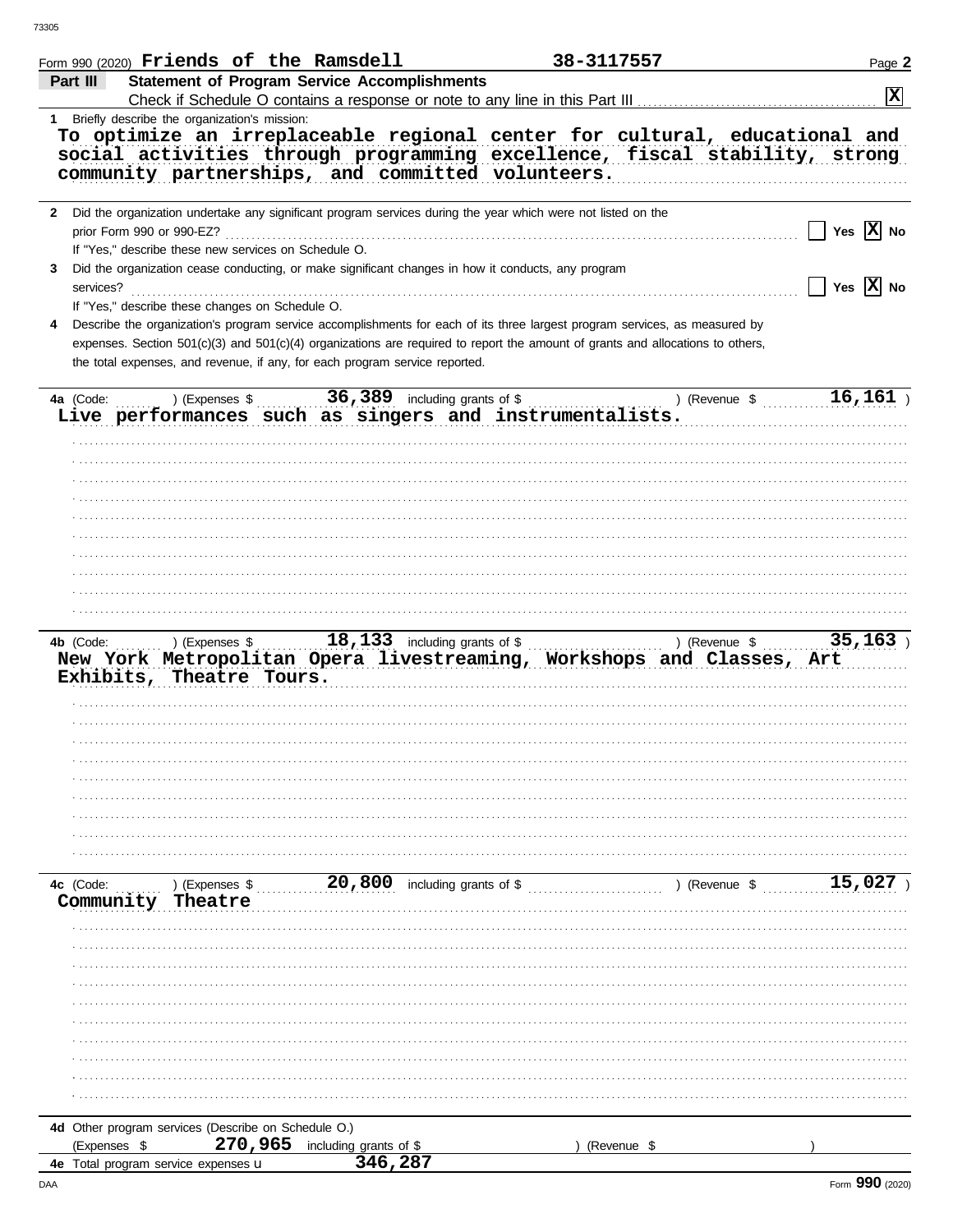|                | Form 990 (2020) $Friends$ of the Ramsdell | 38-3117557 | Page 3 |
|----------------|-------------------------------------------|------------|--------|
| <b>Part IV</b> | <b>Checklist of Required Schedules</b>    |            |        |

|     |                                                                                                                         |                 | Yes | No. |
|-----|-------------------------------------------------------------------------------------------------------------------------|-----------------|-----|-----|
| 1.  | Is the organization described in section $501(c)(3)$ or $4947(a)(1)$ (other than a private foundation)? If "Yes,"       |                 |     |     |
|     | complete Schedule A                                                                                                     | 1               | х   |     |
| 2   |                                                                                                                         | $\mathbf{2}$    | X   |     |
| 3   | Did the organization engage in direct or indirect political campaign activities on behalf of or in opposition to        |                 |     |     |
|     | candidates for public office? If "Yes," complete Schedule C, Part I                                                     | 3               |     | x   |
| 4   | Section 501(c)(3) organizations. Did the organization engage in lobbying activities, or have a section 501(h)           |                 |     |     |
|     |                                                                                                                         | 4               |     | x   |
| 5   | Is the organization a section $501(c)(4)$ , $501(c)(5)$ , or $501(c)(6)$ organization that receives membership dues,    |                 |     |     |
|     | assessments, or similar amounts as defined in Revenue Procedure 98-19? If "Yes," complete Schedule C, Part III          | 5               |     | x   |
| 6   | Did the organization maintain any donor advised funds or any similar funds or accounts for which donors                 |                 |     |     |
|     | have the right to provide advice on the distribution or investment of amounts in such funds or accounts? If             |                 |     |     |
|     | "Yes," complete Schedule D, Part I                                                                                      | 6               |     | x   |
| 7   | Did the organization receive or hold a conservation easement, including easements to preserve open space,               |                 |     |     |
|     | the environment, historic land areas, or historic structures? If "Yes," complete Schedule D, Part II                    | 7               |     | x   |
| 8   | Did the organization maintain collections of works of art, historical treasures, or other similar assets? If "Yes,"     |                 |     |     |
|     |                                                                                                                         | 8               |     | x   |
| 9   | Did the organization report an amount in Part X, line 21, for escrow or custodial account liability, serve as a         |                 |     |     |
|     | custodian for amounts not listed in Part X; or provide credit counseling, debt management, credit repair, or            |                 |     |     |
|     | debt negotiation services? If "Yes," complete Schedule D, Part IV                                                       | 9               |     | x   |
| 10  | Did the organization, directly or through a related organization, hold assets in donor-restricted endowments            | 10              | x   |     |
| 11  | If the organization's answer to any of the following questions is "Yes," then complete Schedule D, Parts VI,            |                 |     |     |
|     | VII, VIII, IX, or X as applicable.                                                                                      |                 |     |     |
| a   | Did the organization report an amount for land, buildings, and equipment in Part X, line 10? If "Yes,"                  |                 |     |     |
|     |                                                                                                                         | 11a             |     | x   |
| b   | Did the organization report an amount for investments—other securities in Part X, line 12, that is 5% or more           |                 |     |     |
|     | of its total assets reported in Part X, line 16? If "Yes," complete Schedule D, Part VII [[[[[[[[[[[[[[[[[[[[[          | 11b             |     | x   |
| c   | Did the organization report an amount for investments—program related in Part X, line 13, that is 5% or more            |                 |     |     |
|     |                                                                                                                         | 11c             |     | x   |
| d   | Did the organization report an amount for other assets in Part X, line 15, that is 5% or more of its total assets       |                 |     |     |
|     | reported in Part X, line 16? If "Yes," complete Schedule D, Part IX                                                     | 11d             |     | X   |
|     | Did the organization report an amount for other liabilities in Part X, line 25? If "Yes," complete Schedule D, Part X   | 11e             |     | x   |
| f   | Did the organization's separate or consolidated financial statements for the tax year include a footnote that addresses |                 |     |     |
|     | the organization's liability for uncertain tax positions under FIN 48 (ASC 740)? If "Yes," complete Schedule D, Part X  | 11f             |     | x   |
| 12a | Did the organization obtain separate, independent audited financial statements for the tax year? If "Yes," complete     |                 |     |     |
|     |                                                                                                                         | 12a             |     | x   |
| b   | Was the organization included in consolidated, independent audited financial statements for the tax year? If            |                 |     |     |
|     | "Yes," and if the organization answered "No" to line 12a, then completing Schedule D, Parts XI and XII is optional      | 12 <sub>b</sub> | х   |     |
| 13  |                                                                                                                         | 13              |     | x   |
| 14a |                                                                                                                         | 14a             |     | X   |
| b   | Did the organization have aggregate revenues or expenses of more than \$10,000 from grantmaking,                        |                 |     |     |
|     | fundraising, business, investment, and program service activities outside the United States, or aggregate               |                 |     |     |
|     | Did the organization report on Part IX, column (A), line 3, more than \$5,000 of grants or other assistance to or       | 14b             |     | x   |
| 15  | for any foreign organization? If "Yes," complete Schedule F, Parts II and IV                                            | 15              |     | x   |
| 16  | Did the organization report on Part IX, column (A), line 3, more than \$5,000 of aggregate grants or other              |                 |     |     |
|     | assistance to or for foreign individuals? If "Yes," complete Schedule F, Parts III and IV [[[[[[[[[[[[[[[[[[[[          | 16              |     | x   |
| 17  | Did the organization report a total of more than \$15,000 of expenses for professional fundraising services on          |                 |     |     |
|     |                                                                                                                         | 17              |     | x   |
| 18  | Did the organization report more than \$15,000 total of fundraising event gross income and contributions on             |                 |     |     |
|     | Part VIII, lines 1c and 8a? If "Yes," complete Schedule G, Part II                                                      | 18              |     | x   |
| 19  | Did the organization report more than \$15,000 of gross income from gaming activities on Part VIII, line 9a?            |                 |     |     |
|     |                                                                                                                         | 19              |     | x   |
| 20a |                                                                                                                         | 20a             |     | x   |
| b   |                                                                                                                         | 20b             |     |     |
| 21  | Did the organization report more than \$5,000 of grants or other assistance to any domestic organization or             |                 |     |     |
|     |                                                                                                                         | 21              |     | x   |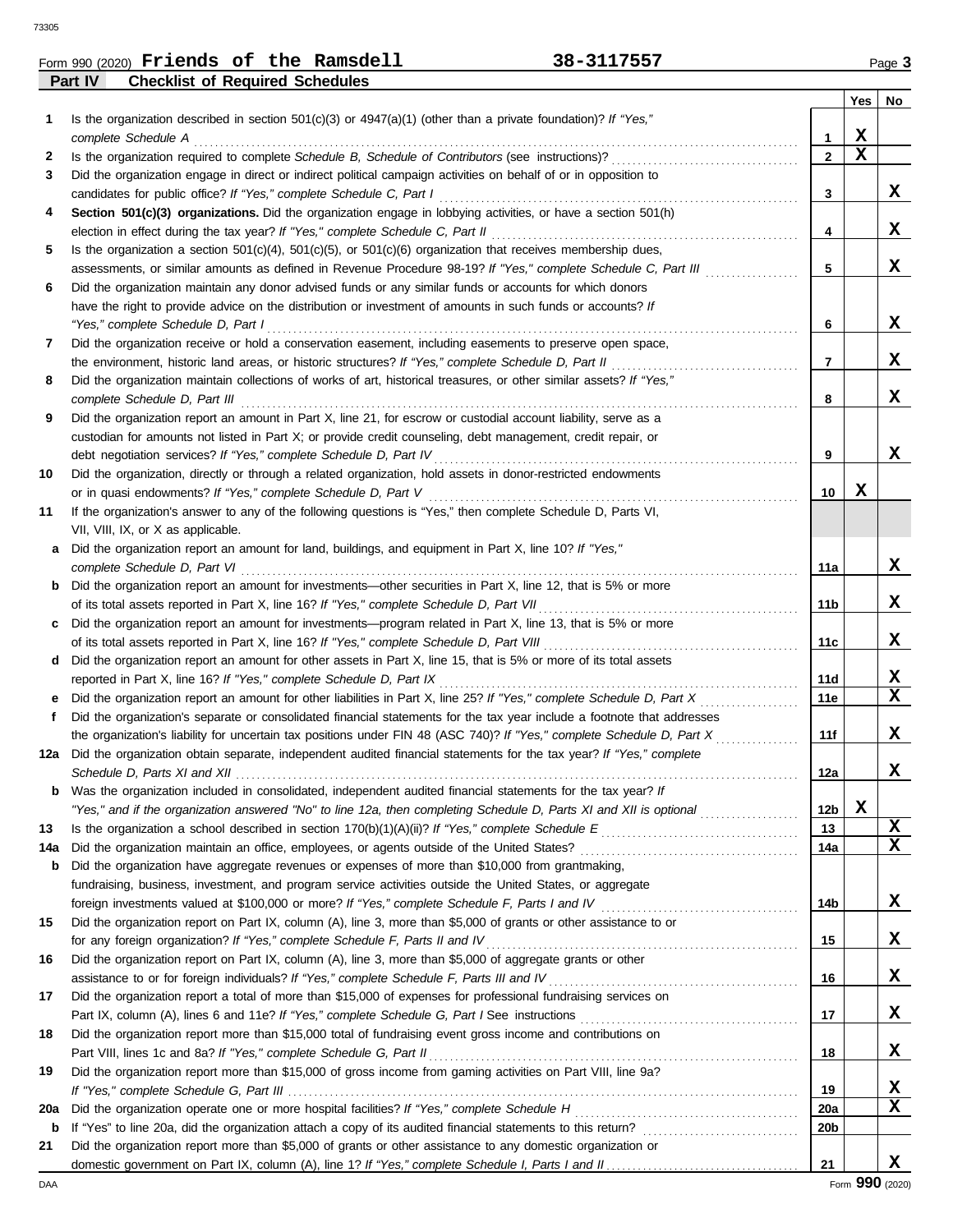| <b>Checklist of Required Schedules (continued)</b><br>Part IV<br>Did the organization report more than \$5,000 of grants or other assistance to or for domestic individuals on<br>22<br>Part IX, column (A), line 2? If "Yes," complete Schedule I, Parts I and III<br>Did the organization answer "Yes" to Part VII, Section A, line 3, 4, or 5 about compensation of the<br>23<br>organization's current and former officers, directors, trustees, key employees, and highest compensated<br>employees? If "Yes," complete Schedule J<br>24a Did the organization have a tax-exempt bond issue with an outstanding principal amount of more than<br>\$100,000 as of the last day of the year, that was issued after December 31, 2002? If "Yes," answer lines 24b<br>through 24d and complete Schedule K. If "No," go to line 25a<br>Did the organization invest any proceeds of tax-exempt bonds beyond a temporary period exception?<br>b<br>Did the organization maintain an escrow account other than a refunding escrow at any time during the year<br>c<br>to defease any tax-exempt bonds?<br>Did the organization act as an "on behalf of" issuer for bonds outstanding at any time during the year?<br>d<br>25a Section 501(c)(3), 501(c)(4), and 501(c)(29) organizations. Did the organization engage in an excess benefit<br>transaction with a disqualified person during the year? If "Yes," complete Schedule L, Part I<br>Is the organization aware that it engaged in an excess benefit transaction with a disqualified person in a prior<br>b<br>year, and that the transaction has not been reported on any of the organization's prior Forms 990 or 990-EZ?<br>If "Yes," complete Schedule L, Part I<br>Did the organization report any amount on Part X, line 5 or 22, for receivables from or payables to any current<br>26<br>or former officer, director, trustee, key employee, creator or founder, substantial contributor, or 35%<br>controlled entity or family member of any of these persons? If "Yes," complete Schedule L, Part II<br>Did the organization provide a grant or other assistance to any current or former officer, director, trustee, key<br>27<br>employee, creator or founder, substantial contributor or employee thereof, a grant selection committee | 22<br>23<br>24a<br>24b<br>24c<br>24d<br>25a<br>25 <sub>b</sub> | Yes | No<br>X<br>x<br>x<br>x  |
|-----------------------------------------------------------------------------------------------------------------------------------------------------------------------------------------------------------------------------------------------------------------------------------------------------------------------------------------------------------------------------------------------------------------------------------------------------------------------------------------------------------------------------------------------------------------------------------------------------------------------------------------------------------------------------------------------------------------------------------------------------------------------------------------------------------------------------------------------------------------------------------------------------------------------------------------------------------------------------------------------------------------------------------------------------------------------------------------------------------------------------------------------------------------------------------------------------------------------------------------------------------------------------------------------------------------------------------------------------------------------------------------------------------------------------------------------------------------------------------------------------------------------------------------------------------------------------------------------------------------------------------------------------------------------------------------------------------------------------------------------------------------------------------------------------------------------------------------------------------------------------------------------------------------------------------------------------------------------------------------------------------------------------------------------------------------------------------------------------------------------------------------------------------------------------------------------------------------------------------------------------------------------------------------------------------|----------------------------------------------------------------|-----|-------------------------|
|                                                                                                                                                                                                                                                                                                                                                                                                                                                                                                                                                                                                                                                                                                                                                                                                                                                                                                                                                                                                                                                                                                                                                                                                                                                                                                                                                                                                                                                                                                                                                                                                                                                                                                                                                                                                                                                                                                                                                                                                                                                                                                                                                                                                                                                                                                           |                                                                |     |                         |
|                                                                                                                                                                                                                                                                                                                                                                                                                                                                                                                                                                                                                                                                                                                                                                                                                                                                                                                                                                                                                                                                                                                                                                                                                                                                                                                                                                                                                                                                                                                                                                                                                                                                                                                                                                                                                                                                                                                                                                                                                                                                                                                                                                                                                                                                                                           |                                                                |     |                         |
|                                                                                                                                                                                                                                                                                                                                                                                                                                                                                                                                                                                                                                                                                                                                                                                                                                                                                                                                                                                                                                                                                                                                                                                                                                                                                                                                                                                                                                                                                                                                                                                                                                                                                                                                                                                                                                                                                                                                                                                                                                                                                                                                                                                                                                                                                                           |                                                                |     |                         |
|                                                                                                                                                                                                                                                                                                                                                                                                                                                                                                                                                                                                                                                                                                                                                                                                                                                                                                                                                                                                                                                                                                                                                                                                                                                                                                                                                                                                                                                                                                                                                                                                                                                                                                                                                                                                                                                                                                                                                                                                                                                                                                                                                                                                                                                                                                           |                                                                |     |                         |
|                                                                                                                                                                                                                                                                                                                                                                                                                                                                                                                                                                                                                                                                                                                                                                                                                                                                                                                                                                                                                                                                                                                                                                                                                                                                                                                                                                                                                                                                                                                                                                                                                                                                                                                                                                                                                                                                                                                                                                                                                                                                                                                                                                                                                                                                                                           |                                                                |     |                         |
|                                                                                                                                                                                                                                                                                                                                                                                                                                                                                                                                                                                                                                                                                                                                                                                                                                                                                                                                                                                                                                                                                                                                                                                                                                                                                                                                                                                                                                                                                                                                                                                                                                                                                                                                                                                                                                                                                                                                                                                                                                                                                                                                                                                                                                                                                                           |                                                                |     |                         |
|                                                                                                                                                                                                                                                                                                                                                                                                                                                                                                                                                                                                                                                                                                                                                                                                                                                                                                                                                                                                                                                                                                                                                                                                                                                                                                                                                                                                                                                                                                                                                                                                                                                                                                                                                                                                                                                                                                                                                                                                                                                                                                                                                                                                                                                                                                           |                                                                |     |                         |
|                                                                                                                                                                                                                                                                                                                                                                                                                                                                                                                                                                                                                                                                                                                                                                                                                                                                                                                                                                                                                                                                                                                                                                                                                                                                                                                                                                                                                                                                                                                                                                                                                                                                                                                                                                                                                                                                                                                                                                                                                                                                                                                                                                                                                                                                                                           |                                                                |     |                         |
|                                                                                                                                                                                                                                                                                                                                                                                                                                                                                                                                                                                                                                                                                                                                                                                                                                                                                                                                                                                                                                                                                                                                                                                                                                                                                                                                                                                                                                                                                                                                                                                                                                                                                                                                                                                                                                                                                                                                                                                                                                                                                                                                                                                                                                                                                                           |                                                                |     |                         |
|                                                                                                                                                                                                                                                                                                                                                                                                                                                                                                                                                                                                                                                                                                                                                                                                                                                                                                                                                                                                                                                                                                                                                                                                                                                                                                                                                                                                                                                                                                                                                                                                                                                                                                                                                                                                                                                                                                                                                                                                                                                                                                                                                                                                                                                                                                           |                                                                |     |                         |
|                                                                                                                                                                                                                                                                                                                                                                                                                                                                                                                                                                                                                                                                                                                                                                                                                                                                                                                                                                                                                                                                                                                                                                                                                                                                                                                                                                                                                                                                                                                                                                                                                                                                                                                                                                                                                                                                                                                                                                                                                                                                                                                                                                                                                                                                                                           |                                                                |     |                         |
|                                                                                                                                                                                                                                                                                                                                                                                                                                                                                                                                                                                                                                                                                                                                                                                                                                                                                                                                                                                                                                                                                                                                                                                                                                                                                                                                                                                                                                                                                                                                                                                                                                                                                                                                                                                                                                                                                                                                                                                                                                                                                                                                                                                                                                                                                                           |                                                                |     |                         |
|                                                                                                                                                                                                                                                                                                                                                                                                                                                                                                                                                                                                                                                                                                                                                                                                                                                                                                                                                                                                                                                                                                                                                                                                                                                                                                                                                                                                                                                                                                                                                                                                                                                                                                                                                                                                                                                                                                                                                                                                                                                                                                                                                                                                                                                                                                           |                                                                |     |                         |
|                                                                                                                                                                                                                                                                                                                                                                                                                                                                                                                                                                                                                                                                                                                                                                                                                                                                                                                                                                                                                                                                                                                                                                                                                                                                                                                                                                                                                                                                                                                                                                                                                                                                                                                                                                                                                                                                                                                                                                                                                                                                                                                                                                                                                                                                                                           |                                                                |     |                         |
|                                                                                                                                                                                                                                                                                                                                                                                                                                                                                                                                                                                                                                                                                                                                                                                                                                                                                                                                                                                                                                                                                                                                                                                                                                                                                                                                                                                                                                                                                                                                                                                                                                                                                                                                                                                                                                                                                                                                                                                                                                                                                                                                                                                                                                                                                                           |                                                                |     |                         |
|                                                                                                                                                                                                                                                                                                                                                                                                                                                                                                                                                                                                                                                                                                                                                                                                                                                                                                                                                                                                                                                                                                                                                                                                                                                                                                                                                                                                                                                                                                                                                                                                                                                                                                                                                                                                                                                                                                                                                                                                                                                                                                                                                                                                                                                                                                           |                                                                |     |                         |
|                                                                                                                                                                                                                                                                                                                                                                                                                                                                                                                                                                                                                                                                                                                                                                                                                                                                                                                                                                                                                                                                                                                                                                                                                                                                                                                                                                                                                                                                                                                                                                                                                                                                                                                                                                                                                                                                                                                                                                                                                                                                                                                                                                                                                                                                                                           |                                                                |     |                         |
|                                                                                                                                                                                                                                                                                                                                                                                                                                                                                                                                                                                                                                                                                                                                                                                                                                                                                                                                                                                                                                                                                                                                                                                                                                                                                                                                                                                                                                                                                                                                                                                                                                                                                                                                                                                                                                                                                                                                                                                                                                                                                                                                                                                                                                                                                                           |                                                                |     |                         |
|                                                                                                                                                                                                                                                                                                                                                                                                                                                                                                                                                                                                                                                                                                                                                                                                                                                                                                                                                                                                                                                                                                                                                                                                                                                                                                                                                                                                                                                                                                                                                                                                                                                                                                                                                                                                                                                                                                                                                                                                                                                                                                                                                                                                                                                                                                           |                                                                |     | x                       |
|                                                                                                                                                                                                                                                                                                                                                                                                                                                                                                                                                                                                                                                                                                                                                                                                                                                                                                                                                                                                                                                                                                                                                                                                                                                                                                                                                                                                                                                                                                                                                                                                                                                                                                                                                                                                                                                                                                                                                                                                                                                                                                                                                                                                                                                                                                           |                                                                |     |                         |
|                                                                                                                                                                                                                                                                                                                                                                                                                                                                                                                                                                                                                                                                                                                                                                                                                                                                                                                                                                                                                                                                                                                                                                                                                                                                                                                                                                                                                                                                                                                                                                                                                                                                                                                                                                                                                                                                                                                                                                                                                                                                                                                                                                                                                                                                                                           |                                                                |     |                         |
|                                                                                                                                                                                                                                                                                                                                                                                                                                                                                                                                                                                                                                                                                                                                                                                                                                                                                                                                                                                                                                                                                                                                                                                                                                                                                                                                                                                                                                                                                                                                                                                                                                                                                                                                                                                                                                                                                                                                                                                                                                                                                                                                                                                                                                                                                                           | 26                                                             |     | x                       |
|                                                                                                                                                                                                                                                                                                                                                                                                                                                                                                                                                                                                                                                                                                                                                                                                                                                                                                                                                                                                                                                                                                                                                                                                                                                                                                                                                                                                                                                                                                                                                                                                                                                                                                                                                                                                                                                                                                                                                                                                                                                                                                                                                                                                                                                                                                           |                                                                |     |                         |
|                                                                                                                                                                                                                                                                                                                                                                                                                                                                                                                                                                                                                                                                                                                                                                                                                                                                                                                                                                                                                                                                                                                                                                                                                                                                                                                                                                                                                                                                                                                                                                                                                                                                                                                                                                                                                                                                                                                                                                                                                                                                                                                                                                                                                                                                                                           |                                                                |     |                         |
| member, or to a 35% controlled entity (including an employee thereof) or family member of any of these                                                                                                                                                                                                                                                                                                                                                                                                                                                                                                                                                                                                                                                                                                                                                                                                                                                                                                                                                                                                                                                                                                                                                                                                                                                                                                                                                                                                                                                                                                                                                                                                                                                                                                                                                                                                                                                                                                                                                                                                                                                                                                                                                                                                    |                                                                |     |                         |
| persons? If "Yes," complete Schedule L, Part III                                                                                                                                                                                                                                                                                                                                                                                                                                                                                                                                                                                                                                                                                                                                                                                                                                                                                                                                                                                                                                                                                                                                                                                                                                                                                                                                                                                                                                                                                                                                                                                                                                                                                                                                                                                                                                                                                                                                                                                                                                                                                                                                                                                                                                                          | 27                                                             |     | x                       |
| Was the organization a party to a business transaction with one of the following parties (see Schedule L, Part<br>28                                                                                                                                                                                                                                                                                                                                                                                                                                                                                                                                                                                                                                                                                                                                                                                                                                                                                                                                                                                                                                                                                                                                                                                                                                                                                                                                                                                                                                                                                                                                                                                                                                                                                                                                                                                                                                                                                                                                                                                                                                                                                                                                                                                      |                                                                |     |                         |
| IV instructions, for applicable filing thresholds, conditions, and exceptions):                                                                                                                                                                                                                                                                                                                                                                                                                                                                                                                                                                                                                                                                                                                                                                                                                                                                                                                                                                                                                                                                                                                                                                                                                                                                                                                                                                                                                                                                                                                                                                                                                                                                                                                                                                                                                                                                                                                                                                                                                                                                                                                                                                                                                           |                                                                |     |                         |
| A current or former officer, director, trustee, key employee, creator or founder, or substantial contributor? If<br>а                                                                                                                                                                                                                                                                                                                                                                                                                                                                                                                                                                                                                                                                                                                                                                                                                                                                                                                                                                                                                                                                                                                                                                                                                                                                                                                                                                                                                                                                                                                                                                                                                                                                                                                                                                                                                                                                                                                                                                                                                                                                                                                                                                                     |                                                                |     |                         |
| "Yes," complete Schedule L, Part IV                                                                                                                                                                                                                                                                                                                                                                                                                                                                                                                                                                                                                                                                                                                                                                                                                                                                                                                                                                                                                                                                                                                                                                                                                                                                                                                                                                                                                                                                                                                                                                                                                                                                                                                                                                                                                                                                                                                                                                                                                                                                                                                                                                                                                                                                       | 28a                                                            |     | X                       |
| A family member of any individual described in line 28a? If "Yes," complete Schedule L, Part IV<br>b                                                                                                                                                                                                                                                                                                                                                                                                                                                                                                                                                                                                                                                                                                                                                                                                                                                                                                                                                                                                                                                                                                                                                                                                                                                                                                                                                                                                                                                                                                                                                                                                                                                                                                                                                                                                                                                                                                                                                                                                                                                                                                                                                                                                      | 28 <sub>b</sub>                                                |     | X                       |
| A 35% controlled entity of one or more individuals and/or organizations described in lines 28a or 28b? If<br>c                                                                                                                                                                                                                                                                                                                                                                                                                                                                                                                                                                                                                                                                                                                                                                                                                                                                                                                                                                                                                                                                                                                                                                                                                                                                                                                                                                                                                                                                                                                                                                                                                                                                                                                                                                                                                                                                                                                                                                                                                                                                                                                                                                                            |                                                                |     |                         |
| "Yes," complete Schedule L, Part IV                                                                                                                                                                                                                                                                                                                                                                                                                                                                                                                                                                                                                                                                                                                                                                                                                                                                                                                                                                                                                                                                                                                                                                                                                                                                                                                                                                                                                                                                                                                                                                                                                                                                                                                                                                                                                                                                                                                                                                                                                                                                                                                                                                                                                                                                       | 28c                                                            |     | X                       |
| Did the organization receive more than \$25,000 in non-cash contributions? If "Yes," complete Schedule M<br>29                                                                                                                                                                                                                                                                                                                                                                                                                                                                                                                                                                                                                                                                                                                                                                                                                                                                                                                                                                                                                                                                                                                                                                                                                                                                                                                                                                                                                                                                                                                                                                                                                                                                                                                                                                                                                                                                                                                                                                                                                                                                                                                                                                                            | 29                                                             |     | X                       |
| Did the organization receive contributions of art, historical treasures, or other similar assets, or qualified<br>30                                                                                                                                                                                                                                                                                                                                                                                                                                                                                                                                                                                                                                                                                                                                                                                                                                                                                                                                                                                                                                                                                                                                                                                                                                                                                                                                                                                                                                                                                                                                                                                                                                                                                                                                                                                                                                                                                                                                                                                                                                                                                                                                                                                      |                                                                |     |                         |
| conservation contributions? If "Yes," complete Schedule M                                                                                                                                                                                                                                                                                                                                                                                                                                                                                                                                                                                                                                                                                                                                                                                                                                                                                                                                                                                                                                                                                                                                                                                                                                                                                                                                                                                                                                                                                                                                                                                                                                                                                                                                                                                                                                                                                                                                                                                                                                                                                                                                                                                                                                                 | 30                                                             |     | X                       |
| Did the organization liquidate, terminate, or dissolve and cease operations? If "Yes," complete Schedule N, Part I<br>31                                                                                                                                                                                                                                                                                                                                                                                                                                                                                                                                                                                                                                                                                                                                                                                                                                                                                                                                                                                                                                                                                                                                                                                                                                                                                                                                                                                                                                                                                                                                                                                                                                                                                                                                                                                                                                                                                                                                                                                                                                                                                                                                                                                  | 31                                                             |     | $\overline{\mathbf{x}}$ |
| Did the organization sell, exchange, dispose of, or transfer more than 25% of its net assets? If "Yes,"<br>32                                                                                                                                                                                                                                                                                                                                                                                                                                                                                                                                                                                                                                                                                                                                                                                                                                                                                                                                                                                                                                                                                                                                                                                                                                                                                                                                                                                                                                                                                                                                                                                                                                                                                                                                                                                                                                                                                                                                                                                                                                                                                                                                                                                             |                                                                |     |                         |
| complete Schedule N, Part II                                                                                                                                                                                                                                                                                                                                                                                                                                                                                                                                                                                                                                                                                                                                                                                                                                                                                                                                                                                                                                                                                                                                                                                                                                                                                                                                                                                                                                                                                                                                                                                                                                                                                                                                                                                                                                                                                                                                                                                                                                                                                                                                                                                                                                                                              | 32                                                             |     | X                       |
| Did the organization own 100% of an entity disregarded as separate from the organization under Regulations<br>33                                                                                                                                                                                                                                                                                                                                                                                                                                                                                                                                                                                                                                                                                                                                                                                                                                                                                                                                                                                                                                                                                                                                                                                                                                                                                                                                                                                                                                                                                                                                                                                                                                                                                                                                                                                                                                                                                                                                                                                                                                                                                                                                                                                          |                                                                |     |                         |
| sections 301.7701-2 and 301.7701-3? If "Yes," complete Schedule R, Part I                                                                                                                                                                                                                                                                                                                                                                                                                                                                                                                                                                                                                                                                                                                                                                                                                                                                                                                                                                                                                                                                                                                                                                                                                                                                                                                                                                                                                                                                                                                                                                                                                                                                                                                                                                                                                                                                                                                                                                                                                                                                                                                                                                                                                                 | 33                                                             |     | х                       |
| Was the organization related to any tax-exempt or taxable entity? If "Yes," complete Schedule R, Part II, III,<br>34                                                                                                                                                                                                                                                                                                                                                                                                                                                                                                                                                                                                                                                                                                                                                                                                                                                                                                                                                                                                                                                                                                                                                                                                                                                                                                                                                                                                                                                                                                                                                                                                                                                                                                                                                                                                                                                                                                                                                                                                                                                                                                                                                                                      |                                                                |     |                         |
| or IV, and Part V, line 1                                                                                                                                                                                                                                                                                                                                                                                                                                                                                                                                                                                                                                                                                                                                                                                                                                                                                                                                                                                                                                                                                                                                                                                                                                                                                                                                                                                                                                                                                                                                                                                                                                                                                                                                                                                                                                                                                                                                                                                                                                                                                                                                                                                                                                                                                 | 34                                                             |     | X                       |
| Did the organization have a controlled entity within the meaning of section 512(b)(13)?<br>35a                                                                                                                                                                                                                                                                                                                                                                                                                                                                                                                                                                                                                                                                                                                                                                                                                                                                                                                                                                                                                                                                                                                                                                                                                                                                                                                                                                                                                                                                                                                                                                                                                                                                                                                                                                                                                                                                                                                                                                                                                                                                                                                                                                                                            | 35a                                                            |     | $\mathbf x$             |
| If "Yes" to line 35a, did the organization receive any payment from or engage in any transaction with a<br>b                                                                                                                                                                                                                                                                                                                                                                                                                                                                                                                                                                                                                                                                                                                                                                                                                                                                                                                                                                                                                                                                                                                                                                                                                                                                                                                                                                                                                                                                                                                                                                                                                                                                                                                                                                                                                                                                                                                                                                                                                                                                                                                                                                                              |                                                                |     |                         |
| controlled entity within the meaning of section 512(b)(13)? If "Yes," complete Schedule R, Part V, line 2                                                                                                                                                                                                                                                                                                                                                                                                                                                                                                                                                                                                                                                                                                                                                                                                                                                                                                                                                                                                                                                                                                                                                                                                                                                                                                                                                                                                                                                                                                                                                                                                                                                                                                                                                                                                                                                                                                                                                                                                                                                                                                                                                                                                 | 35 <sub>b</sub>                                                |     |                         |
| Section 501(c)(3) organizations. Did the organization make any transfers to an exempt non-charitable<br>36                                                                                                                                                                                                                                                                                                                                                                                                                                                                                                                                                                                                                                                                                                                                                                                                                                                                                                                                                                                                                                                                                                                                                                                                                                                                                                                                                                                                                                                                                                                                                                                                                                                                                                                                                                                                                                                                                                                                                                                                                                                                                                                                                                                                |                                                                |     |                         |
| related organization? If "Yes," complete Schedule R, Part V, line 2                                                                                                                                                                                                                                                                                                                                                                                                                                                                                                                                                                                                                                                                                                                                                                                                                                                                                                                                                                                                                                                                                                                                                                                                                                                                                                                                                                                                                                                                                                                                                                                                                                                                                                                                                                                                                                                                                                                                                                                                                                                                                                                                                                                                                                       | 36                                                             |     | X                       |
| Did the organization conduct more than 5% of its activities through an entity that is not a related organization<br>37                                                                                                                                                                                                                                                                                                                                                                                                                                                                                                                                                                                                                                                                                                                                                                                                                                                                                                                                                                                                                                                                                                                                                                                                                                                                                                                                                                                                                                                                                                                                                                                                                                                                                                                                                                                                                                                                                                                                                                                                                                                                                                                                                                                    |                                                                |     |                         |
| and that is treated as a partnership for federal income tax purposes? If "Yes," complete Schedule R, Part VI                                                                                                                                                                                                                                                                                                                                                                                                                                                                                                                                                                                                                                                                                                                                                                                                                                                                                                                                                                                                                                                                                                                                                                                                                                                                                                                                                                                                                                                                                                                                                                                                                                                                                                                                                                                                                                                                                                                                                                                                                                                                                                                                                                                              | 37                                                             |     | x                       |
| Did the organization complete Schedule O and provide explanations in Schedule O for Part VI, lines 11b and<br>38                                                                                                                                                                                                                                                                                                                                                                                                                                                                                                                                                                                                                                                                                                                                                                                                                                                                                                                                                                                                                                                                                                                                                                                                                                                                                                                                                                                                                                                                                                                                                                                                                                                                                                                                                                                                                                                                                                                                                                                                                                                                                                                                                                                          |                                                                |     |                         |
| 19? Note: All Form 990 filers are required to complete Schedule O.                                                                                                                                                                                                                                                                                                                                                                                                                                                                                                                                                                                                                                                                                                                                                                                                                                                                                                                                                                                                                                                                                                                                                                                                                                                                                                                                                                                                                                                                                                                                                                                                                                                                                                                                                                                                                                                                                                                                                                                                                                                                                                                                                                                                                                        | 38                                                             | X   |                         |
| Part V<br>Statements Regarding Other IRS Filings and Tax Compliance                                                                                                                                                                                                                                                                                                                                                                                                                                                                                                                                                                                                                                                                                                                                                                                                                                                                                                                                                                                                                                                                                                                                                                                                                                                                                                                                                                                                                                                                                                                                                                                                                                                                                                                                                                                                                                                                                                                                                                                                                                                                                                                                                                                                                                       |                                                                |     |                         |
| Check if Schedule O contains a response or note to any line in this Part V                                                                                                                                                                                                                                                                                                                                                                                                                                                                                                                                                                                                                                                                                                                                                                                                                                                                                                                                                                                                                                                                                                                                                                                                                                                                                                                                                                                                                                                                                                                                                                                                                                                                                                                                                                                                                                                                                                                                                                                                                                                                                                                                                                                                                                |                                                                |     |                         |
|                                                                                                                                                                                                                                                                                                                                                                                                                                                                                                                                                                                                                                                                                                                                                                                                                                                                                                                                                                                                                                                                                                                                                                                                                                                                                                                                                                                                                                                                                                                                                                                                                                                                                                                                                                                                                                                                                                                                                                                                                                                                                                                                                                                                                                                                                                           |                                                                | Yes | No                      |
| 22<br>Enter the number reported in Box 3 of Form 1096. Enter -0- if not applicable<br>1a<br>1a                                                                                                                                                                                                                                                                                                                                                                                                                                                                                                                                                                                                                                                                                                                                                                                                                                                                                                                                                                                                                                                                                                                                                                                                                                                                                                                                                                                                                                                                                                                                                                                                                                                                                                                                                                                                                                                                                                                                                                                                                                                                                                                                                                                                            |                                                                |     |                         |
| 0<br>1 <sub>b</sub><br>Enter the number of Forms W-2G included in line 1a. Enter -0- if not applicable<br>b                                                                                                                                                                                                                                                                                                                                                                                                                                                                                                                                                                                                                                                                                                                                                                                                                                                                                                                                                                                                                                                                                                                                                                                                                                                                                                                                                                                                                                                                                                                                                                                                                                                                                                                                                                                                                                                                                                                                                                                                                                                                                                                                                                                               |                                                                |     |                         |
| Did the organization comply with backup withholding rules for reportable payments to vendors and<br>c                                                                                                                                                                                                                                                                                                                                                                                                                                                                                                                                                                                                                                                                                                                                                                                                                                                                                                                                                                                                                                                                                                                                                                                                                                                                                                                                                                                                                                                                                                                                                                                                                                                                                                                                                                                                                                                                                                                                                                                                                                                                                                                                                                                                     |                                                                |     |                         |
|                                                                                                                                                                                                                                                                                                                                                                                                                                                                                                                                                                                                                                                                                                                                                                                                                                                                                                                                                                                                                                                                                                                                                                                                                                                                                                                                                                                                                                                                                                                                                                                                                                                                                                                                                                                                                                                                                                                                                                                                                                                                                                                                                                                                                                                                                                           | 1c                                                             |     | x                       |
| DAA                                                                                                                                                                                                                                                                                                                                                                                                                                                                                                                                                                                                                                                                                                                                                                                                                                                                                                                                                                                                                                                                                                                                                                                                                                                                                                                                                                                                                                                                                                                                                                                                                                                                                                                                                                                                                                                                                                                                                                                                                                                                                                                                                                                                                                                                                                       | Form 990 (2020)                                                |     |                         |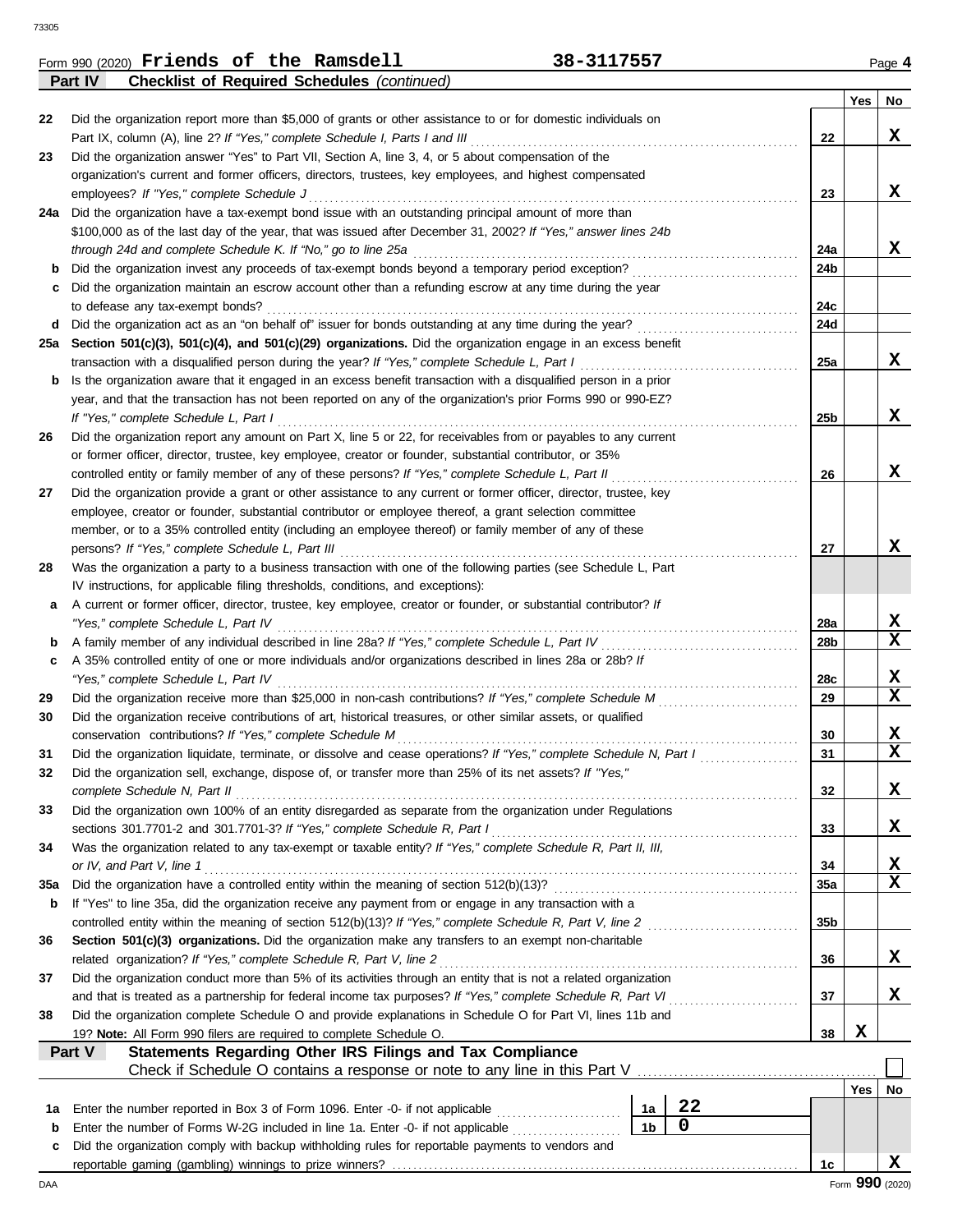|         | Statements Regarding Other IRS Filings and Tax Compliance (continued)<br>Part V                                                    |                 |   |                |     |                                                    |  |  |  |  |  |  |  |
|---------|------------------------------------------------------------------------------------------------------------------------------------|-----------------|---|----------------|-----|----------------------------------------------------|--|--|--|--|--|--|--|
|         |                                                                                                                                    |                 |   |                | Yes | No                                                 |  |  |  |  |  |  |  |
| 2a      | Enter the number of employees reported on Form W-3, Transmittal of Wage and Tax                                                    |                 |   |                |     |                                                    |  |  |  |  |  |  |  |
|         | Statements, filed for the calendar year ending with or within the year covered by this return                                      | 2a              | 6 |                |     |                                                    |  |  |  |  |  |  |  |
| b       | If at least one is reported on line 2a, did the organization file all required federal employment tax returns?                     |                 |   | 2b             | X   |                                                    |  |  |  |  |  |  |  |
|         | Note: If the sum of lines 1a and 2a is greater than 250, you may be required to e-file (see instructions)                          |                 |   |                |     |                                                    |  |  |  |  |  |  |  |
| За      | Did the organization have unrelated business gross income of \$1,000 or more during the year?                                      |                 |   | 3a             |     | x                                                  |  |  |  |  |  |  |  |
| b       | If "Yes," has it filed a Form 990-T for this year? If "No" to line 3b, provide an explanation on Schedule O                        |                 |   | 3b             |     |                                                    |  |  |  |  |  |  |  |
| 4a      | At any time during the calendar year, did the organization have an interest in, or a signature or other authority over,            |                 |   |                |     |                                                    |  |  |  |  |  |  |  |
|         | a financial account in a foreign country (such as a bank account, securities account, or other financial account)?                 |                 |   | 4a             |     | x                                                  |  |  |  |  |  |  |  |
| b       | If "Yes," enter the name of the foreign country <b>u</b>                                                                           |                 |   |                |     |                                                    |  |  |  |  |  |  |  |
|         | See instructions for filing requirements for FinCEN Form 114, Report of Foreign Bank and Financial Accounts (FBAR).                |                 |   |                |     |                                                    |  |  |  |  |  |  |  |
| 5а      | Was the organization a party to a prohibited tax shelter transaction at any time during the tax year?                              |                 |   | 5a             |     | $\overline{\mathbf{x}}$<br>$\overline{\mathbf{x}}$ |  |  |  |  |  |  |  |
| b       |                                                                                                                                    |                 |   | 5 <sub>b</sub> |     |                                                    |  |  |  |  |  |  |  |
| c       | If "Yes" to line 5a or 5b, did the organization file Form 8886-T?                                                                  |                 |   | 5c             |     |                                                    |  |  |  |  |  |  |  |
| 6а      | Does the organization have annual gross receipts that are normally greater than \$100,000, and did the                             |                 |   |                |     |                                                    |  |  |  |  |  |  |  |
|         | organization solicit any contributions that were not tax deductible as charitable contributions?                                   |                 |   | 6a             |     | x                                                  |  |  |  |  |  |  |  |
| b       | If "Yes," did the organization include with every solicitation an express statement that such contributions or                     |                 |   |                |     |                                                    |  |  |  |  |  |  |  |
|         | gifts were not tax deductible?                                                                                                     |                 |   | 6b             |     |                                                    |  |  |  |  |  |  |  |
| 7       | Organizations that may receive deductible contributions under section 170(c).                                                      |                 |   |                |     |                                                    |  |  |  |  |  |  |  |
| а       | Did the organization receive a payment in excess of \$75 made partly as a contribution and partly for goods                        |                 |   |                |     |                                                    |  |  |  |  |  |  |  |
|         | and services provided to the payor?                                                                                                |                 |   | 7а             |     |                                                    |  |  |  |  |  |  |  |
| b       |                                                                                                                                    |                 |   | 7b             |     |                                                    |  |  |  |  |  |  |  |
| с       | Did the organization sell, exchange, or otherwise dispose of tangible personal property for which it was                           |                 |   | 7c             |     |                                                    |  |  |  |  |  |  |  |
|         |                                                                                                                                    |                 |   |                |     |                                                    |  |  |  |  |  |  |  |
| d       | 7d                                                                                                                                 |                 |   |                |     |                                                    |  |  |  |  |  |  |  |
| е       | Did the organization receive any funds, directly or indirectly, to pay premiums on a personal benefit contract?                    |                 |   |                |     |                                                    |  |  |  |  |  |  |  |
|         | Did the organization, during the year, pay premiums, directly or indirectly, on a personal benefit contract?                       |                 |   |                |     |                                                    |  |  |  |  |  |  |  |
| g       | If the organization received a contribution of qualified intellectual property, did the organization file Form 8899 as required?   |                 |   |                |     |                                                    |  |  |  |  |  |  |  |
| h       | If the organization received a contribution of cars, boats, airplanes, or other vehicles, did the organization file a Form 1098-C? |                 |   | 7h             |     |                                                    |  |  |  |  |  |  |  |
| 8       | Sponsoring organizations maintaining donor advised funds. Did a donor advised fund maintained by the                               |                 |   |                |     |                                                    |  |  |  |  |  |  |  |
|         | sponsoring organization have excess business holdings at any time during the year?                                                 |                 |   | 8              |     |                                                    |  |  |  |  |  |  |  |
| 9       | Sponsoring organizations maintaining donor advised funds.                                                                          |                 |   |                |     |                                                    |  |  |  |  |  |  |  |
| а       | Did the sponsoring organization make any taxable distributions under section 4966?                                                 |                 |   | 9а             |     |                                                    |  |  |  |  |  |  |  |
| b       |                                                                                                                                    |                 |   | 9b             |     |                                                    |  |  |  |  |  |  |  |
| 10      | Section 501(c)(7) organizations. Enter:                                                                                            |                 |   |                |     |                                                    |  |  |  |  |  |  |  |
| a       |                                                                                                                                    | 10a             |   |                |     |                                                    |  |  |  |  |  |  |  |
|         | Gross receipts, included on Form 990, Part VIII, line 12, for public use of club facilities                                        | 10 <sub>b</sub> |   |                |     |                                                    |  |  |  |  |  |  |  |
| 11      | Section 501(c)(12) organizations. Enter:                                                                                           |                 |   |                |     |                                                    |  |  |  |  |  |  |  |
| а       | Gross income from members or shareholders                                                                                          | 11a             |   |                |     |                                                    |  |  |  |  |  |  |  |
| b       | Gross income from other sources (Do not net amounts due or paid to other sources<br>against amounts due or received from them.)    | 11 <sub>b</sub> |   |                |     |                                                    |  |  |  |  |  |  |  |
| 12a     | Section 4947(a)(1) non-exempt charitable trusts. Is the organization filing Form 990 in lieu of Form 1041?                         |                 |   | 12a            |     |                                                    |  |  |  |  |  |  |  |
| b       | If "Yes," enter the amount of tax-exempt interest received or accrued during the year                                              | 12 <sub>b</sub> |   |                |     |                                                    |  |  |  |  |  |  |  |
| 13      | Section 501(c)(29) qualified nonprofit health insurance issuers.                                                                   |                 |   |                |     |                                                    |  |  |  |  |  |  |  |
|         | Is the organization licensed to issue qualified health plans in more than one state?                                               |                 |   | 13а            |     |                                                    |  |  |  |  |  |  |  |
| а       | Note: See the instructions for additional information the organization must report on Schedule O.                                  |                 |   |                |     |                                                    |  |  |  |  |  |  |  |
|         | Enter the amount of reserves the organization is required to maintain by the states in which                                       |                 |   |                |     |                                                    |  |  |  |  |  |  |  |
| b       |                                                                                                                                    | 13 <sub>b</sub> |   |                |     |                                                    |  |  |  |  |  |  |  |
| c       | Enter the amount of reserves on hand                                                                                               | 13 <sub>c</sub> |   |                |     |                                                    |  |  |  |  |  |  |  |
|         | Did the organization receive any payments for indoor tanning services during the tax year?                                         |                 |   | 14a            |     | x                                                  |  |  |  |  |  |  |  |
| 14a     | If "Yes," has it filed a Form 720 to report these payments? If "No," provide an explanation on Schedule O                          |                 |   | 14b            |     |                                                    |  |  |  |  |  |  |  |
| b<br>15 | Is the organization subject to the section 4960 tax on payment(s) of more than \$1,000,000 in remuneration or                      |                 |   |                |     |                                                    |  |  |  |  |  |  |  |
|         | excess parachute payment(s) during the year?                                                                                       |                 |   | 15             |     | x                                                  |  |  |  |  |  |  |  |
|         | If "Yes," see instructions and file Form 4720, Schedule N.                                                                         |                 |   |                |     |                                                    |  |  |  |  |  |  |  |
| 16      | Is the organization an educational institution subject to the section 4968 excise tax on net investment income?                    |                 |   | 16             |     | x                                                  |  |  |  |  |  |  |  |
|         | If "Yes," complete Form 4720, Schedule O.                                                                                          |                 |   |                |     |                                                    |  |  |  |  |  |  |  |
|         |                                                                                                                                    |                 |   |                |     |                                                    |  |  |  |  |  |  |  |

|  | Form 990 (2020) $\verb Friends of the$ |  | Ramsdell | 3117557-<br>38– | Page 5 |
|--|----------------------------------------|--|----------|-----------------|--------|
|  |                                        |  |          |                 |        |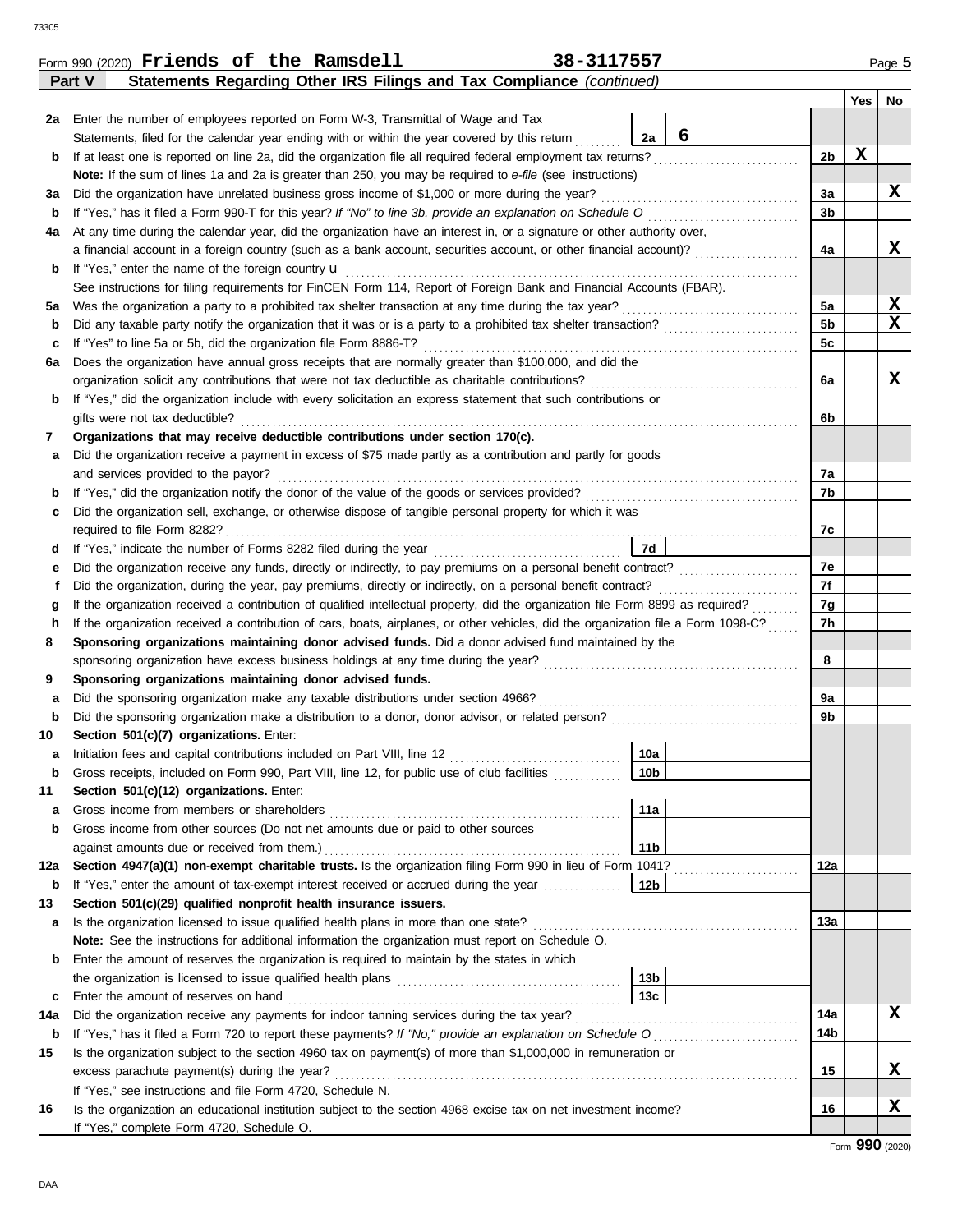|     | 38-3117557<br>Form 990 (2020) Friends of the Ramsdell                                                                               |              |                 | Page 6      |
|-----|-------------------------------------------------------------------------------------------------------------------------------------|--------------|-----------------|-------------|
|     | Part VI<br>Governance, Management, and Disclosure For each "Yes" response to lines 2 through 7b below, and for a "No"               |              |                 |             |
|     | response to line 8a, 8b, or 10b below, describe the circumstances, processes, or changes on Schedule O. See instructions.           |              |                 |             |
|     |                                                                                                                                     |              |                 | ΙXΙ         |
|     | Section A. Governing Body and Management                                                                                            |              |                 |             |
|     |                                                                                                                                     |              | Yes             | No          |
| 1а  | 10<br>1a<br>Enter the number of voting members of the governing body at the end of the tax year                                     |              |                 |             |
|     | If there are material differences in voting rights among members of the governing body, or                                          |              |                 |             |
|     | if the governing body delegated broad authority to an executive committee or similar                                                |              |                 |             |
|     | committee, explain on Schedule O.                                                                                                   |              |                 |             |
|     | 10                                                                                                                                  |              |                 |             |
| b   | 1b<br>Enter the number of voting members included on line 1a, above, who are independent                                            |              |                 |             |
| 2   | Did any officer, director, trustee, or key employee have a family relationship or a business relationship with                      |              |                 |             |
|     | any other officer, director, trustee, or key employee?                                                                              | 2            |                 | X           |
| 3   | Did the organization delegate control over management duties customarily performed by or under the direct                           |              |                 |             |
|     | supervision of officers, directors, trustees, or key employees to a management company or other person?                             | 3            |                 | X           |
| 4   | Did the organization make any significant changes to its governing documents since the prior Form 990 was filed?                    | 4            |                 | $\mathbf x$ |
| 5   | Did the organization become aware during the year of a significant diversion of the organization's assets?                          | 5            |                 | X           |
| 6   | Did the organization have members or stockholders?                                                                                  | 6            |                 | $\mathbf x$ |
| 7a  | Did the organization have members, stockholders, or other persons who had the power to elect or appoint                             |              |                 |             |
|     | one or more members of the governing body?                                                                                          | 7a           |                 | X           |
| b   | Are any governance decisions of the organization reserved to (or subject to approval by) members,                                   |              |                 |             |
|     | stockholders, or persons other than the governing body?                                                                             | 7b           |                 | x           |
| 8   | Did the organization contemporaneously document the meetings held or written actions undertaken during the year by the following:   |              |                 |             |
| а   | The governing body?                                                                                                                 | 8а           | X               |             |
| b   | Each committee with authority to act on behalf of the governing body?                                                               | 8b           | X               |             |
| 9   | Is there any officer, director, trustee, or key employee listed in Part VII, Section A, who cannot be reached at                    |              |                 |             |
|     |                                                                                                                                     | 9            |                 | X           |
|     | Section B. Policies (This Section B requests information about policies not required by the Internal Revenue Code.)                 |              |                 |             |
|     |                                                                                                                                     |              | Yes             | No          |
|     |                                                                                                                                     |              |                 | x           |
| 10a | Did the organization have local chapters, branches, or affiliates?                                                                  | 10a          |                 |             |
| b   | If "Yes," did the organization have written policies and procedures governing the activities of such chapters,                      |              |                 |             |
|     |                                                                                                                                     | 10b          |                 |             |
| 11a | Has the organization provided a complete copy of this Form 990 to all members of its governing body before filing the form?         | 11a          | X               |             |
| b   | Describe in Schedule O the process, if any, used by the organization to review this Form 990.                                       |              |                 |             |
| 12a | Did the organization have a written conflict of interest policy? If "No," go to line 13                                             | 12a          | X               |             |
| b   | Were officers, directors, or trustees, and key employees required to disclose annually interests that could give rise to conflicts? | 12b          |                 | X           |
| с   | Did the organization regularly and consistently monitor and enforce compliance with the policy? If "Yes,"                           |              |                 |             |
|     | describe in Schedule O how this was done                                                                                            | 12c          |                 | X           |
| 13  | Did the organization have a written whistleblower policy?                                                                           | 13           |                 | $\mathbf x$ |
| 14  | Did the organization have a written document retention and destruction policy?                                                      | 14           |                 | x           |
| 15  | Did the process for determining compensation of the following persons include a review and approval by                              |              |                 |             |
|     | independent persons, comparability data, and contemporaneous substantiation of the deliberation and decision?                       |              |                 |             |
| а   | The organization's CEO, Executive Director, or top management official                                                              | 15a          | X               |             |
| b   | Other officers or key employees of the organization                                                                                 | 15b          | х               |             |
|     | If "Yes" to line 15a or 15b, describe the process in Schedule O (see instructions).                                                 |              |                 |             |
| 16a | Did the organization invest in, contribute assets to, or participate in a joint venture or similar arrangement                      |              |                 |             |
|     | with a taxable entity during the year?                                                                                              | 16a          |                 | x           |
|     | If "Yes," did the organization follow a written policy or procedure requiring the organization to evaluate its                      |              |                 |             |
|     | participation in joint venture arrangements under applicable federal tax law, and take steps to safeguard the                       |              |                 |             |
|     |                                                                                                                                     |              |                 |             |
|     |                                                                                                                                     | 16b          |                 |             |
|     | <b>Section C. Disclosure</b>                                                                                                        |              |                 |             |
| 17  | List the states with which a copy of this Form 990 is required to be filed $\mathbf{u}$ MI                                          |              |                 |             |
| 18  | Section 6104 requires an organization to make its Forms 1023 (1024 or 1024-A, if applicable), 990, and 990-T (Section 501(c)        |              |                 |             |
|     | (3)s only) available for public inspection. Indicate how you made these available. Check all that apply.                            |              |                 |             |
|     | Another's website $ \mathbf{X} $ Upon request<br>IXI<br>Own website<br>Other (explain on Schedule O)<br>$\perp$                     |              |                 |             |
| 19  | Describe on Schedule O whether (and if so, how) the organization made its governing documents, conflict of interest policy, and     |              |                 |             |
|     | financial statements available to the public during the tax year.                                                                   |              |                 |             |
| 20  | State the name, address, and telephone number of the person who possesses the organization's books and records u                    |              |                 |             |
|     | Edward Bradford<br>70 Maple St                                                                                                      |              |                 |             |
|     | 49660<br>Manistee<br>MI                                                                                                             | 231-398-2804 |                 |             |
| DAA |                                                                                                                                     |              | Form 990 (2020) |             |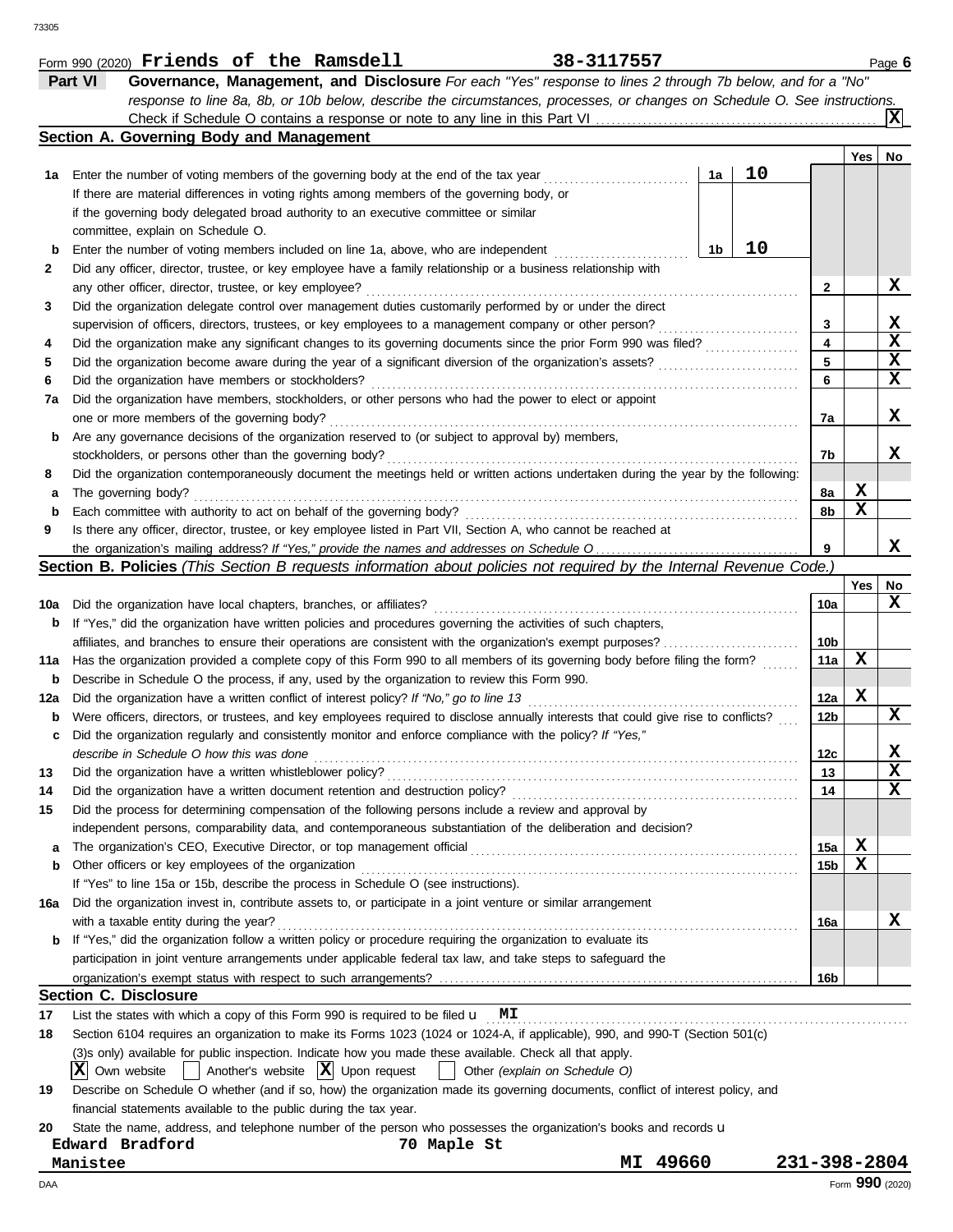|  | Form 990 (2020) Friends of the Ramsdell |  |  |                                                                                                           | 38-3117557 |  | Page 7 |
|--|-----------------------------------------|--|--|-----------------------------------------------------------------------------------------------------------|------------|--|--------|
|  |                                         |  |  | Part VII Compensation of Officers, Directors, Trustees, Key Employees, Highest Compensated Employees, and |            |  |        |
|  | Independent Contractors                 |  |  |                                                                                                           |            |  |        |

Check if Schedule O contains a response or note to any line in this Part VII

#### **Section A. Officers, Directors, Trustees, Key Employees, and Highest Compensated Employees**

**1a** Complete this table for all persons required to be listed. Report compensation for the calendar year ending with or within the organization's tax year.

■ List all of the organization's **current** officers, directors, trustees (whether individuals or organizations), regardless of amount of the companies of amount of compensation. Enter -0- in columns (D), (E), and (F) if no compensation was paid.

● List all of the organization's **current** key employees, if any. See instructions for definition of "key employee."

■ List the organization's five **current** highest compensated employees (other than an officer, director, trustee, or key employee)<br> **•** Preceived reportable compensation (Box 5 of Form *M, 2 and/or Box 7 of Form 1000 MISC* 

who received reportable compensation (Box 5 of Form W-2 and/or Box 7 of Form 1099-MISC) of more than \$100,000 from the organization and any related organizations.

■ List all of the organization's **former** officers, key employees, and highest compensated employees who received more than<br> **•** 00.000 of reportable compensation from the ergonization and any related ergonizations \$100,000 of reportable compensation from the organization and any related organizations.

■ List all of the organization's **former directors or trustees** that received, in the capacity as a former director or trustee of the<br>paization, more than \$10,000 of reportable compensation from the organization and any r organization, more than \$10,000 of reportable compensation from the organization and any related organizations. See instructions for the order in which to list the persons above.

 $\overline{X}$  Check this box if neither the organization nor any related organization compensated any current officer, director, or trustee.

| (A)<br>Name and title   | (B)<br>Average<br>hours<br>per week<br>(list any               |                                   |                       | Position    | (C)          | (do not check more than one<br>box, unless person is both an<br>officer and a director/trustee) |        | (D)<br>Reportable<br>compensation<br>from the<br>organization | (E)<br>Reportable<br>compensation<br>from related<br>organizations<br>(W-2/1099-MISC) | (F)<br>Estimated amount<br>of other<br>compensation<br>from the |
|-------------------------|----------------------------------------------------------------|-----------------------------------|-----------------------|-------------|--------------|-------------------------------------------------------------------------------------------------|--------|---------------------------------------------------------------|---------------------------------------------------------------------------------------|-----------------------------------------------------------------|
|                         | hours for<br>related<br>organizations<br>below<br>dotted line) | Individual trustee<br>or director | Institutional trustee | Officer     | Key employee | Highest compensated<br>employee                                                                 | Former | (W-2/1099-MISC)                                               |                                                                                       | organization and<br>related organizations                       |
| $(1)$ David Mix         | 1.00                                                           |                                   |                       |             |              |                                                                                                 |        |                                                               |                                                                                       |                                                                 |
| President               | 0.00                                                           |                                   |                       | $\mathbf x$ |              |                                                                                                 |        | 0                                                             | 0                                                                                     | 0                                                               |
| (2) Rosalind Jaffe      |                                                                |                                   |                       |             |              |                                                                                                 |        |                                                               |                                                                                       |                                                                 |
|                         | 1.00                                                           |                                   |                       |             |              |                                                                                                 |        |                                                               |                                                                                       |                                                                 |
| Vice President          | 0.00                                                           |                                   |                       | $\mathbf x$ |              |                                                                                                 |        | 0                                                             | 0                                                                                     | 0                                                               |
| (3) Edward Bradford     |                                                                |                                   |                       |             |              |                                                                                                 |        |                                                               |                                                                                       |                                                                 |
|                         | 1.00                                                           |                                   |                       |             |              |                                                                                                 |        |                                                               |                                                                                       |                                                                 |
| Treasurer               | 0.00                                                           |                                   |                       | $\mathbf x$ |              |                                                                                                 |        | 0                                                             | 0                                                                                     | $\mathbf 0$                                                     |
| (4) Nancy Ferguson      |                                                                |                                   |                       |             |              |                                                                                                 |        |                                                               |                                                                                       |                                                                 |
|                         | 1.00                                                           |                                   |                       |             |              |                                                                                                 |        |                                                               |                                                                                       |                                                                 |
| Secretary               | 0.00                                                           |                                   |                       | $\mathbf x$ |              |                                                                                                 |        | 0                                                             | 0                                                                                     | 0                                                               |
| (5) Sarah Helge         |                                                                |                                   |                       |             |              |                                                                                                 |        |                                                               |                                                                                       |                                                                 |
|                         | 1.00                                                           |                                   |                       |             |              |                                                                                                 |        |                                                               |                                                                                       |                                                                 |
| Director                | 0.00                                                           | $\mathbf x$                       |                       |             |              |                                                                                                 |        | 0                                                             | 0                                                                                     | 0                                                               |
| $(6)$ Al Frye           |                                                                |                                   |                       |             |              |                                                                                                 |        |                                                               |                                                                                       |                                                                 |
|                         | 0.00                                                           |                                   |                       |             |              |                                                                                                 |        |                                                               |                                                                                       |                                                                 |
| Director                | 0.00                                                           | $\mathbf x$                       |                       |             |              |                                                                                                 |        | 0                                                             | 0                                                                                     | $\mathbf 0$                                                     |
| (7) William Hattendorf  |                                                                |                                   |                       |             |              |                                                                                                 |        |                                                               |                                                                                       |                                                                 |
|                         | 1.00                                                           |                                   |                       |             |              |                                                                                                 |        |                                                               |                                                                                       |                                                                 |
| Director                | 0.00                                                           | $\mathbf x$                       |                       |             |              |                                                                                                 |        | 0                                                             | 0                                                                                     | 0                                                               |
| (8) Howard Schaefer     |                                                                |                                   |                       |             |              |                                                                                                 |        |                                                               |                                                                                       |                                                                 |
|                         | 1.00                                                           |                                   |                       |             |              |                                                                                                 |        |                                                               |                                                                                       |                                                                 |
| Director                | 0.00                                                           | $\mathbf x$                       |                       |             |              |                                                                                                 |        | 0                                                             | 0                                                                                     | $\mathbf 0$                                                     |
| (9) Virginia Pelton     |                                                                |                                   |                       |             |              |                                                                                                 |        |                                                               |                                                                                       |                                                                 |
|                         | 1.00                                                           |                                   |                       |             |              |                                                                                                 |        |                                                               |                                                                                       |                                                                 |
| Director                | 0.00                                                           | X                                 |                       |             |              |                                                                                                 |        | 0                                                             | 0                                                                                     | $\mathbf 0$                                                     |
| (10) Christine Wucherer |                                                                |                                   |                       |             |              |                                                                                                 |        |                                                               |                                                                                       |                                                                 |
|                         | 1.00                                                           |                                   |                       |             |              |                                                                                                 |        |                                                               |                                                                                       |                                                                 |
| Director                | 0.00                                                           | $\mathbf x$                       |                       |             |              |                                                                                                 |        | 0                                                             | 0                                                                                     | 0                                                               |
| (11)                    |                                                                |                                   |                       |             |              |                                                                                                 |        |                                                               |                                                                                       |                                                                 |
|                         |                                                                |                                   |                       |             |              |                                                                                                 |        |                                                               |                                                                                       |                                                                 |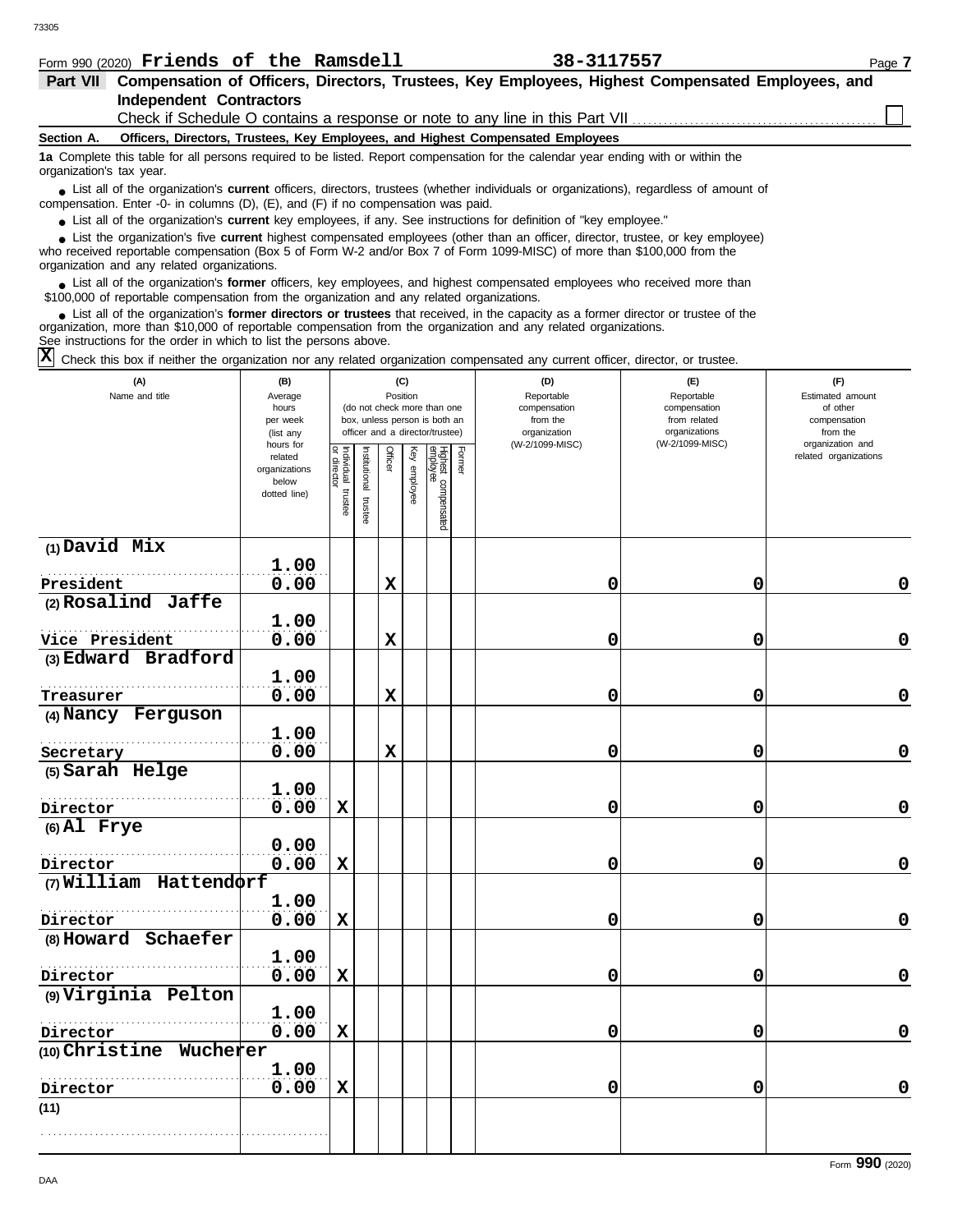| 73305<br>Form 990 (2020) Friends of the Ramsdell<br>Part VII                                                                                                                                                              |                                                                |                                      |                          |         |                 |                                                                                                 |             | 38-3117557<br>Section A. Officers, Directors, Trustees, Key Employees, and Highest Compensated Employees (continued) |                                                                    |                                                                 |                       | Page 8 |  |
|---------------------------------------------------------------------------------------------------------------------------------------------------------------------------------------------------------------------------|----------------------------------------------------------------|--------------------------------------|--------------------------|---------|-----------------|-------------------------------------------------------------------------------------------------|-------------|----------------------------------------------------------------------------------------------------------------------|--------------------------------------------------------------------|-----------------------------------------------------------------|-----------------------|--------|--|
| (A)<br>Name and title                                                                                                                                                                                                     | (B)<br>Average<br>hours<br>per week<br>(list any               |                                      |                          |         | (C)<br>Position | (do not check more than one<br>box, unless person is both an<br>officer and a director/trustee) |             | (D)<br>Reportable<br>compensation<br>from the<br>organization                                                        | (E)<br>Reportable<br>compensation<br>from related<br>organizations | (F)<br>Estimated amount<br>of other<br>compensation<br>from the |                       |        |  |
|                                                                                                                                                                                                                           | hours for<br>related<br>organizations<br>below<br>dotted line) | Individual<br>or director<br>trustee | Institutional<br>trustee | Officer | Key employee    | Highest compensated<br>employee                                                                 | Former      | (W-2/1099-MISC)                                                                                                      | (W-2/1099-MISC)                                                    | organization and                                                | related organizations |        |  |
|                                                                                                                                                                                                                           |                                                                |                                      |                          |         |                 |                                                                                                 |             |                                                                                                                      |                                                                    |                                                                 |                       |        |  |
|                                                                                                                                                                                                                           |                                                                |                                      |                          |         |                 |                                                                                                 |             |                                                                                                                      |                                                                    |                                                                 |                       |        |  |
|                                                                                                                                                                                                                           |                                                                |                                      |                          |         |                 |                                                                                                 |             |                                                                                                                      |                                                                    |                                                                 |                       |        |  |
|                                                                                                                                                                                                                           |                                                                |                                      |                          |         |                 |                                                                                                 |             |                                                                                                                      |                                                                    |                                                                 |                       |        |  |
|                                                                                                                                                                                                                           |                                                                |                                      |                          |         |                 |                                                                                                 |             |                                                                                                                      |                                                                    |                                                                 |                       |        |  |
|                                                                                                                                                                                                                           |                                                                |                                      |                          |         |                 |                                                                                                 |             |                                                                                                                      |                                                                    |                                                                 |                       |        |  |
|                                                                                                                                                                                                                           |                                                                |                                      |                          |         |                 |                                                                                                 |             |                                                                                                                      |                                                                    |                                                                 |                       |        |  |
|                                                                                                                                                                                                                           |                                                                |                                      |                          |         |                 |                                                                                                 |             |                                                                                                                      |                                                                    |                                                                 |                       |        |  |
| 1b                                                                                                                                                                                                                        |                                                                |                                      |                          |         |                 |                                                                                                 | u           |                                                                                                                      |                                                                    |                                                                 |                       |        |  |
| Total from continuation sheets to Part VII, Section A<br>c                                                                                                                                                                |                                                                |                                      |                          |         |                 |                                                                                                 | u           |                                                                                                                      |                                                                    |                                                                 |                       |        |  |
| d<br>Total number of individuals (including but not limited to those listed above) who received more than \$100,000 of<br>2                                                                                               |                                                                |                                      |                          |         |                 |                                                                                                 | $\mathbf u$ |                                                                                                                      |                                                                    |                                                                 |                       |        |  |
| reportable compensation from the organization $\bf{u}$ 0                                                                                                                                                                  |                                                                |                                      |                          |         |                 |                                                                                                 |             |                                                                                                                      |                                                                    |                                                                 | Yes                   | No     |  |
| Did the organization list any former officer, director, trustee, key employee, or highest compensated<br>3                                                                                                                |                                                                |                                      |                          |         |                 |                                                                                                 |             |                                                                                                                      |                                                                    |                                                                 |                       |        |  |
| For any individual listed on line 1a, is the sum of reportable compensation and other compensation from the<br>4<br>organization and related organizations greater than \$150,000? If "Yes," complete Schedule J for such |                                                                |                                      |                          |         |                 |                                                                                                 |             |                                                                                                                      |                                                                    | 3                                                               |                       | x      |  |
| Did any person listed on line 1a receive or accrue compensation from any unrelated organization or individual<br>5                                                                                                        |                                                                |                                      |                          |         |                 |                                                                                                 |             |                                                                                                                      |                                                                    | 4                                                               |                       | X      |  |
|                                                                                                                                                                                                                           |                                                                |                                      |                          |         |                 |                                                                                                 |             |                                                                                                                      |                                                                    | 5                                                               |                       | x      |  |
| Section B. Independent Contractors<br>Complete this table for your five highest compensated independent contractors that received more than \$100,000 of<br>1                                                             |                                                                |                                      |                          |         |                 |                                                                                                 |             |                                                                                                                      |                                                                    |                                                                 |                       |        |  |
| compensation from the organization. Report compensation for the calendar year ending with or within the organization's tax year.                                                                                          | (A)<br>Name and business address                               |                                      |                          |         |                 |                                                                                                 |             |                                                                                                                      | (B)<br>Description of services                                     |                                                                 | (C)<br>Compensation   |        |  |
|                                                                                                                                                                                                                           |                                                                |                                      |                          |         |                 |                                                                                                 |             |                                                                                                                      |                                                                    |                                                                 |                       |        |  |
|                                                                                                                                                                                                                           |                                                                |                                      |                          |         |                 |                                                                                                 |             |                                                                                                                      |                                                                    |                                                                 |                       |        |  |
|                                                                                                                                                                                                                           |                                                                |                                      |                          |         |                 |                                                                                                 |             |                                                                                                                      |                                                                    |                                                                 |                       |        |  |
|                                                                                                                                                                                                                           |                                                                |                                      |                          |         |                 |                                                                                                 |             |                                                                                                                      |                                                                    |                                                                 |                       |        |  |
|                                                                                                                                                                                                                           |                                                                |                                      |                          |         |                 |                                                                                                 |             |                                                                                                                      |                                                                    |                                                                 |                       |        |  |
| Total number of independent contractors (including but not limited to those listed above) who<br>$\mathbf{2}$<br>received more than \$100,000 of compensation from the organization u                                     |                                                                |                                      |                          |         |                 |                                                                                                 |             |                                                                                                                      | 0                                                                  |                                                                 |                       |        |  |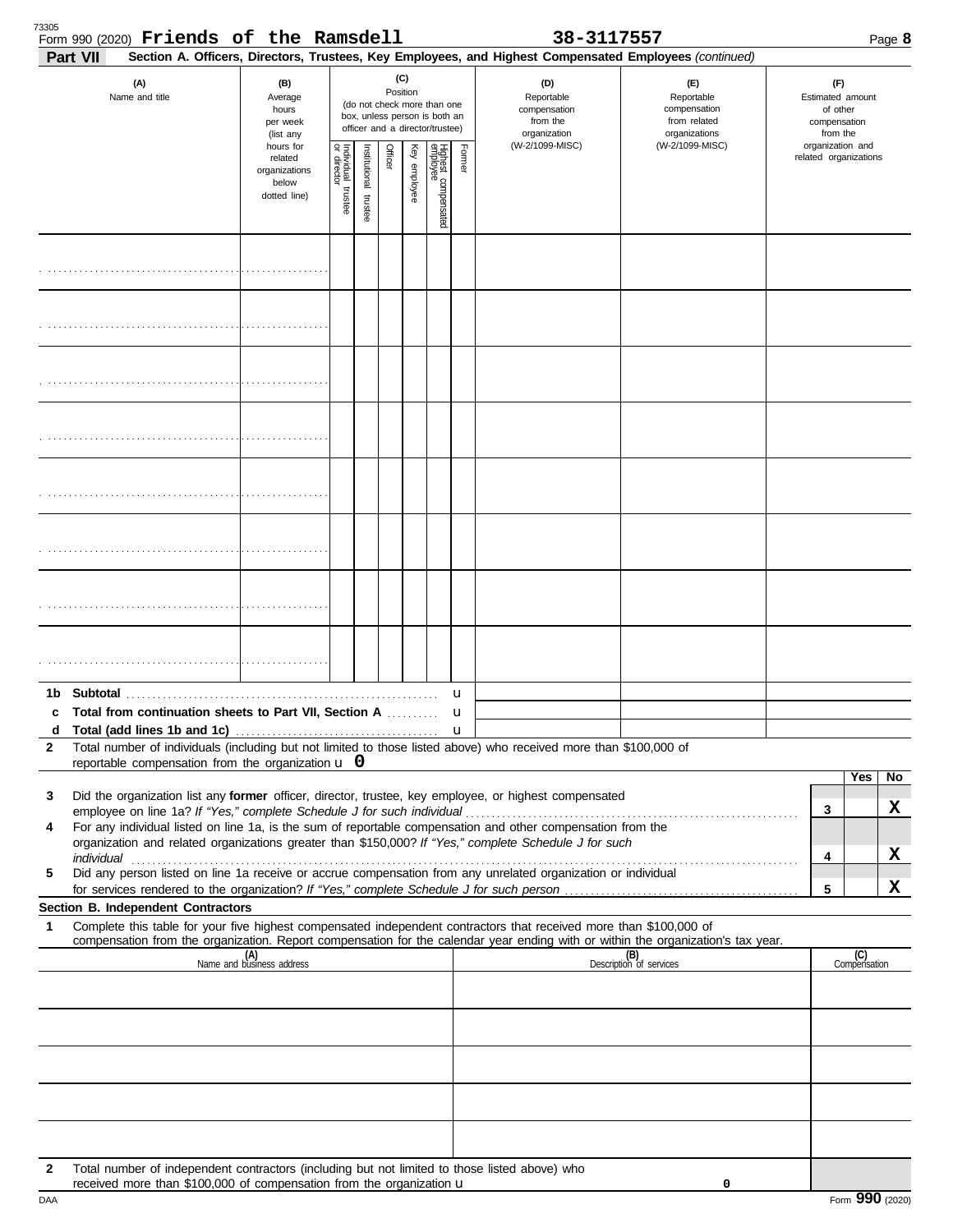### Form 990 (2020) Page **9 Friends of the Ramsdell 38-3117557**

**Part VIII Statement of Revenue**

#### **(A) (B) (C) (D)** Total revenue Related or exempt Unrelated Revenue excluded Related or exempt Unrelated Revenue excluded<br>
function revenue business revenue from tax under sections 512-514 Gifts, Grants<br>illar Amounts **Contributions, Gifts, Grants and Other Similar Amounts 1a** Federated campaigns **. . . . . . . . . . . . 1a 1b b** Membership dues . . . . . . . . . . . . . . . . **1c c** Fundraising events . . . . . . . . . . . . . . . . **1d d** Related organizations ................ **143,250 1e** Contributions,<br>and Other Sim **e** Government grants (contributions) . . . . . . . . . . . . **f** All other contributions, gifts, grants, and similar amounts not included above ........ **124,748 1f 1g g** Noncash contributions included in lines 1a-1f . . . . .  $\frac{\$}{\$}$ **267,998** u **h Total.** Add lines 1a–1f . . . . . . . . . . . . . . . . . . . . . . . . . . . . . . . . . . . . . . . . Business Code . . . . . . . . . . . . . . . . . . . . . . . . . . . . . . . . . . . . . . . . . . . . . . . . . . . . . . . **2a Exhibit Admissions 711310 25,824 25,824** Program Service<br>Revenue **Program Service Admission Fees - Presenting 16,161 16,161 16,161 b Comm.** Theater Admissions **15,027 15,027 c Admission Fees - Movies/Opera 5,705 5,705 d e** . . . . . . . . . . . . . . . . . . . . . . . . . . . . . . . . . . . . . . . . . . . . . . . . . . . . . . . **Workshop/Class Admissions 3,587 3,587 47 47 f** All other program service revenue . . . . . . . . . . . . . . . . . . . **66,351 g Total.** Add lines 2a–2f . . . . . . . . . . . . . . . . . . . . . . . . . . . . . . . . . . . . . . . . u **3** Investment income (including dividends, interest, and other similar amounts) . . . . . . . . . . . . . . . . . . . . . . . . . . . . . . . . . . . . . . . u u **4** Income from investment of tax-exempt bond proceeds ...... **5** Royalties . . . . . . . . . . . . . . . . . . . . . . . . . . . . . . . . . . . . . . . . . . . . . . . . . . . . . u (i) Real (ii) Personal **11,834 6a 6a** Gross rents **6b b** Less: rental expenses **11,834 6c c** Rental inc. or (loss) **11,834 11,834 d** Net rental income or (loss) . . . . . . . . . . . . . . . . . . . . . . . . . . . . . . . . . . . u **7a** Gross amount from (i) Securities (ii) Other sales of assets **7a** other than inventory Revenue **b** Less: cost or other **Other Revenue** basis and sales exps. **7b 7c c** Gain or (loss) Other I **d** u Net gain or (loss) . . . . . . . . . . . . . . . . . . . . . . . . . . . . . . . . . . . . . . . . . . . . . **8a** Gross income from fundraising events (not including \$ . . . . . . . . . . . . . . . . . . . . . . of contributions reported on line 1c). See Part IV, line 18 . . . . . . . . . . . . . . . . . . . . **8a 8b b** Less: direct expenses ................ u **c** Net income or (loss) from fundraising events ................ **9a** Gross income from gaming activities. See Part IV, line 19 . . . . . . . . . . . . . . . . . . . . **9a 9b b** Less: direct expenses ............... u Net income or (loss) from gaming activities . . . . . . . . . . . . . . . . . . **c** 10a Gross sales of inventory, less returns and allowances . . . . . . . . **10a 2,267 10b b** Less: cost of goods sold ...... u **2,267 2,267 c** Net income or (loss) from sales of inventory ................ Business Code **Scellaneous**<br>Revenue **Miscellaneous** . . . . . . . . . . . . . . . . . . . . . . . . . . . . . . . . . . . . . . . . . . . . . . . . . . . . . . . **Sponsorships 711310 36,258 36,258 11a b** . . . . . . . . . . . . . . . . . . . . . . . . . . . . . . . . . . . . . . . . . . . . . . . . . . . . . . . **c** . . . . . . . . . . . . . . . . . . . . . . . . . . . . . . . . . . . . . . . . . . . . . . . . . . . . . . . **d** All other revenue . . . . . . . . . . . . . . . . . . . . . . . . . . . . . . . . . . . . . **36,258** u **e Total.** Add lines 11a–11d . . . . . . . . . . . . . . . . . . . . . . . . . . . . . . . . . . . . **384,708 116,710 0 0** u **Total revenue.** See instructions . . . . . . . . . . . . . . . . . . . . . . . . . . . . . **12**

Check if Schedule O contains a response or note to any line in this Part VIII .......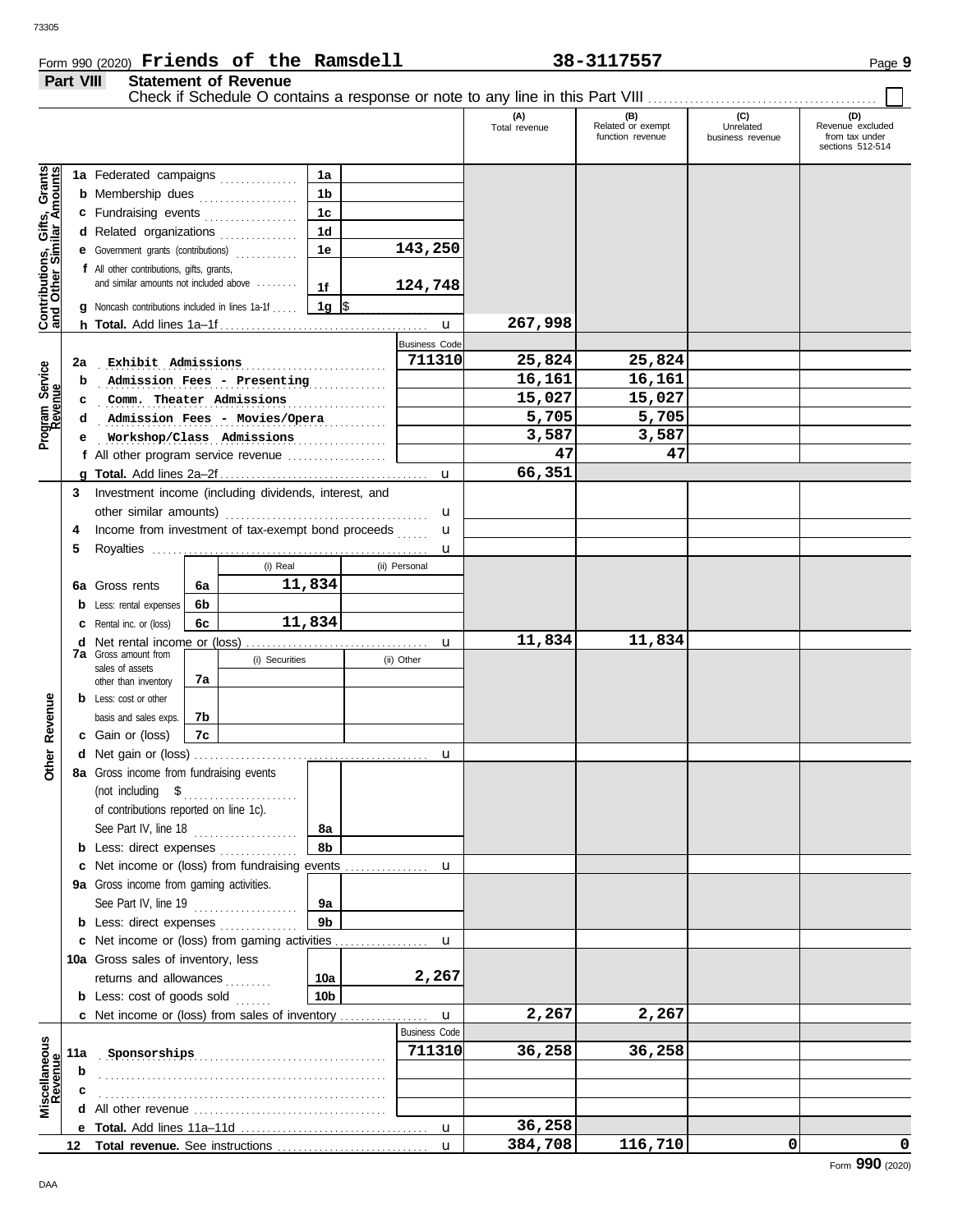#### **Part IX Statement of Functional Expenses** Form 990 (2020) Page **10 Friends of the Ramsdell 38-3117557**

|          | Section 501(c)(3) and 501(c)(4) organizations must complete all columns. All other organizations must complete column (A).<br>Check if Schedule O contains a response or note to any line in this Part IX                                                                                                                                                                                                                                                                                                                                                |                |                             |                                    |                         |
|----------|----------------------------------------------------------------------------------------------------------------------------------------------------------------------------------------------------------------------------------------------------------------------------------------------------------------------------------------------------------------------------------------------------------------------------------------------------------------------------------------------------------------------------------------------------------|----------------|-----------------------------|------------------------------------|-------------------------|
|          | Do not include amounts reported on lines 6b,                                                                                                                                                                                                                                                                                                                                                                                                                                                                                                             | (A)            | (B)                         | (C)                                | (D)                     |
|          | 7b, 8b, 9b, and 10b of Part VIII.                                                                                                                                                                                                                                                                                                                                                                                                                                                                                                                        | Total expenses | Program service<br>expenses | Management and<br>general expenses | Fundraising<br>expenses |
|          | 1 Grants and other assistance to domestic organizations                                                                                                                                                                                                                                                                                                                                                                                                                                                                                                  |                |                             |                                    |                         |
|          | and domestic governments. See Part IV, line 21                                                                                                                                                                                                                                                                                                                                                                                                                                                                                                           |                |                             |                                    |                         |
| 2        | Grants and other assistance to domestic                                                                                                                                                                                                                                                                                                                                                                                                                                                                                                                  |                |                             |                                    |                         |
|          | individuals. See Part IV, line 22                                                                                                                                                                                                                                                                                                                                                                                                                                                                                                                        |                |                             |                                    |                         |
| 3        | Grants and other assistance to foreign                                                                                                                                                                                                                                                                                                                                                                                                                                                                                                                   |                |                             |                                    |                         |
|          | organizations, foreign governments, and foreign                                                                                                                                                                                                                                                                                                                                                                                                                                                                                                          |                |                             |                                    |                         |
|          | individuals. See Part IV, lines 15 and 16                                                                                                                                                                                                                                                                                                                                                                                                                                                                                                                |                |                             |                                    |                         |
| 4        | Benefits paid to or for members<br>.                                                                                                                                                                                                                                                                                                                                                                                                                                                                                                                     |                |                             |                                    |                         |
| 5        | Compensation of current officers, directors,                                                                                                                                                                                                                                                                                                                                                                                                                                                                                                             |                |                             |                                    |                         |
|          | trustees, and key employees                                                                                                                                                                                                                                                                                                                                                                                                                                                                                                                              |                |                             |                                    |                         |
| 6        | Compensation not included above to disqualified                                                                                                                                                                                                                                                                                                                                                                                                                                                                                                          |                |                             |                                    |                         |
|          | persons (as defined under section 4958(f)(1)) and                                                                                                                                                                                                                                                                                                                                                                                                                                                                                                        |                |                             |                                    |                         |
|          | persons described in section 4958(c)(3)(B)                                                                                                                                                                                                                                                                                                                                                                                                                                                                                                               |                |                             |                                    |                         |
| 7        | Other salaries and wages                                                                                                                                                                                                                                                                                                                                                                                                                                                                                                                                 | 101,689        | 90,890                      | 10,799                             |                         |
| 8        | Pension plan accruals and contributions (include                                                                                                                                                                                                                                                                                                                                                                                                                                                                                                         |                |                             |                                    |                         |
|          | section 401(k) and 403(b) employer contributions)                                                                                                                                                                                                                                                                                                                                                                                                                                                                                                        |                |                             |                                    |                         |
| 9        | Other employee benefits                                                                                                                                                                                                                                                                                                                                                                                                                                                                                                                                  | 6,966          | 6,226                       | 740                                |                         |
| 10       | Payroll taxes                                                                                                                                                                                                                                                                                                                                                                                                                                                                                                                                            | 8,058          | 7,202                       | 856                                |                         |
| 11       | Fees for services (nonemployees):                                                                                                                                                                                                                                                                                                                                                                                                                                                                                                                        |                |                             |                                    |                         |
| а        | Management                                                                                                                                                                                                                                                                                                                                                                                                                                                                                                                                               |                |                             |                                    |                         |
| b        | Legal                                                                                                                                                                                                                                                                                                                                                                                                                                                                                                                                                    |                |                             |                                    |                         |
|          |                                                                                                                                                                                                                                                                                                                                                                                                                                                                                                                                                          | 5,827          | 5,827                       |                                    |                         |
| d        | Lobbying                                                                                                                                                                                                                                                                                                                                                                                                                                                                                                                                                 |                |                             |                                    |                         |
|          | Professional fundraising services. See Part IV, line 17                                                                                                                                                                                                                                                                                                                                                                                                                                                                                                  |                |                             |                                    |                         |
|          | Investment management fees<br>.                                                                                                                                                                                                                                                                                                                                                                                                                                                                                                                          |                |                             |                                    |                         |
| g        | Other. (If line 11g amount exceeds 10% of line 25, column                                                                                                                                                                                                                                                                                                                                                                                                                                                                                                |                |                             |                                    |                         |
|          | (A) amount, list line 11g expenses on Schedule O.)                                                                                                                                                                                                                                                                                                                                                                                                                                                                                                       |                |                             |                                    |                         |
| 12       | Advertising and promotion                                                                                                                                                                                                                                                                                                                                                                                                                                                                                                                                | 21,018         | 21,018                      |                                    |                         |
| 13       |                                                                                                                                                                                                                                                                                                                                                                                                                                                                                                                                                          | 6,439          | 4,939                       | 1,500                              |                         |
| 14       |                                                                                                                                                                                                                                                                                                                                                                                                                                                                                                                                                          |                |                             |                                    |                         |
| 15       |                                                                                                                                                                                                                                                                                                                                                                                                                                                                                                                                                          |                |                             |                                    |                         |
| 16       |                                                                                                                                                                                                                                                                                                                                                                                                                                                                                                                                                          | 36,118         | 36,118                      |                                    |                         |
| 17       | $\begin{minipage}{0.5\textwidth} \centering \begin{tabular}{@{}c@{}} \textbf{True} & \textbf{True} \\ \textbf{True} & \textbf{True} \\ \textbf{True} & \textbf{True} \\ \textbf{True} & \textbf{True} \\ \end{tabular} \end{minipage}$                                                                                                                                                                                                                                                                                                                   | 287            | 287                         |                                    |                         |
|          | Payments of travel or entertainment expenses                                                                                                                                                                                                                                                                                                                                                                                                                                                                                                             |                |                             |                                    |                         |
|          | for any federal, state, or local public officials                                                                                                                                                                                                                                                                                                                                                                                                                                                                                                        |                |                             |                                    |                         |
| 19       | Conferences, conventions, and meetings                                                                                                                                                                                                                                                                                                                                                                                                                                                                                                                   | 759            | 759                         |                                    |                         |
| 20       | Interest                                                                                                                                                                                                                                                                                                                                                                                                                                                                                                                                                 |                |                             |                                    |                         |
| 21       | Payments to affiliates                                                                                                                                                                                                                                                                                                                                                                                                                                                                                                                                   |                |                             |                                    |                         |
| 22       | Depreciation, depletion, and amortization                                                                                                                                                                                                                                                                                                                                                                                                                                                                                                                | 8,398          |                             | 8,398                              |                         |
| 23<br>24 | $In \textbf{surance} \begin{tabular}{@{}l@{}} \hline \textbf{unsum} & \textbf{unsum} \\ \hline \textbf{unsum} & \textbf{unsum} \\ \hline \textbf{unsum} & \textbf{unsum} \\ \hline \textbf{unsum} & \textbf{unsum} \\ \hline \textbf{unsum} & \textbf{unsum} \\ \hline \textbf{unsum} & \textbf{unsum} \\ \hline \textbf{unsum} & \textbf{unsum} \\ \hline \textbf{unsum} & \textbf{unsum} \\ \hline \textbf{unsum} & \textbf{unsum} \\ \hline \textbf{unsum} & \textbf{unsum} \\ \hline \textbf{unsum}$<br>Other expenses. Itemize expenses not covered |                |                             |                                    |                         |
|          | above (List miscellaneous expenses on line 24e. If                                                                                                                                                                                                                                                                                                                                                                                                                                                                                                       |                |                             |                                    |                         |
|          | line 24e amount exceeds 10% of line 25, column                                                                                                                                                                                                                                                                                                                                                                                                                                                                                                           |                |                             |                                    |                         |
|          | (A) amount, list line 24e expenses on Schedule O.)                                                                                                                                                                                                                                                                                                                                                                                                                                                                                                       |                |                             |                                    |                         |
| a        | Other - Capital                                                                                                                                                                                                                                                                                                                                                                                                                                                                                                                                          | 65,371         | 45,760                      | 19,611                             |                         |
| b        | Presenting Expense                                                                                                                                                                                                                                                                                                                                                                                                                                                                                                                                       | 36,389         | 36,389                      |                                    |                         |
| C        | Repairs & Maintance                                                                                                                                                                                                                                                                                                                                                                                                                                                                                                                                      | 35,536         | 35,536                      |                                    |                         |
| d        | Community Theatre                                                                                                                                                                                                                                                                                                                                                                                                                                                                                                                                        | 20,800         | 20,800                      |                                    |                         |
| е        | All other expenses                                                                                                                                                                                                                                                                                                                                                                                                                                                                                                                                       | 38,147         | 34,536                      |                                    | 3,611                   |
| 25       | Total functional expenses. Add lines 1 through 24e                                                                                                                                                                                                                                                                                                                                                                                                                                                                                                       | 391,802        | 346,287                     | 41,904                             | 3,611                   |
| 26       | Joint costs. Complete this line only if the                                                                                                                                                                                                                                                                                                                                                                                                                                                                                                              |                |                             |                                    |                         |
|          | organization reported in column (B) joint costs                                                                                                                                                                                                                                                                                                                                                                                                                                                                                                          |                |                             |                                    |                         |
|          | from a combined educational campaign and<br>fundraising solicitation. Check here $\mathbf{u}$<br>if                                                                                                                                                                                                                                                                                                                                                                                                                                                      |                |                             |                                    |                         |
|          | following SOP 98-2 (ASC 958-720)                                                                                                                                                                                                                                                                                                                                                                                                                                                                                                                         |                |                             |                                    |                         |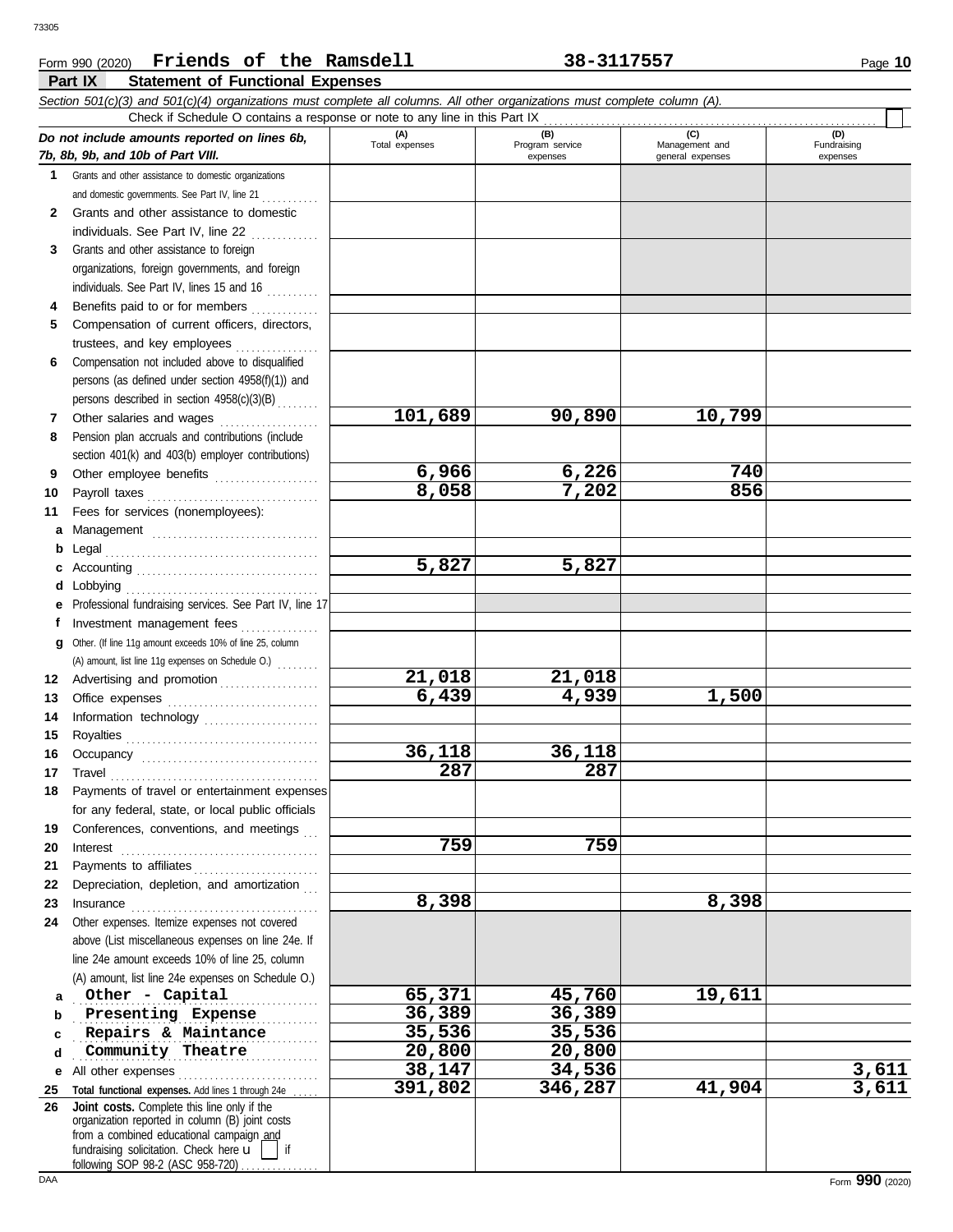**Part X Balance Sheet** 

 $\Box$ 

|                             |    |                                                                                                                                                                                                                                     |                 | (A)<br>Beginning of year |     | (B)<br>End of year |
|-----------------------------|----|-------------------------------------------------------------------------------------------------------------------------------------------------------------------------------------------------------------------------------------|-----------------|--------------------------|-----|--------------------|
|                             | 1  | Cash-non-interest-bearing                                                                                                                                                                                                           |                 | 58,996                   | 1   | 61,085             |
|                             | 2  |                                                                                                                                                                                                                                     |                 |                          | 2   |                    |
|                             | 3  |                                                                                                                                                                                                                                     |                 | 3                        |     |                    |
|                             | 4  | Accounts receivable, net                                                                                                                                                                                                            | 5,000           | 4                        |     |                    |
|                             | 5  | Loans and other receivables from any current or former officer, director,                                                                                                                                                           |                 |                          |     |                    |
|                             |    | trustee, key employee, creator or founder, substantial contributor, or 35%                                                                                                                                                          |                 |                          |     |                    |
|                             |    | controlled entity or family member of any of these persons                                                                                                                                                                          |                 |                          | 5   |                    |
|                             | 6  | Loans and other receivables from other disqualified persons (as defined                                                                                                                                                             |                 |                          |     |                    |
|                             |    | under section 4958(f)(1)), and persons described in section 4958(c)(3)(B)                                                                                                                                                           |                 |                          | 6   |                    |
| Assets                      | 7  |                                                                                                                                                                                                                                     |                 |                          | 7   |                    |
|                             | 8  | Inventories for sale or use <i>communication</i> and the state of the contract of the state of the state of the state of the state of the state of the state of the state of the state of the state of the state of the state of th |                 |                          | 8   |                    |
|                             | 9  | Prepaid expenses and deferred charges                                                                                                                                                                                               |                 | 881                      | 9   |                    |
|                             |    | 10a Land, buildings, and equipment: cost or other                                                                                                                                                                                   |                 |                          |     |                    |
|                             |    |                                                                                                                                                                                                                                     | 10a             |                          |     |                    |
|                             |    |                                                                                                                                                                                                                                     | 10 <sub>b</sub> |                          | 10c |                    |
|                             | 11 | Investments-publicly traded securities                                                                                                                                                                                              |                 |                          | 11  |                    |
|                             | 12 |                                                                                                                                                                                                                                     |                 |                          | 12  |                    |
|                             | 13 |                                                                                                                                                                                                                                     |                 |                          | 13  |                    |
|                             | 14 | Intangible assets                                                                                                                                                                                                                   |                 |                          | 14  |                    |
|                             | 15 |                                                                                                                                                                                                                                     |                 |                          | 15  |                    |
|                             | 16 |                                                                                                                                                                                                                                     |                 | 64,877                   | 16  | 61,085             |
|                             | 17 |                                                                                                                                                                                                                                     |                 | 14,735                   | 17  | 18,037             |
|                             | 18 | Grants payable <i>communication</i> and all the contract of the contract of the contract of the contract of the contract of the contract of the contract of the contract of the contract of the contract of the contract of the con |                 | 18                       |     |                    |
|                             | 19 |                                                                                                                                                                                                                                     |                 | 19                       |     |                    |
|                             | 20 |                                                                                                                                                                                                                                     |                 | 20                       |     |                    |
|                             | 21 | Escrow or custodial account liability. Complete Part IV of Schedule D                                                                                                                                                               |                 |                          | 21  |                    |
|                             | 22 | Loans and other payables to any current or former officer, director,                                                                                                                                                                |                 |                          |     |                    |
| Liabilities                 |    | trustee, key employee, creator or founder, substantial contributor, or 35%                                                                                                                                                          |                 |                          |     |                    |
|                             |    | controlled entity or family member of any of these persons                                                                                                                                                                          |                 |                          | 22  |                    |
|                             | 23 |                                                                                                                                                                                                                                     |                 |                          | 23  |                    |
|                             | 24 | Unsecured notes and loans payable to unrelated third parties                                                                                                                                                                        |                 |                          | 24  |                    |
|                             | 25 | Other liabilities (including federal income tax, payables to related third                                                                                                                                                          |                 |                          |     |                    |
|                             |    | parties, and other liabilities not included on lines 17-24). Complete Part X                                                                                                                                                        |                 |                          |     |                    |
|                             |    |                                                                                                                                                                                                                                     |                 |                          | 25  |                    |
|                             | 26 | <b>Total liabilities.</b> Add lines 17 through 25                                                                                                                                                                                   |                 | 14,735                   | 26  | 18,037             |
|                             |    | Organizations that follow FASB ASC 958, check here $\mathbf{u} \mathbf{X} $                                                                                                                                                         |                 |                          |     |                    |
|                             |    | and complete lines 27, 28, 32, and 33.                                                                                                                                                                                              |                 |                          |     |                    |
|                             | 27 | Net assets without donor restrictions                                                                                                                                                                                               |                 | 50,142                   | 27  | 43,048             |
|                             | 28 | Net assets with donor restrictions                                                                                                                                                                                                  |                 |                          | 28  |                    |
|                             |    | Organizations that do not follow FASB ASC 958, check here u                                                                                                                                                                         |                 |                          |     |                    |
|                             |    | and complete lines 29 through 33.                                                                                                                                                                                                   |                 |                          |     |                    |
| Net Assets or Fund Balances | 29 | Capital stock or trust principal, or current funds                                                                                                                                                                                  |                 |                          | 29  |                    |
|                             | 30 |                                                                                                                                                                                                                                     |                 |                          | 30  |                    |
|                             | 31 | Retained earnings, endowment, accumulated income, or other funds                                                                                                                                                                    |                 |                          | 31  |                    |
|                             | 32 | Total net assets or fund balances                                                                                                                                                                                                   |                 | 50,142                   | 32  | 43,048             |
|                             | 33 |                                                                                                                                                                                                                                     |                 | 64,877                   | 33  | 61,085             |

Form **990** (2020)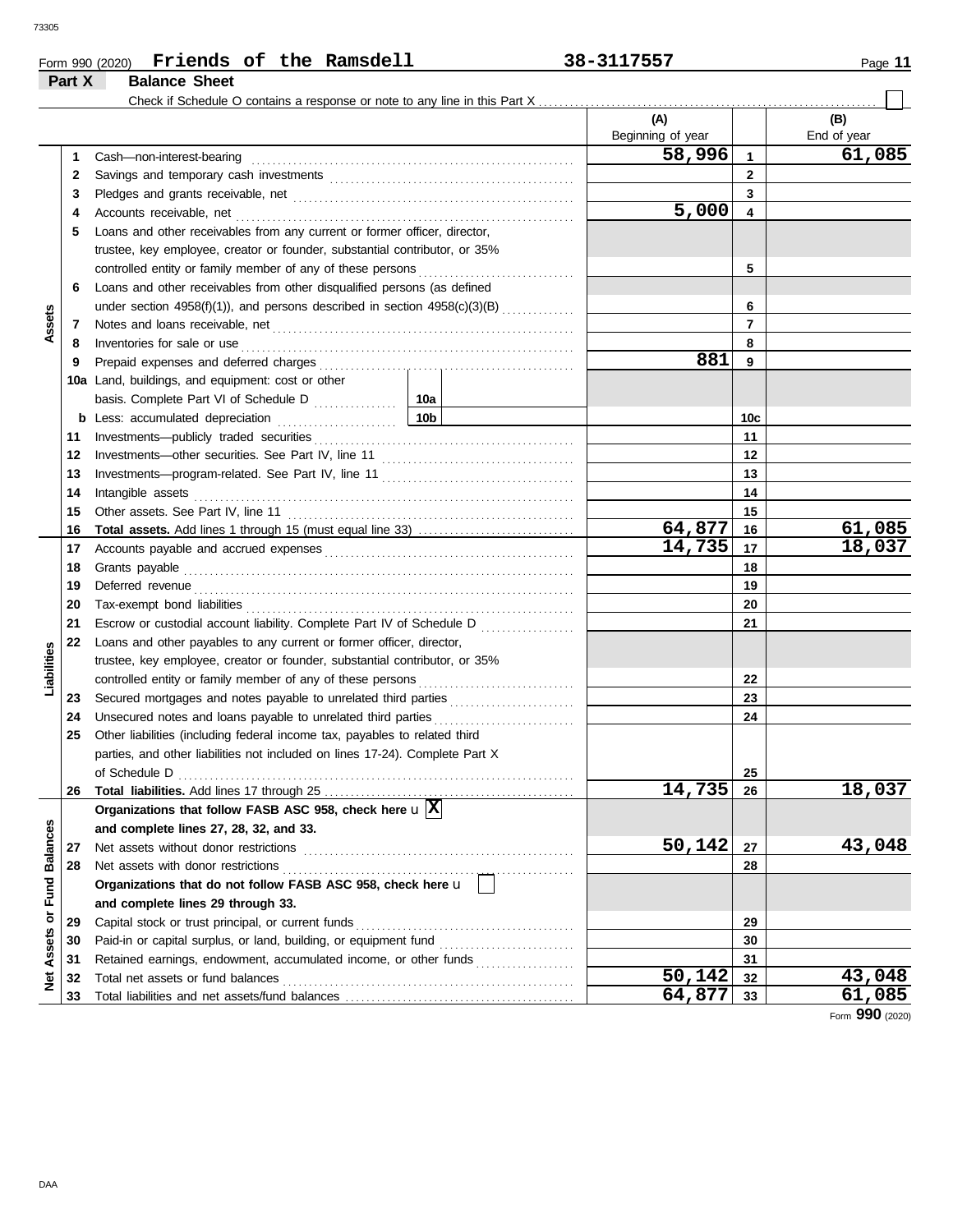|    | Form 990 (2020) Friends of the Ramsdell<br>38-3117557                                                                 |                         |    |         | Page 12                 |
|----|-----------------------------------------------------------------------------------------------------------------------|-------------------------|----|---------|-------------------------|
|    | Part XI<br><b>Reconciliation of Net Assets</b>                                                                        |                         |    |         |                         |
|    |                                                                                                                       |                         |    |         |                         |
| 1  |                                                                                                                       |                         |    |         | 384,708                 |
| 2  |                                                                                                                       | $\mathbf{2}$            |    | 391,802 |                         |
| 3  | Revenue less expenses. Subtract line 2 from line 1                                                                    | 3                       |    |         | $-7,094$                |
| 4  |                                                                                                                       | $\overline{\mathbf{4}}$ |    |         | 50,142                  |
| 5  |                                                                                                                       | 5                       |    |         |                         |
| 6  |                                                                                                                       | 6                       |    |         |                         |
| 7  | Investment expenses                                                                                                   | $\overline{7}$          |    |         |                         |
| 8  | Prior period adjustments                                                                                              | 8                       |    |         |                         |
| 9  | Other changes in net assets or fund balances (explain on Schedule O)                                                  | 9                       |    |         |                         |
| 10 | Net assets or fund balances at end of year. Combine lines 3 through 9 (must equal Part X, line                        |                         |    |         |                         |
|    |                                                                                                                       | 10                      |    | 43,048  |                         |
|    | <b>Financial Statements and Reporting</b><br>Part XII                                                                 |                         |    |         |                         |
|    |                                                                                                                       |                         |    |         | $\mathbf{\overline{x}}$ |
|    |                                                                                                                       |                         |    | Yes l   | <b>No</b>               |
| 1  | $ \mathbf{X} $ Accrual<br>Accounting method used to prepare the Form 990:<br>Cash<br>Other                            |                         |    |         |                         |
|    | If the organization changed its method of accounting from a prior year or checked "Other," explain in                 |                         |    |         |                         |
|    | Schedule O.                                                                                                           |                         |    |         |                         |
|    | 2a Were the organization's financial statements compiled or reviewed by an independent accountant?                    |                         | 2a | х       |                         |
|    | If "Yes," check a box below to indicate whether the financial statements for the year were compiled or                |                         |    |         |                         |
|    | reviewed on a separate basis, consolidated basis, or both:                                                            |                         |    |         |                         |
|    | $\overline{\mathbf{X}}$ Consolidated basis<br>Separate basis<br>Both consolidated and separate basis                  |                         |    |         |                         |
|    | <b>b</b> Were the organization's financial statements audited by an independent accountant?                           |                         | 2b | X       |                         |
|    | If "Yes," check a box below to indicate whether the financial statements for the year were audited on a               |                         |    |         |                         |
|    | separate basis, consolidated basis, or both:                                                                          |                         |    |         |                         |
|    | $ \mathbf{X} $ Consolidated basis<br>Separate basis<br>Both consolidated and separate basis                           |                         |    |         |                         |
|    | c If "Yes" to line 2a or 2b, does the organization have a committee that assumes responsibility for oversight of      |                         |    |         |                         |
|    | the audit, review, or compilation of its financial statements and selection of an independent accountant?             |                         | 2c | X       |                         |
|    | If the organization changed either its oversight process or selection process during the tax year, explain on         |                         |    |         |                         |
|    | Schedule O.                                                                                                           |                         |    |         |                         |
|    | 3a As a result of a federal award, was the organization required to undergo an audit or audits as set forth in the    |                         |    |         |                         |
|    | Single Audit Act and OMB Circular A-133?                                                                              |                         | За |         | X                       |
|    | <b>b</b> If "Yes," did the organization undergo the required audit or audits? If the organization did not undergo the |                         |    |         |                         |
|    | required audit or audits, explain why on Schedule O and describe any steps taken to undergo such audits               |                         | 3b |         |                         |
|    |                                                                                                                       |                         |    |         | Form 990 (2020)         |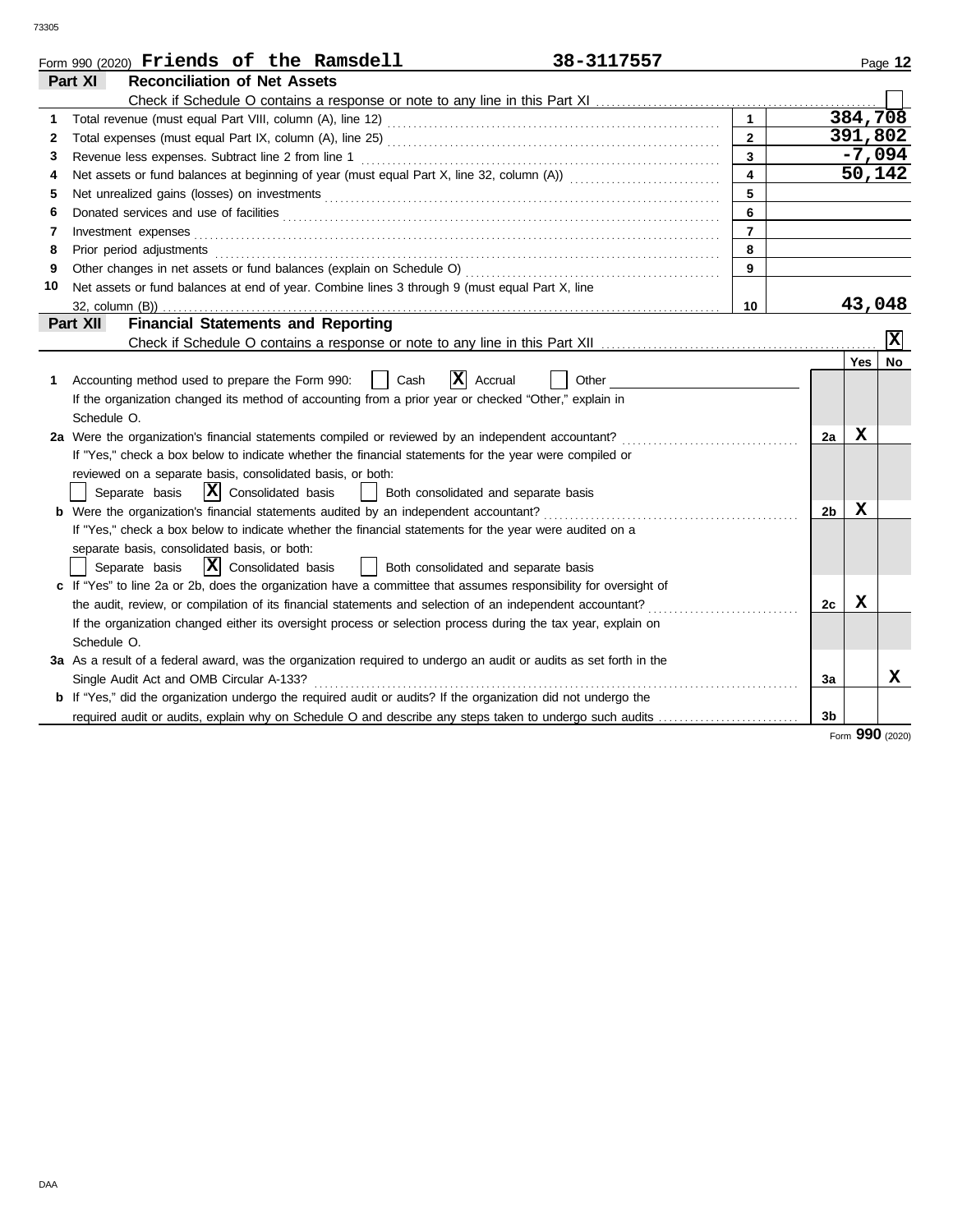| <b>SCHEDULE A</b>          |                                                                                                                      | <b>Public Charity Status and Public Support</b>                                                                                                                                                                                                                 |                          |    |                        | OMB No. 1545-0047              |  |
|----------------------------|----------------------------------------------------------------------------------------------------------------------|-----------------------------------------------------------------------------------------------------------------------------------------------------------------------------------------------------------------------------------------------------------------|--------------------------|----|------------------------|--------------------------------|--|
| (Form 990 or 990-EZ)       | Complete if the organization is a section 501(c)(3) organization or a section 4947(a)(1) nonexempt charitable trust. |                                                                                                                                                                                                                                                                 |                          |    |                        |                                |  |
| Department of the Treasury |                                                                                                                      | u Attach to Form 990 or Form 990-EZ.                                                                                                                                                                                                                            |                          |    |                        |                                |  |
| Internal Revenue Service   |                                                                                                                      | <b>u</b> Go to www.irs.gov/Form990 for instructions and the latest information.                                                                                                                                                                                 |                          |    |                        | Inspection                     |  |
| Name of the organization   |                                                                                                                      |                                                                                                                                                                                                                                                                 |                          |    |                        | Employer identification number |  |
| Part I                     | Friends of the Ramsdell                                                                                              | Reason for Public Charity Status. (All organizations must complete this part.) See instructions.                                                                                                                                                                |                          |    | 38-3117557             |                                |  |
|                            |                                                                                                                      | The organization is not a private foundation because it is: (For lines 1 through 12, check only one box.)                                                                                                                                                       |                          |    |                        |                                |  |
| 1                          |                                                                                                                      | A church, convention of churches, or association of churches described in section 170(b)(1)(A)(i).                                                                                                                                                              |                          |    |                        |                                |  |
| 2                          |                                                                                                                      | A school described in section 170(b)(1)(A)(ii). (Attach Schedule E (Form 990 or 990-EZ).)                                                                                                                                                                       |                          |    |                        |                                |  |
| 3                          |                                                                                                                      | A hospital or a cooperative hospital service organization described in section 170(b)(1)(A)(iii).                                                                                                                                                               |                          |    |                        |                                |  |
| 4                          |                                                                                                                      | A medical research organization operated in conjunction with a hospital described in section 170(b)(1)(A)(iii). Enter the hospital's name,                                                                                                                      |                          |    |                        |                                |  |
| city, and state:           |                                                                                                                      |                                                                                                                                                                                                                                                                 |                          |    |                        |                                |  |
| 5                          |                                                                                                                      | An organization operated for the benefit of a college or university owned or operated by a governmental unit described in                                                                                                                                       |                          |    |                        |                                |  |
| 6                          | section 170(b)(1)(A)(iv). (Complete Part II.)                                                                        | A federal, state, or local government or governmental unit described in section 170(b)(1)(A)(v).                                                                                                                                                                |                          |    |                        |                                |  |
| X<br>7                     |                                                                                                                      | An organization that normally receives a substantial part of its support from a governmental unit or from the general public                                                                                                                                    |                          |    |                        |                                |  |
|                            | described in section 170(b)(1)(A)(vi). (Complete Part II.)                                                           |                                                                                                                                                                                                                                                                 |                          |    |                        |                                |  |
| 8                          |                                                                                                                      | A community trust described in section 170(b)(1)(A)(vi). (Complete Part II.)                                                                                                                                                                                    |                          |    |                        |                                |  |
| 9<br>university:           |                                                                                                                      | An agricultural research organization described in section 170(b)(1)(A)(ix) operated in conjunction with a land-grant college<br>or university or a non-land-grant college of agriculture (see instructions). Enter the name, city, and state of the college or |                          |    |                        |                                |  |
| 10                         |                                                                                                                      | An organization that normally receives: (1) more than 33 1/3% of its support from contributions, membership fees, and gross                                                                                                                                     |                          |    |                        |                                |  |
|                            |                                                                                                                      | receipts from activities related to its exempt functions, subject to certain exceptions; and (2) no more than 331/3% of its                                                                                                                                     |                          |    |                        |                                |  |
|                            |                                                                                                                      | support from gross investment income and unrelated business taxable income (less section 511 tax) from businesses<br>acquired by the organization after June 30, 1975. See section 509(a)(2). (Complete Part III.)                                              |                          |    |                        |                                |  |
| 11                         |                                                                                                                      | An organization organized and operated exclusively to test for public safety. See section 509(a)(4).                                                                                                                                                            |                          |    |                        |                                |  |
| 12                         |                                                                                                                      | An organization organized and operated exclusively for the benefit of, to perform the functions of, or to carry out the purposes                                                                                                                                |                          |    |                        |                                |  |
|                            |                                                                                                                      | of one or more publicly supported organizations described in section 509(a)(1) or section 509(a)(2). See section 509(a)(3).                                                                                                                                     |                          |    |                        |                                |  |
|                            |                                                                                                                      | Check the box in lines 12a through 12d that describes the type of supporting organization and complete lines 12e, 12f, and 12g.                                                                                                                                 |                          |    |                        |                                |  |
| a                          |                                                                                                                      | Type I. A supporting organization operated, supervised, or controlled by its supported organization(s), typically by giving<br>the supported organization(s) the power to regularly appoint or elect a majority of the directors or trustees of the             |                          |    |                        |                                |  |
|                            |                                                                                                                      | supporting organization. You must complete Part IV, Sections A and B.                                                                                                                                                                                           |                          |    |                        |                                |  |
| b                          |                                                                                                                      | Type II. A supporting organization supervised or controlled in connection with its supported organization(s), by having                                                                                                                                         |                          |    |                        |                                |  |
|                            |                                                                                                                      | control or management of the supporting organization vested in the same persons that control or manage the supported<br>organization(s). You must complete Part IV, Sections A and C.                                                                           |                          |    |                        |                                |  |
| c                          |                                                                                                                      | Type III functionally integrated. A supporting organization operated in connection with, and functionally integrated with,                                                                                                                                      |                          |    |                        |                                |  |
|                            |                                                                                                                      | its supported organization(s) (see instructions). You must complete Part IV, Sections A, D, and E.                                                                                                                                                              |                          |    |                        |                                |  |
| d                          |                                                                                                                      | Type III non-functionally integrated. A supporting organization operated in connection with its supported organization(s)                                                                                                                                       |                          |    |                        |                                |  |
|                            |                                                                                                                      | that is not functionally integrated. The organization generally must satisfy a distribution requirement and an attentiveness<br>requirement (see instructions). You must complete Part IV, Sections A and D, and Part V.                                        |                          |    |                        |                                |  |
| е                          |                                                                                                                      | Check this box if the organization received a written determination from the IRS that it is a Type I, Type II, Type III                                                                                                                                         |                          |    |                        |                                |  |
|                            |                                                                                                                      | functionally integrated, or Type III non-functionally integrated supporting organization.                                                                                                                                                                       |                          |    |                        |                                |  |
| f<br>g                     | Enter the number of supported organizations                                                                          | Provide the following information about the supported organization(s).                                                                                                                                                                                          |                          |    |                        |                                |  |
| (i) Name of supported      | (ii) EIN                                                                                                             | (iii) Type of organization                                                                                                                                                                                                                                      | (iv) Is the organization |    | (v) Amount of monetary | (vi) Amount of                 |  |
| organization               |                                                                                                                      | (described on lines 1-10                                                                                                                                                                                                                                        | listed in your governing |    | support (see           | other support (see             |  |
|                            |                                                                                                                      | above (see instructions))                                                                                                                                                                                                                                       | document?                |    | instructions)          | instructions)                  |  |
| (A)                        |                                                                                                                      |                                                                                                                                                                                                                                                                 | Yes                      | No |                        |                                |  |
|                            |                                                                                                                      |                                                                                                                                                                                                                                                                 |                          |    |                        |                                |  |
| (B)                        |                                                                                                                      |                                                                                                                                                                                                                                                                 |                          |    |                        |                                |  |
| (C)                        |                                                                                                                      |                                                                                                                                                                                                                                                                 |                          |    |                        |                                |  |
| (D)                        |                                                                                                                      |                                                                                                                                                                                                                                                                 |                          |    |                        |                                |  |
| (E)                        |                                                                                                                      |                                                                                                                                                                                                                                                                 |                          |    |                        |                                |  |
| <b>Total</b>               |                                                                                                                      |                                                                                                                                                                                                                                                                 |                          |    |                        |                                |  |

**For Paperwork Reduction Act Notice, see the Instructions for Form 990 or 990-EZ.**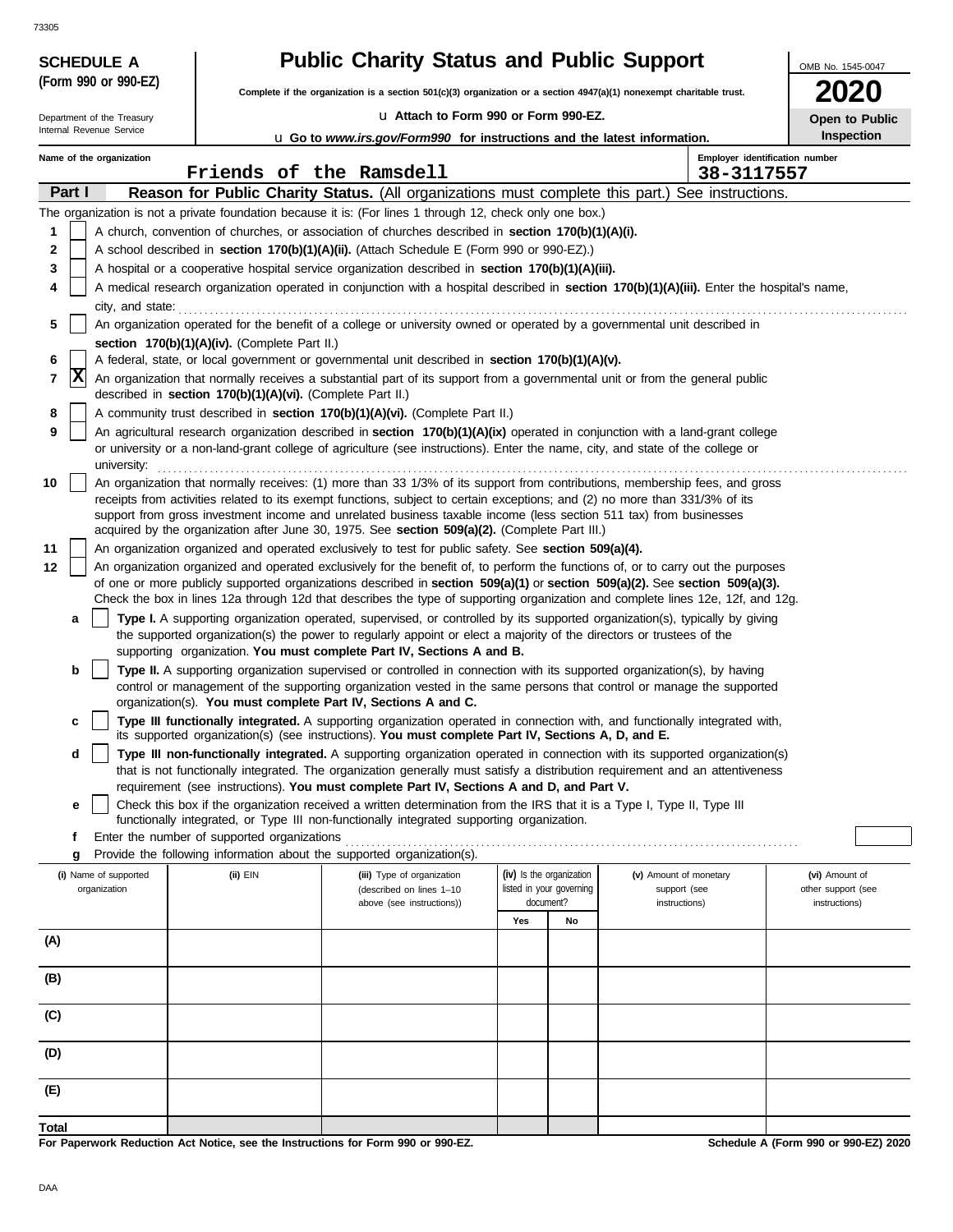|              | Schedule A (Form 990 or 990-EZ) 2020                                                                                                                                                                                                                 | Friends of the Ramsdell |          |            |            | 38-3117557 | Page 2                          |
|--------------|------------------------------------------------------------------------------------------------------------------------------------------------------------------------------------------------------------------------------------------------------|-------------------------|----------|------------|------------|------------|---------------------------------|
|              | Support Schedule for Organizations Described in Sections 170(b)(1)(A)(iv) and 170(b)(1)(A)(vi)<br>Part II                                                                                                                                            |                         |          |            |            |            |                                 |
|              | (Complete only if you checked the box on line 5, 7, or 8 of Part I or if the organization failed to qualify under                                                                                                                                    |                         |          |            |            |            |                                 |
|              | Part III. If the organization fails to qualify under the tests listed below, please complete Part III.)                                                                                                                                              |                         |          |            |            |            |                                 |
|              | Section A. Public Support                                                                                                                                                                                                                            |                         |          |            |            |            |                                 |
|              | Calendar year (or fiscal year beginning in)<br>$\mathbf{u}$                                                                                                                                                                                          | (a) 2016                | (b) 2017 | $(c)$ 2018 | $(d)$ 2019 | (e) 2020   | (f) Total                       |
| 1            | Gifts, grants, contributions, and                                                                                                                                                                                                                    |                         |          |            |            |            |                                 |
|              | membership fees received. (Do not                                                                                                                                                                                                                    |                         |          |            |            |            |                                 |
|              | include any "unusual grants.")                                                                                                                                                                                                                       | 112,657                 | 156,110  | 210,986    | 202,610    | 267,998    | 950,361                         |
| $\mathbf{2}$ | Tax revenues levied for the<br>organization's benefit and either paid<br>to or expended on its behalf                                                                                                                                                |                         |          |            |            |            |                                 |
| 3            | The value of services or facilities<br>furnished by a governmental unit to the<br>organization without charge                                                                                                                                        |                         |          |            |            |            |                                 |
| 4            | Total. Add lines 1 through 3                                                                                                                                                                                                                         | 112,657                 | 156,110  | 210,986    | 202,610    | 267,998    | 950,361                         |
| 5            | The portion of total contributions by<br>each person (other than a<br>governmental unit or publicly<br>supported organization) included on<br>line 1 that exceeds 2% of the amount<br>shown on line 11, column (f)                                   |                         |          |            |            |            | 25,000                          |
| 6            | Public support. Subtract line 5 from line 4                                                                                                                                                                                                          |                         |          |            |            |            | 925,361                         |
|              | <b>Section B. Total Support</b>                                                                                                                                                                                                                      |                         |          |            |            |            |                                 |
|              | Calendar year (or fiscal year beginning in)<br>$\mathbf{u}$                                                                                                                                                                                          | (a) 2016                | (b) 2017 | $(c)$ 2018 | $(d)$ 2019 | (e) 2020   | (f) Total                       |
| 7            | Amounts from line 4                                                                                                                                                                                                                                  | 112,657                 | 156,110  | 210,986    | 202,610    | 267,998    | 950,361                         |
| 8            | Gross income from interest, dividends,<br>payments received on securities loans,<br>rents, royalties, and income from<br>similar sources                                                                                                             |                         |          |            |            |            |                                 |
| 9            | Net income from unrelated business<br>activities, whether or not the business<br>is regularly carried on $\ldots$ , $\ldots$                                                                                                                         |                         |          |            |            |            |                                 |
| 10           | Other income. Do not include gain or<br>loss from the sale of capital assets<br>(Explain in Part VI.)                                                                                                                                                |                         |          |            |            |            |                                 |
| 11           | Total support. Add lines 7 through 10                                                                                                                                                                                                                |                         |          |            |            |            | 950,361                         |
| 12           | Gross receipts from related activities, etc. (see instructions)                                                                                                                                                                                      |                         |          |            |            | 12         | 116,710                         |
| 13           | First 5 years. If the Form 990 is for the organization's first, second, third, fourth, or fifth tax year as a section 501(c)(3)                                                                                                                      |                         |          |            |            |            |                                 |
|              |                                                                                                                                                                                                                                                      |                         |          |            |            |            |                                 |
|              | Section C. Computation of Public Support Percentage                                                                                                                                                                                                  |                         |          |            |            |            |                                 |
| 14           | Public support percentage for 2020 (line 6, column (f) divided by line 11, column (f)) [[[[[[[[[[[[[[[[[[[[[[                                                                                                                                        |                         |          |            |            | 14         | 97.37%                          |
| 15           | Public support percentage from 2019 Schedule A, Part II, line 14                                                                                                                                                                                     |                         |          |            |            | 15         | 97.40%                          |
| 16a          | 33 1/3% support test-2020. If the organization did not check the box on line 13, and line 14 is 33 1/3% or more, check this                                                                                                                          |                         |          |            |            |            |                                 |
|              | box and stop here. The organization qualifies as a publicly supported organization                                                                                                                                                                   |                         |          |            |            |            | $\blacktriangleright$ $\vert$ X |
| b            | 33 1/3% support test-2019. If the organization did not check a box on line 13 or 16a, and line 15 is 33 1/3% or more, check                                                                                                                          |                         |          |            |            |            |                                 |
|              | this box and stop here. The organization qualifies as a publicly supported organization                                                                                                                                                              |                         |          |            |            |            |                                 |
|              | 17a 10%-facts-and-circumstances test-2020. If the organization did not check a box on line 13, 16a, or 16b, and line 14 is                                                                                                                           |                         |          |            |            |            |                                 |
|              | 10% or more, and if the organization meets the "facts-and-circumstances" test, check this box and stop here. Explain in<br>Part VI how the organization meets the "facts-and-circumstances" test. The organization qualifies as a publicly supported |                         |          |            |            |            |                                 |
|              | organization                                                                                                                                                                                                                                         |                         |          |            |            |            |                                 |
| b            | 10%-facts-and-circumstances test-2019. If the organization did not check a box on line 13, 16a, 16b, or 17a, and line                                                                                                                                |                         |          |            |            |            |                                 |
|              | 15 is 10% or more, and if the organization meets the "facts-and-circumstances" test, check this box and stop here. Explain                                                                                                                           |                         |          |            |            |            |                                 |
|              | in Part VI how the organization meets the "facts-and-circumstances" test. The organization qualifies as a publicly supported                                                                                                                         |                         |          |            |            |            |                                 |
|              | organization                                                                                                                                                                                                                                         |                         |          |            |            |            |                                 |
| 18           | Private foundation. If the organization did not check a box on line 13, 16a, 16b, 17a, or 17b, check this box and see                                                                                                                                |                         |          |            |            |            |                                 |
|              | instructions                                                                                                                                                                                                                                         |                         |          |            |            |            |                                 |
|              |                                                                                                                                                                                                                                                      |                         |          |            |            |            |                                 |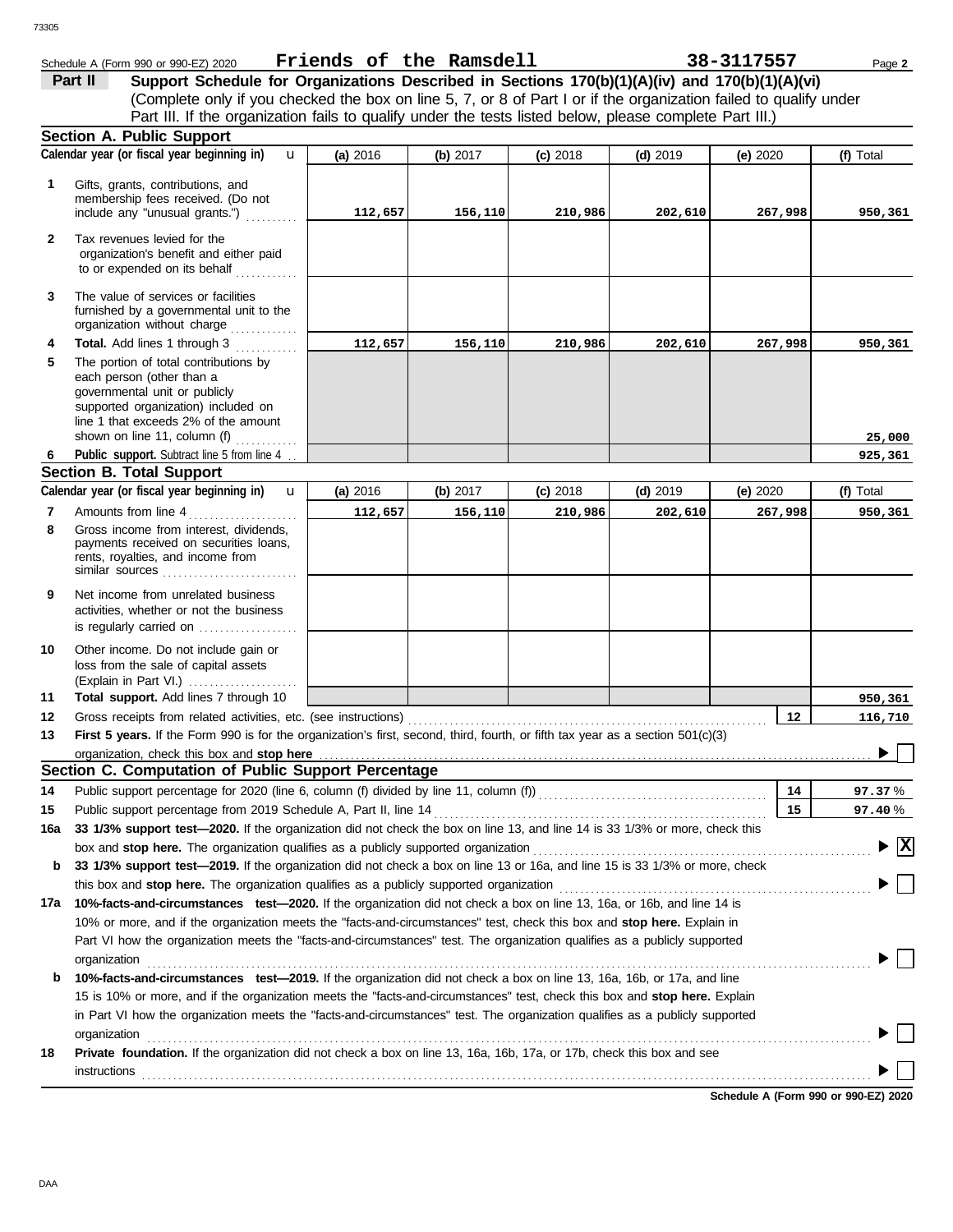## Schedule A (Form 990 or 990-EZ) 2020 Page **3 Friends of the Ramsdell 38-3117557**

**Part III** Support Schedule for Organizations Described in Section 509(a)(2) (Complete only if you checked the box on line 10 of Part I or if the organization failed to qualify under Part II. If the organization fails to qualify under the tests listed below, please complete Part II.)

|     | <b>Section A. Public Support</b>                                                                                                                                                  |          |          |            |            |            |    |                          |
|-----|-----------------------------------------------------------------------------------------------------------------------------------------------------------------------------------|----------|----------|------------|------------|------------|----|--------------------------|
|     | Calendar year (or fiscal year beginning in)<br>$\mathbf{u}$                                                                                                                       | (a) 2016 | (b) 2017 | $(c)$ 2018 | $(d)$ 2019 | (e) 2020   |    | (f) Total                |
| 1   | Gifts, grants, contributions, and membership fees<br>received. (Do not include any "unusual grants.")                                                                             |          |          |            |            |            |    |                          |
| 2   | Gross receipts from admissions, merchandise<br>sold or services performed, or facilities<br>furnished in any activity that is related to the<br>organization's fax-exempt purpose |          |          |            |            |            |    |                          |
| 3   | Gross receipts from activities that are not an<br>unrelated trade or business under section 513                                                                                   |          |          |            |            |            |    |                          |
| 4   | Tax revenues levied for the<br>organization's benefit and either paid<br>to or expended on its behalf<br>.                                                                        |          |          |            |            |            |    |                          |
| 5   | The value of services or facilities<br>furnished by a governmental unit to the<br>organization without charge                                                                     |          |          |            |            |            |    |                          |
| 6   | Total. Add lines 1 through 5<br>.                                                                                                                                                 |          |          |            |            |            |    |                          |
| 7а  | Amounts included on lines 1, 2, and 3<br>received from disqualified persons                                                                                                       |          |          |            |            |            |    |                          |
| b   | Amounts included on lines 2 and 3<br>received from other than disqualified<br>persons that exceed the greater of \$5,000<br>or 1% of the amount on line 13 for the year $\ldots$  |          |          |            |            |            |    |                          |
| c   | Add lines 7a and 7b                                                                                                                                                               |          |          |            |            |            |    |                          |
| 8   | Public support. (Subtract line 7c from<br>line $6.$ )                                                                                                                             |          |          |            |            |            |    |                          |
|     | <b>Section B. Total Support</b>                                                                                                                                                   |          |          |            |            |            |    |                          |
|     | Calendar year (or fiscal year beginning in)<br>$\mathbf{u}$                                                                                                                       | (a) 2016 | (b) 2017 | $(c)$ 2018 | $(d)$ 2019 | (e) $2020$ |    | (f) Total                |
| 9   | Amounts from line 6<br>.                                                                                                                                                          |          |          |            |            |            |    |                          |
| 10a | Gross income from interest, dividends,<br>payments received on securities loans, rents,<br>royalties, and income from similar sources                                             |          |          |            |            |            |    |                          |
| b   | Unrelated business taxable income (less<br>section 511 taxes) from businesses<br>acquired after June 30, 1975                                                                     |          |          |            |            |            |    |                          |
|     | <b>c</b> Add lines 10a and 10b $\ldots$                                                                                                                                           |          |          |            |            |            |    |                          |
| 11  | Net income from unrelated business<br>activities not included in line 10b, whether<br>or not the business is regularly carried on                                                 |          |          |            |            |            |    |                          |
| 12  | Other income. Do not include gain or<br>loss from the sale of capital assets<br>(Explain in Part VI.)<br>.                                                                        |          |          |            |            |            |    |                          |
| 13  | Total support. (Add lines 9, 10c, 11,                                                                                                                                             |          |          |            |            |            |    |                          |
|     | and $12.$ )                                                                                                                                                                       |          |          |            |            |            |    |                          |
| 14  | First 5 years. If the Form 990 is for the organization's first, second, third, fourth, or fifth tax year as a section 501(c)(3)<br>organization, check this box and stop here     |          |          |            |            |            |    |                          |
|     | Section C. Computation of Public Support Percentage                                                                                                                               |          |          |            |            |            |    |                          |
| 15  |                                                                                                                                                                                   |          |          |            |            |            | 15 | %                        |
| 16  |                                                                                                                                                                                   |          |          |            |            |            | 16 | $\%$                     |
|     | Section D. Computation of Investment Income Percentage                                                                                                                            |          |          |            |            |            |    |                          |
| 17  | Investment income percentage for 2020 (line 10c, column (f), divided by line 13, column (f)) [[[[[[[[[[[[[[[[[                                                                    |          |          |            |            |            | 17 | %                        |
| 18  | Investment income percentage from 2019 Schedule A, Part III, line 17                                                                                                              |          |          |            |            |            | 18 | %                        |
| 19a | 33 1/3% support tests-2020. If the organization did not check the box on line 14, and line 15 is more than 33 1/3%, and line                                                      |          |          |            |            |            |    |                          |
|     |                                                                                                                                                                                   |          |          |            |            |            |    | $\overline{\phantom{a}}$ |
| b   | 33 1/3% support tests-2019. If the organization did not check a box on line 14 or line 19a, and line 16 is more than 33 1/3%, and                                                 |          |          |            |            |            |    |                          |
|     |                                                                                                                                                                                   |          |          |            |            |            |    |                          |
| 20  |                                                                                                                                                                                   |          |          |            |            |            |    |                          |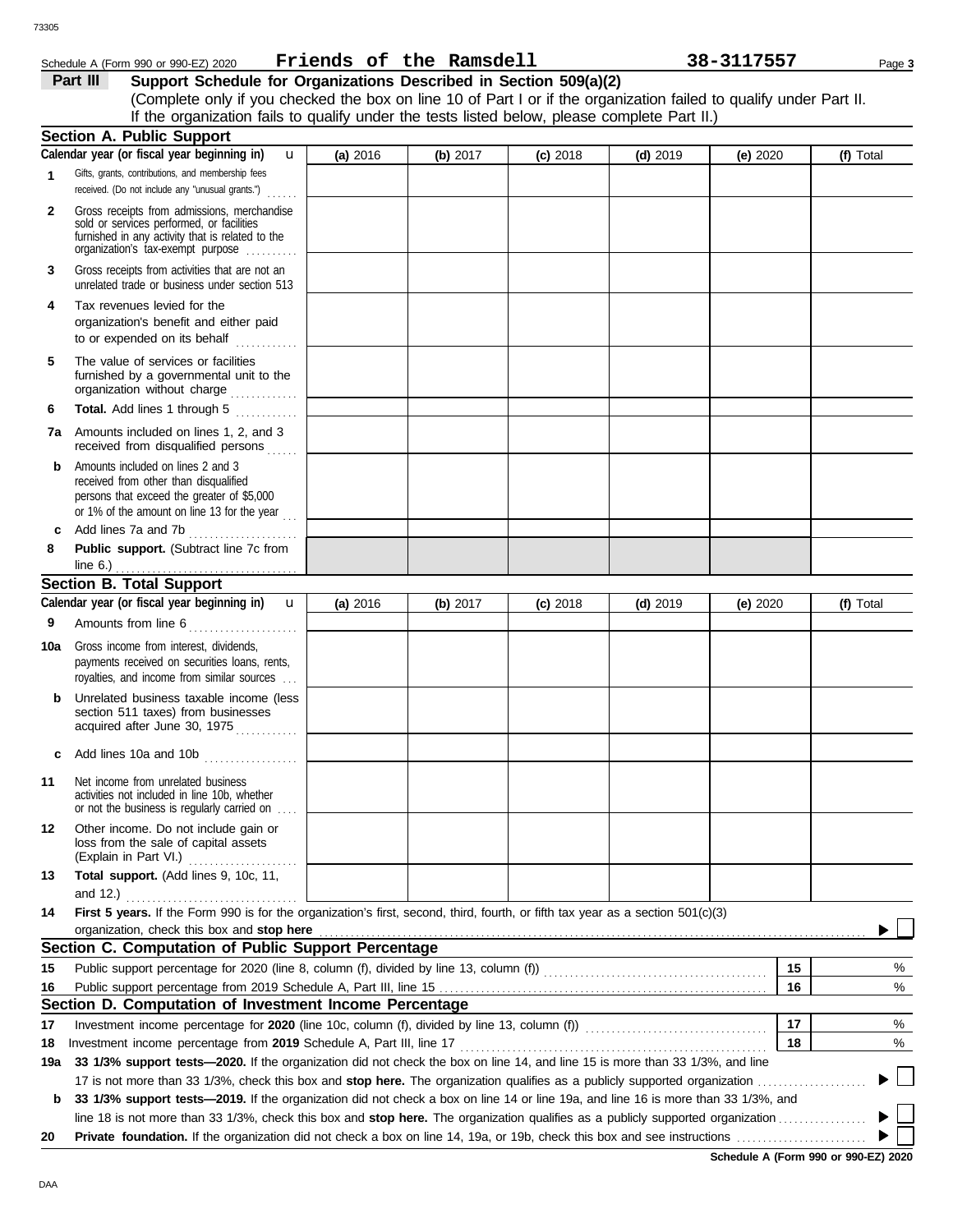|              | Friends of the Ramsdell<br>Schedule A (Form 990 or 990-EZ) 2020                                                                                                                                                                 | 38-3117557   |     | Page 4 |
|--------------|---------------------------------------------------------------------------------------------------------------------------------------------------------------------------------------------------------------------------------|--------------|-----|--------|
|              | Part IV<br><b>Supporting Organizations</b>                                                                                                                                                                                      |              |     |        |
|              | (Complete only if you checked a box in line 12 on Part I. If you checked box 12a, Part I, complete Sections A                                                                                                                   |              |     |        |
|              | and B. If you checked box 12b, Part I, complete Sections A and C. If you checked box 12c, Part I, complete                                                                                                                      |              |     |        |
|              | Sections A, D, and E. If you checked box 12d, Part I, complete Sections A and D, and complete Part V.)                                                                                                                          |              |     |        |
|              | Section A. All Supporting Organizations                                                                                                                                                                                         |              |     |        |
|              |                                                                                                                                                                                                                                 |              | Yes | No     |
| 1            | Are all of the organization's supported organizations listed by name in the organization's governing                                                                                                                            |              |     |        |
|              | documents? If "No," describe in Part VI how the supported organizations are designated. If designated by                                                                                                                        |              |     |        |
|              | class or purpose, describe the designation. If historic and continuing relationship, explain.                                                                                                                                   | 1            |     |        |
| $\mathbf{2}$ | Did the organization have any supported organization that does not have an IRS determination of status                                                                                                                          |              |     |        |
|              | under section 509(a)(1) or (2)? If "Yes," explain in Part VI how the organization determined that the supported                                                                                                                 |              |     |        |
|              | organization was described in section 509(a)(1) or (2).                                                                                                                                                                         | $\mathbf{2}$ |     |        |
| За           | Did the organization have a supported organization described in section $501(c)(4)$ , (5), or (6)? If "Yes," answer                                                                                                             |              |     |        |
|              | lines 3b and 3c below.                                                                                                                                                                                                          | За           |     |        |
| b            | Did the organization confirm that each supported organization qualified under section $501(c)(4)$ , $(5)$ , or $(6)$ and                                                                                                        |              |     |        |
|              | satisfied the public support tests under section 509(a)(2)? If "Yes," describe in Part VI when and how the                                                                                                                      | 3b           |     |        |
| c            | organization made the determination.<br>Did the organization ensure that all support to such organizations was used exclusively for section $170(c)(2)(B)$                                                                      |              |     |        |
|              | purposes? If "Yes," explain in Part VI what controls the organization put in place to ensure such use.                                                                                                                          | 3c           |     |        |
| 4a           | Was any supported organization not organized in the United States ("foreign supported organization")? If                                                                                                                        |              |     |        |
|              | "Yes," and if you checked 12a or 12b in Part I, answer (b) and (c) below.                                                                                                                                                       | 4a           |     |        |
| b            | Did the organization have ultimate control and discretion in deciding whether to make grants to the foreign                                                                                                                     |              |     |        |
|              | supported organization? If "Yes," describe in Part VI how the organization had such control and discretion                                                                                                                      |              |     |        |
|              | despite being controlled or supervised by or in connection with its supported organizations.                                                                                                                                    | 4b           |     |        |
| c            | Did the organization support any foreign supported organization that does not have an IRS determination                                                                                                                         |              |     |        |
|              | under sections $501(c)(3)$ and $509(a)(1)$ or (2)? If "Yes," explain in Part VI what controls the organization used                                                                                                             |              |     |        |
|              | to ensure that all support to the foreign supported organization was used exclusively for section $170(c)(2)(B)$                                                                                                                |              |     |        |
|              | purposes.                                                                                                                                                                                                                       | 4с           |     |        |
| 5a           | Did the organization add, substitute, or remove any supported organizations during the tax year? If "Yes,"                                                                                                                      |              |     |        |
|              | answer lines 5b and 5c below (if applicable). Also, provide detail in Part VI, including (i) the names and EIN                                                                                                                  |              |     |        |
|              | numbers of the supported organizations added, substituted, or removed; (ii) the reasons for each such action;                                                                                                                   |              |     |        |
|              | (iii) the authority under the organization's organizing document authorizing such action; and (iv) how the action                                                                                                               |              |     |        |
|              | was accomplished (such as by amendment to the organizing document).                                                                                                                                                             | 5a           |     |        |
| b            | Type I or Type II only. Was any added or substituted supported organization part of a class already                                                                                                                             |              |     |        |
|              | designated in the organization's organizing document?                                                                                                                                                                           | 5b           |     |        |
| c            | <b>Substitutions only.</b> Was the substitution the result of an event beyond the organization's control?                                                                                                                       | 5c           |     |        |
| 6            | Did the organization provide support (whether in the form of grants or the provision of services or facilities) to                                                                                                              |              |     |        |
|              | anyone other than (i) its supported organizations, (ii) individuals that are part of the charitable class benefited                                                                                                             |              |     |        |
|              | by one or more of its supported organizations, or (iii) other supporting organizations that also support or                                                                                                                     |              |     |        |
|              | benefit one or more of the filing organization's supported organizations? If "Yes," provide detail in Part VI.                                                                                                                  | 6            |     |        |
| 7            | Did the organization provide a grant, loan, compensation, or other similar payment to a substantial contributor                                                                                                                 |              |     |        |
|              | (as defined in section $4958(c)(3)(C)$ ), a family member of a substantial contributor, or a 35% controlled entity                                                                                                              |              |     |        |
|              | with regard to a substantial contributor? If "Yes," complete Part I of Schedule L (Form 990 or 990-EZ).                                                                                                                         | 7            |     |        |
| 8            | Did the organization make a loan to a disqualified person (as defined in section 4958) not described in line 7?                                                                                                                 |              |     |        |
|              | If "Yes," complete Part I of Schedule L (Form 990 or 990-EZ).                                                                                                                                                                   | 8            |     |        |
| 9a           | Was the organization controlled directly or indirectly at any time during the tax year by one or more                                                                                                                           |              |     |        |
|              | disqualified persons, as defined in section 4946 (other than foundation managers and organizations                                                                                                                              |              |     |        |
|              | described in section 509(a)(1) or (2))? If "Yes," provide detail in Part VI.                                                                                                                                                    | 9а           |     |        |
| b            | Did one or more disqualified persons (as defined in line 9a) hold a controlling interest in any entity in which                                                                                                                 |              |     |        |
|              | the supporting organization had an interest? If "Yes," provide detail in Part VI.                                                                                                                                               | 9b           |     |        |
| c            | Did a disqualified person (as defined in line 9a) have an ownership interest in, or derive any personal benefit<br>from, assets in which the supporting organization also had an interest? If "Yes," provide detail in Part VI. | 9с           |     |        |
| 10a          | Was the organization subject to the excess business holdings rules of section 4943 because of section                                                                                                                           |              |     |        |
|              | 4943(f) (regarding certain Type II supporting organizations, and all Type III non-functionally integrated                                                                                                                       |              |     |        |
|              | supporting organizations)? If "Yes," answer line 10b below.                                                                                                                                                                     | 10a          |     |        |
|              |                                                                                                                                                                                                                                 |              |     |        |

**b** Did the organization have any excess business holdings in the tax year? *(Use Schedule C, Form 4720, to determine whether the organization had excess business holdings.)*

**Schedule A (Form 990 or 990-EZ) 2020 10b**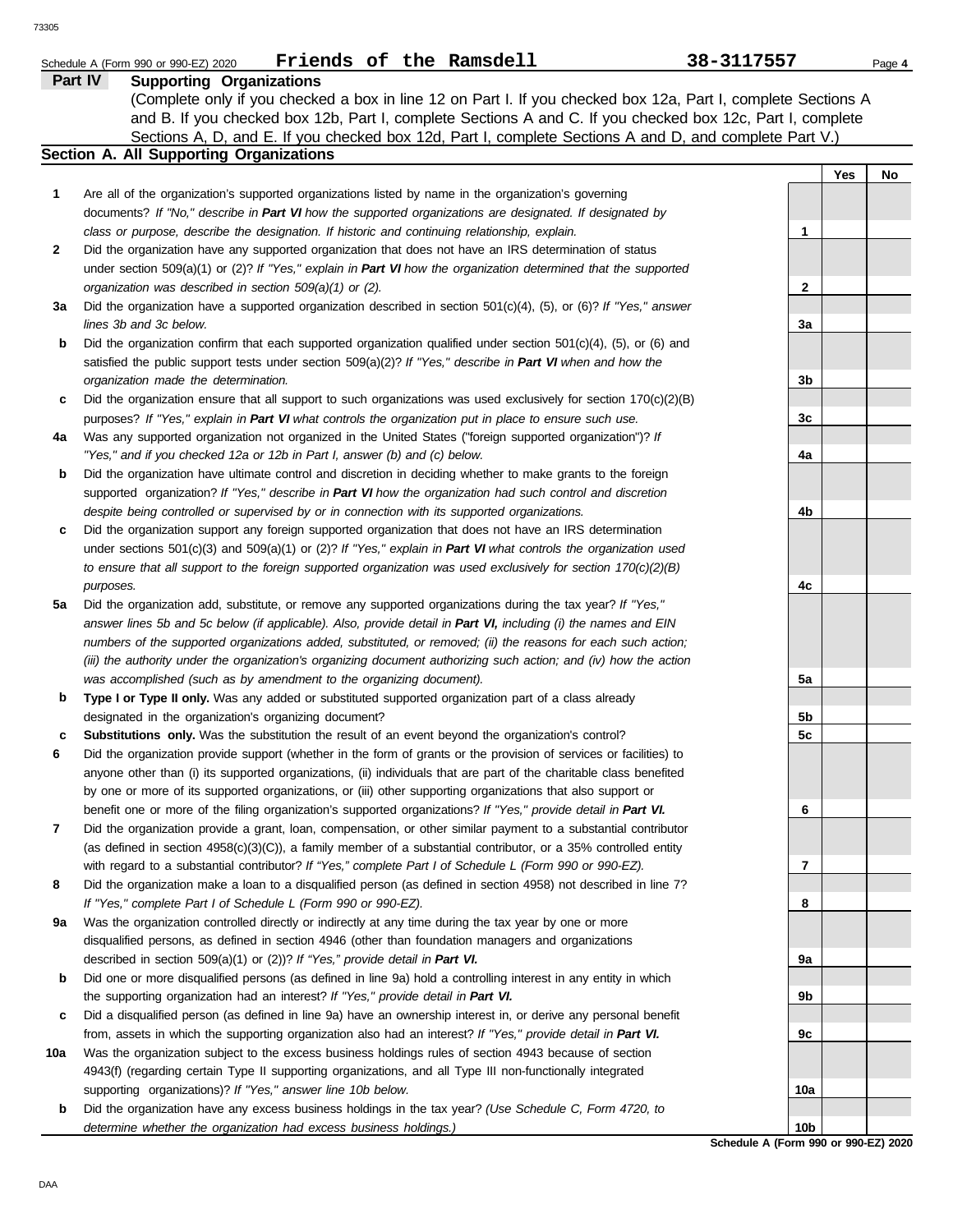| Schedule A (Form 990 or 990-EZ) 2020 |  |  | Friends of the Ramsdell | 38-3117557 | Page 5 |
|--------------------------------------|--|--|-------------------------|------------|--------|
|                                      |  |  |                         |            |        |

**Yes No**

**Yes No**

**Yes No**

**2**

**1**

| .                                          | $\frac{1}{2}$                                                                                                        |                 |     |    |  |  |  |  |
|--------------------------------------------|----------------------------------------------------------------------------------------------------------------------|-----------------|-----|----|--|--|--|--|
|                                            |                                                                                                                      |                 | Yes | No |  |  |  |  |
| 11                                         | Has the organization accepted a gift or contribution from any of the following persons?                              |                 |     |    |  |  |  |  |
| a                                          | A person who directly or indirectly controls, either alone or together with persons described in lines 11b and       |                 |     |    |  |  |  |  |
|                                            | 11c below, the governing body of a supported organization?                                                           | 11a             |     |    |  |  |  |  |
|                                            | <b>b</b> A family member of a person described in line 11a above?                                                    | 11 <sub>b</sub> |     |    |  |  |  |  |
|                                            | c A 35% controlled entity of a person described in line 11a or 11b above? If "Yes" to line 11a, 11b, or 11c, provide |                 |     |    |  |  |  |  |
|                                            | detail in Part VI.                                                                                                   | 11c             |     |    |  |  |  |  |
| Section B. Type I Supporting Organizations |                                                                                                                      |                 |     |    |  |  |  |  |

#### **1** *supported organizations and what conditions or restrictions, if any, applied to such powers during the tax year. organization, describe how the powers to appoint and/or remove officers, directors, or trustees were allocated among the effectively operated, supervised, or controlled the organization's activities. If the organization had more than one supported* directors, or trustees at all times during the tax year? *If "No," describe in Part VI how the supported organization(s)* more supported organizations have the power to regularly appoint or elect at least a majority of the organization's officers, Did the governing body, members of the governing body, officers acting in their official capacity, or membership of one or

| Did the organization operate for the benefit of any supported organization other than the supported             |  |
|-----------------------------------------------------------------------------------------------------------------|--|
| organization(s) that operated, supervised, or controlled the supporting organization? If "Yes," explain in Part |  |
| VI how providing such benefit carried out the purposes of the supported organization(s) that operated,          |  |
| supervised, or controlled the supporting organization.                                                          |  |

## **Section C. Type II Supporting Organizations**

|                                                                                                                  |  | NΟ |
|------------------------------------------------------------------------------------------------------------------|--|----|
| Were a majority of the organization's directors or trustees during the tax year also a majority of the directors |  |    |
| or trustees of each of the organization's supported organization(s)? If "No," describe in Part VI how control    |  |    |
| or management of the supporting organization was vested in the same persons that controlled or managed           |  |    |
| the supported organization(s).                                                                                   |  |    |

#### **Section D. All Type III Supporting Organizations**

**Part IV Supporting Organizations** *(continued)*

|              |                                                                                                                        |   | Yes | No |
|--------------|------------------------------------------------------------------------------------------------------------------------|---|-----|----|
| $\mathbf{1}$ | Did the organization provide to each of its supported organizations, by the last day of the fifth month of the         |   |     |    |
|              | organization's tax year, (i) a written notice describing the type and amount of support provided during the prior tax  |   |     |    |
|              | year, (ii) a copy of the Form 990 that was most recently filed as of the date of notification, and (iii) copies of the |   |     |    |
|              | organization's governing documents in effect on the date of notification, to the extent not previously provided?       |   |     |    |
| $\mathbf{2}$ | Were any of the organization's officers, directors, or trustees either (i) appointed or elected by the supported       |   |     |    |
|              | organization(s) or (ii) serving on the governing body of a supported organization? If "No," explain in Part VI how     |   |     |    |
|              | the organization maintained a close and continuous working relationship with the supported organization(s).            |   |     |    |
| $\mathbf{3}$ | By reason of the relationship described in line 2, above, did the organization's supported organizations have          |   |     |    |
|              | a significant voice in the organization's investment policies and in directing the use of the organization's           |   |     |    |
|              | income or assets at all times during the tax year? If "Yes," describe in Part VI the role the organization's           |   |     |    |
|              | supported organizations played in this regard.                                                                         | 3 |     |    |

#### **Section E. Type III Functionally-Integrated Supporting Organizations**

- **1** *Check the box next to the method that the organization used to satisfy the Integral Part Test during the year (see instructions).*
	- The organization satisfied the Activities Test. *Complete line 2 below.* **a**
	- The organization is the parent of each of its supported organizations. *Complete line 3 below.* **b**
	- The organization supported a governmental entity. *Describe in Part VI how you supported a governmental entity (see instructions).* **c**
- **2** Activities Test. *Answer lines 2a and 2b below.*
- **a** Did substantially all of the organization's activities during the tax year directly further the exempt purposes of the supported organization(s) to which the organization was responsive? *If "Yes," then in Part VI identify those supported organizations and explain how these activities directly furthered their exempt purposes,*  how the organization was responsive to those supported organizations, and how the organization determined *that these activities constituted substantially all of its activities.*
- **b** Did the activities described in line 2a, above, constitute activities that, but for the organization's involvement, one or more of the organization's supported organization(s) would have been engaged in? If "Yes," explain in *Part VI the reasons for the organization's position that its supported organization(s) would have engaged in these activities but for the organization's involvement.*
- **3** Parent of Supported Organizations. *Answer lines 3a and 3b below.*
- **a** Did the organization have the power to regularly appoint or elect a majority of the officers, directors, or trustees of each of the supported organizations? *If "Yes" or "No," provide details in Part VI.*
- **b** Did the organization exercise a substantial degree of direction over the policies, programs, and activities of each of its supported organizations? *If "Yes," describe in Part VI the role played by the organization in this regard.*

DAA **Schedule A (Form 990 or 990-EZ) 2020 3b**

**2a**

**2b**

**3a**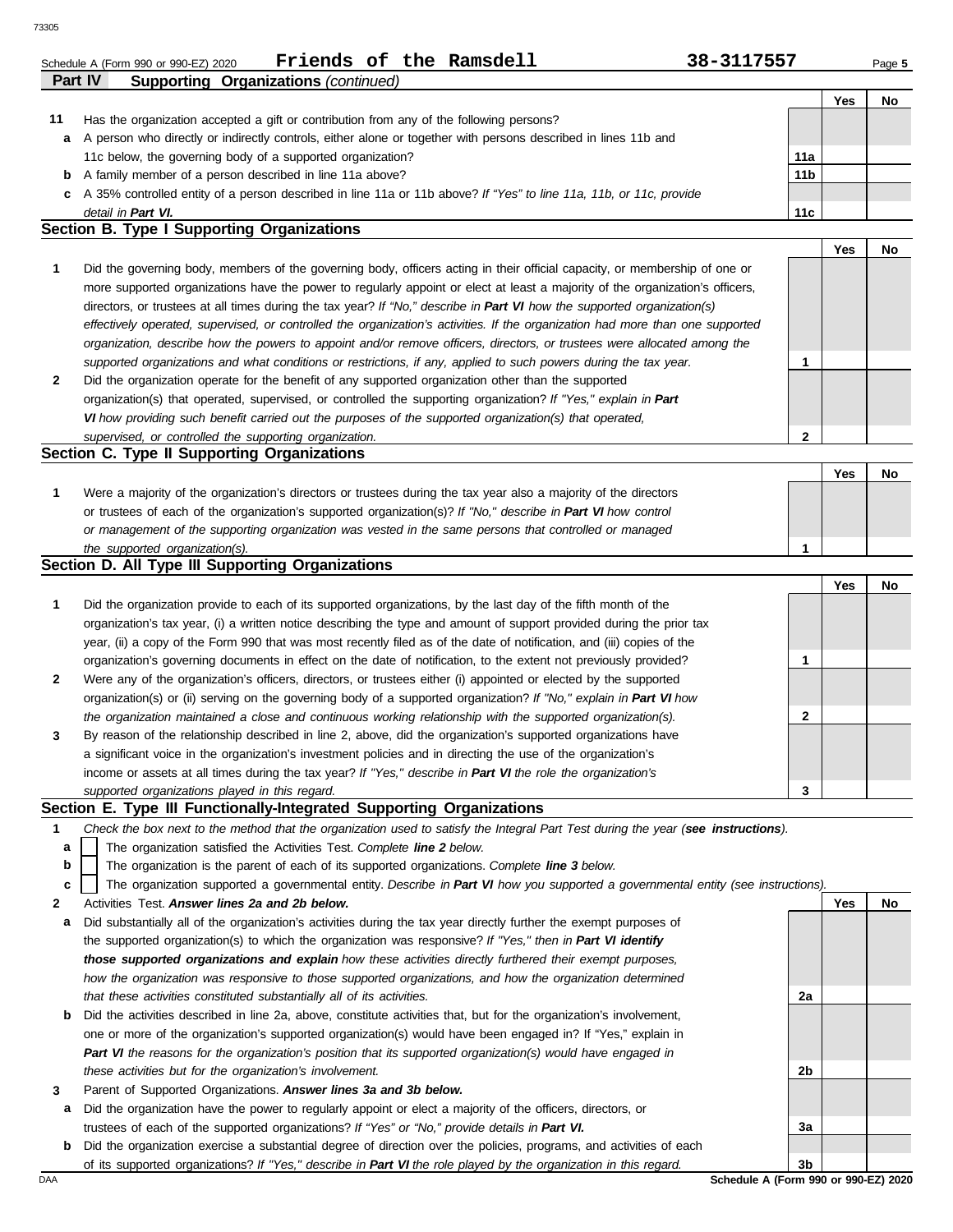|              | Friends of the Ramsdell<br>Schedule A (Form 990 or 990-EZ) 2020                                                                  |                | 38-3117557     | Page 6                         |
|--------------|----------------------------------------------------------------------------------------------------------------------------------|----------------|----------------|--------------------------------|
| Part V       | Type III Non-Functionally Integrated 509(a)(3) Supporting Organizations                                                          |                |                |                                |
| $\mathbf{1}$ | Check here if the organization satisfied the Integral Part Test as a qualifying trust on Nov. 20, 1970 (explain in Part VI). See |                |                |                                |
|              | instructions. All other Type III non-functionally integrated supporting organizations must complete Sections A through E.        |                |                |                                |
|              | Section A - Adjusted Net Income                                                                                                  |                | (A) Prior Year | (B) Current Year               |
|              |                                                                                                                                  |                |                | (optional)                     |
| 1            | Net short-term capital gain                                                                                                      | $\mathbf{1}$   |                |                                |
| $\mathbf{2}$ | Recoveries of prior-year distributions                                                                                           | $\overline{2}$ |                |                                |
| 3            | Other gross income (see instructions)                                                                                            | 3              |                |                                |
| 4            | Add lines 1 through 3.                                                                                                           | 4              |                |                                |
| 5            | Depreciation and depletion                                                                                                       | 5              |                |                                |
| 6            | Portion of operating expenses paid or incurred for production or collection of                                                   |                |                |                                |
|              | gross income or for management, conservation, or maintenance of property                                                         |                |                |                                |
|              | held for production of income (see instructions)                                                                                 | 6              |                |                                |
| 7            | Other expenses (see instructions)                                                                                                | $\overline{7}$ |                |                                |
| 8            | Adjusted Net Income (subtract lines 5, 6, and 7 from line 4)                                                                     | 8              |                |                                |
|              | Section B - Minimum Asset Amount                                                                                                 |                | (A) Prior Year | (B) Current Year<br>(optional) |
| $\mathbf{1}$ | Aggregate fair market value of all non-exempt-use assets (see                                                                    |                |                |                                |
|              | instructions for short tax year or assets held for part of year):                                                                |                |                |                                |
|              | <b>a</b> Average monthly value of securities                                                                                     | 1a             |                |                                |
|              | <b>b</b> Average monthly cash balances                                                                                           | 1 <sub>b</sub> |                |                                |
|              | c Fair market value of other non-exempt-use assets                                                                               | 1c             |                |                                |
|              | d Total (add lines 1a, 1b, and 1c)                                                                                               | 1d             |                |                                |
|              | e Discount claimed for blockage or other factors                                                                                 |                |                |                                |
|              | (explain in detail in Part VI):                                                                                                  |                |                |                                |
| $\mathbf{2}$ | Acquisition indebtedness applicable to non-exempt-use assets                                                                     | $\mathbf{2}$   |                |                                |
| 3            | Subtract line 2 from line 1d.                                                                                                    | 3              |                |                                |
| 4            | Cash deemed held for exempt use. Enter 0.015 of line 3 (for greater amount,                                                      |                |                |                                |
|              | see instructions).                                                                                                               | 4              |                |                                |
| 5            | Net value of non-exempt-use assets (subtract line 4 from line 3)                                                                 | 5              |                |                                |
| 6            | Multiply line 5 by 0.035.                                                                                                        | 6              |                |                                |
| 7            | Recoveries of prior-year distributions                                                                                           | $\overline{7}$ |                |                                |
| 8            | <b>Minimum Asset Amount</b> (add line 7 to line 6)                                                                               | 8              |                |                                |
|              | Section C - Distributable Amount                                                                                                 |                |                | Current Year                   |
| 1            | Adjusted net income for prior year (from Section A, line 8, column A)                                                            | $\mathbf{1}$   |                |                                |
| $\mathbf{2}$ | Enter 0.85 of line 1.                                                                                                            | $\mathbf{2}$   |                |                                |
| 3            | Minimum asset amount for prior year (from Section B, line 8, column A)                                                           | 3              |                |                                |
| 4            | Enter greater of line 2 or line 3.                                                                                               | 4              |                |                                |
| 5            | Income tax imposed in prior year                                                                                                 | 5              |                |                                |
| 6            | <b>Distributable Amount.</b> Subtract line 5 from line 4, unless subject to                                                      |                |                |                                |
|              | emergency temporary reduction (see instructions).                                                                                | 6              |                |                                |

**7** | Check here if the current year is the organization's first as a non-functionally integrated Type III supporting organization (see instructions).

**Schedule A (Form 990 or 990-EZ) 2020**

DAA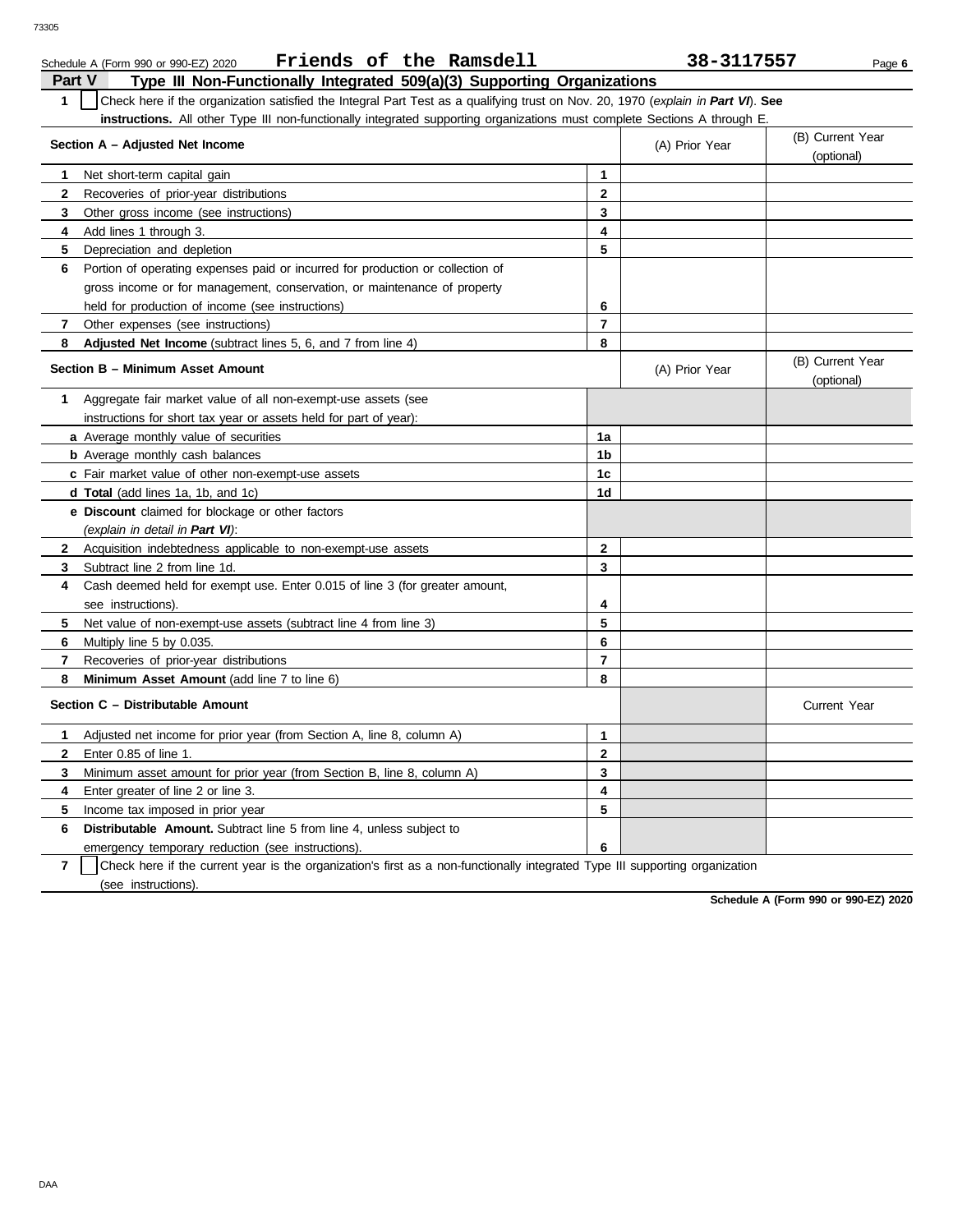| י טוני       | $\mathbf{u}$ in Non-Functionary integrated $\mathbf{v}$ $\mathbf{v}$ $\mathbf{v}$ $\mathbf{v}$ $\mathbf{v}$ $\mathbf{v}$ $\mathbf{v}$ $\mathbf{v}$ $\mathbf{v}$ $\mathbf{v}$ $\mathbf{v}$ $\mathbf{v}$ $\mathbf{v}$ $\mathbf{v}$ $\mathbf{v}$ $\mathbf{v}$ $\mathbf{v}$ $\mathbf{v}$ $\mathbf{v}$ $\mathbf{v}$ $\$<br>Section D - Distributions |                                    |                                               | <b>Current Year</b>                              |  |  |  |
|--------------|-------------------------------------------------------------------------------------------------------------------------------------------------------------------------------------------------------------------------------------------------------------------------------------------------------------------------------------------------|------------------------------------|-----------------------------------------------|--------------------------------------------------|--|--|--|
|              |                                                                                                                                                                                                                                                                                                                                                 |                                    |                                               |                                                  |  |  |  |
| 1            | Amounts paid to supported organizations to accomplish exempt purposes                                                                                                                                                                                                                                                                           |                                    |                                               |                                                  |  |  |  |
| $\mathbf{2}$ | Amounts paid to perform activity that directly furthers exempt purposes of supported                                                                                                                                                                                                                                                            |                                    |                                               |                                                  |  |  |  |
|              | organizations, in excess of income from activity                                                                                                                                                                                                                                                                                                |                                    |                                               |                                                  |  |  |  |
| 3            | Administrative expenses paid to accomplish exempt purposes of supported organizations                                                                                                                                                                                                                                                           |                                    |                                               |                                                  |  |  |  |
| 4            | Amounts paid to acquire exempt-use assets                                                                                                                                                                                                                                                                                                       |                                    |                                               |                                                  |  |  |  |
| 5            | Qualified set-aside amounts (prior IRS approval required-provide details in Part VI)                                                                                                                                                                                                                                                            |                                    |                                               |                                                  |  |  |  |
| 6            | Other distributions (describe in Part VI). See instructions.                                                                                                                                                                                                                                                                                    |                                    |                                               |                                                  |  |  |  |
| 7            | Total annual distributions. Add lines 1 through 6.                                                                                                                                                                                                                                                                                              |                                    |                                               |                                                  |  |  |  |
| 8            | Distributions to attentive supported organizations to which the organization is responsive                                                                                                                                                                                                                                                      |                                    |                                               |                                                  |  |  |  |
|              | (provide details in Part VI). See instructions.                                                                                                                                                                                                                                                                                                 |                                    |                                               |                                                  |  |  |  |
| 9            | Distributable amount for 2020 from Section C, line 6                                                                                                                                                                                                                                                                                            |                                    |                                               |                                                  |  |  |  |
| 10           | Line 8 amount divided by line 9 amount                                                                                                                                                                                                                                                                                                          |                                    |                                               |                                                  |  |  |  |
|              | Section E - Distribution Allocations (see instructions)                                                                                                                                                                                                                                                                                         | (i)<br><b>Excess Distributions</b> | (ii)<br><b>Underdistributions</b><br>Pre-2020 | (iii)<br><b>Distributable</b><br>Amount for 2020 |  |  |  |
| 1            | Distributable amount for 2020 from Section C, line 6                                                                                                                                                                                                                                                                                            |                                    |                                               |                                                  |  |  |  |
| $\mathbf{2}$ | Underdistributions, if any, for years prior to 2020                                                                                                                                                                                                                                                                                             |                                    |                                               |                                                  |  |  |  |
|              | (reasonable cause required-explain in Part VI). See                                                                                                                                                                                                                                                                                             |                                    |                                               |                                                  |  |  |  |
|              | instructions.                                                                                                                                                                                                                                                                                                                                   |                                    |                                               |                                                  |  |  |  |
| 3            | Excess distributions carryover, if any, to 2020                                                                                                                                                                                                                                                                                                 |                                    |                                               |                                                  |  |  |  |
|              |                                                                                                                                                                                                                                                                                                                                                 |                                    |                                               |                                                  |  |  |  |
|              |                                                                                                                                                                                                                                                                                                                                                 |                                    |                                               |                                                  |  |  |  |
|              |                                                                                                                                                                                                                                                                                                                                                 |                                    |                                               |                                                  |  |  |  |
|              |                                                                                                                                                                                                                                                                                                                                                 |                                    |                                               |                                                  |  |  |  |
|              | <b>e</b> From 2019                                                                                                                                                                                                                                                                                                                              |                                    |                                               |                                                  |  |  |  |
|              | f Total of lines 3a through 3e                                                                                                                                                                                                                                                                                                                  |                                    |                                               |                                                  |  |  |  |
|              | <b>g</b> Applied to underdistributions of prior years                                                                                                                                                                                                                                                                                           |                                    |                                               |                                                  |  |  |  |
|              | h Applied to 2020 distributable amount                                                                                                                                                                                                                                                                                                          |                                    |                                               |                                                  |  |  |  |
|              | Carryover from 2015 not applied (see instructions)                                                                                                                                                                                                                                                                                              |                                    |                                               |                                                  |  |  |  |
|              | Remainder. Subtract lines 3g, 3h, and 3i from line 3f.                                                                                                                                                                                                                                                                                          |                                    |                                               |                                                  |  |  |  |
| 4            | Distributions for 2020 from                                                                                                                                                                                                                                                                                                                     |                                    |                                               |                                                  |  |  |  |
|              | \$<br>Section D, line 7:                                                                                                                                                                                                                                                                                                                        |                                    |                                               |                                                  |  |  |  |
|              | a Applied to underdistributions of prior years                                                                                                                                                                                                                                                                                                  |                                    |                                               |                                                  |  |  |  |
|              | <b>b</b> Applied to 2020 distributable amount                                                                                                                                                                                                                                                                                                   |                                    |                                               |                                                  |  |  |  |
|              | c Remainder. Subtract lines 4a and 4b from line 4.                                                                                                                                                                                                                                                                                              |                                    |                                               |                                                  |  |  |  |
| 5            | Remaining underdistributions for years prior to 2020, if                                                                                                                                                                                                                                                                                        |                                    |                                               |                                                  |  |  |  |
|              | any. Subtract lines 3g and 4a from line 2. For result                                                                                                                                                                                                                                                                                           |                                    |                                               |                                                  |  |  |  |
|              | greater than zero, explain in Part VI. See instructions.                                                                                                                                                                                                                                                                                        |                                    |                                               |                                                  |  |  |  |
| 6            | Remaining underdistributions for 2020 Subtract lines 3h                                                                                                                                                                                                                                                                                         |                                    |                                               |                                                  |  |  |  |
|              | and 4b from line 1. For result greater than zero, explain in                                                                                                                                                                                                                                                                                    |                                    |                                               |                                                  |  |  |  |
|              | Part VI. See instructions.                                                                                                                                                                                                                                                                                                                      |                                    |                                               |                                                  |  |  |  |
| 7            | Excess distributions carryover to 2021. Add lines 3j                                                                                                                                                                                                                                                                                            |                                    |                                               |                                                  |  |  |  |
|              | and 4c.                                                                                                                                                                                                                                                                                                                                         |                                    |                                               |                                                  |  |  |  |
| 8            | Breakdown of line 7:                                                                                                                                                                                                                                                                                                                            |                                    |                                               |                                                  |  |  |  |
|              | a Excess from 2016                                                                                                                                                                                                                                                                                                                              |                                    |                                               |                                                  |  |  |  |
|              | <b>b</b> Excess from 2017                                                                                                                                                                                                                                                                                                                       |                                    |                                               |                                                  |  |  |  |
|              | <b>c</b> Excess from 2018                                                                                                                                                                                                                                                                                                                       |                                    |                                               |                                                  |  |  |  |
|              | d Excess from 2019                                                                                                                                                                                                                                                                                                                              |                                    |                                               |                                                  |  |  |  |
|              | e Excess from 2020                                                                                                                                                                                                                                                                                                                              |                                    |                                               |                                                  |  |  |  |
|              |                                                                                                                                                                                                                                                                                                                                                 |                                    |                                               |                                                  |  |  |  |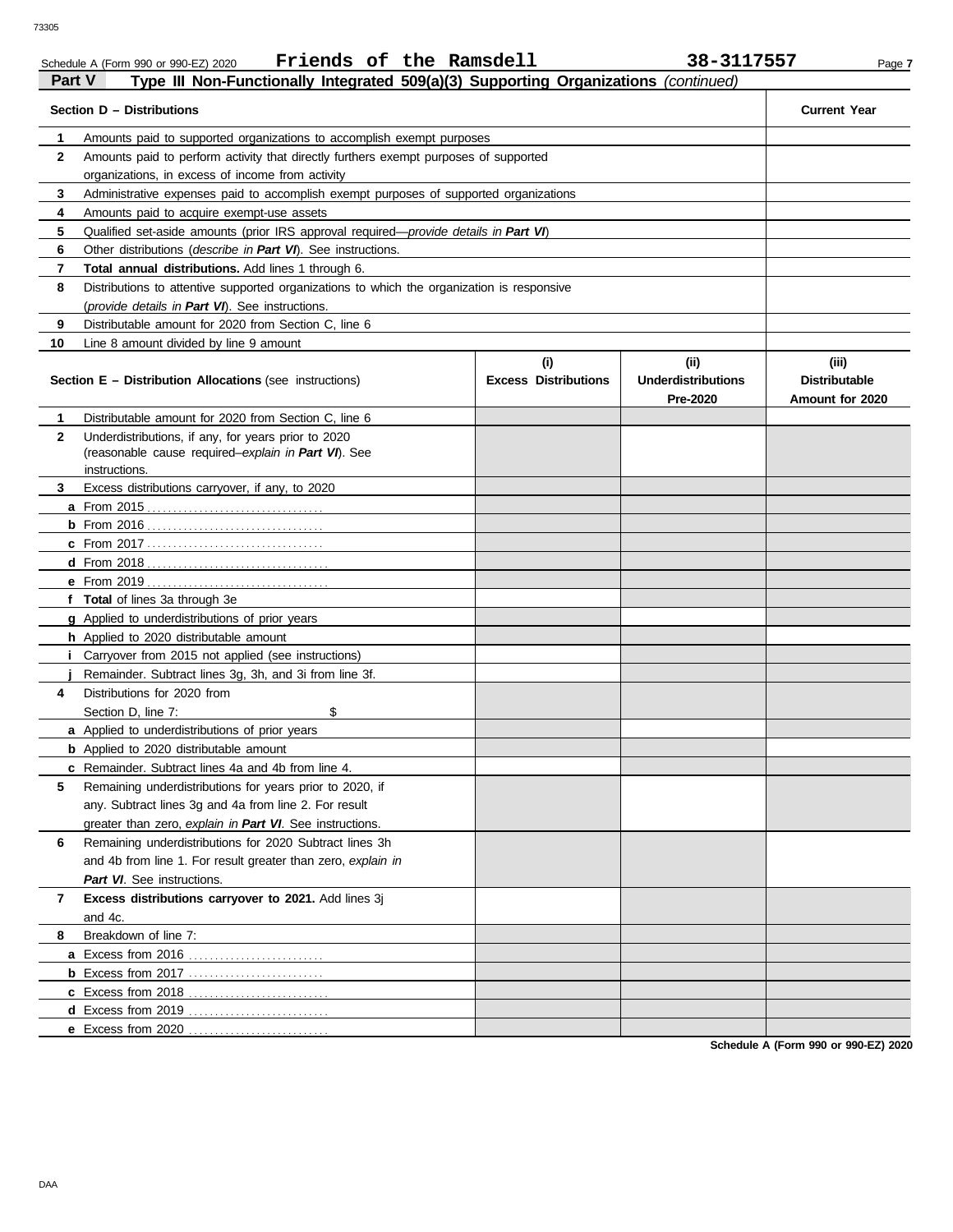|         | Schedule A (Form 990 or 990-EZ) 2020 |  | Friends of the Ramsdell |                                                                                                                                                                                                                                                                                                                                                                                                                                                                                                                                                                                             | 38-3117557 | Page 8 |
|---------|--------------------------------------|--|-------------------------|---------------------------------------------------------------------------------------------------------------------------------------------------------------------------------------------------------------------------------------------------------------------------------------------------------------------------------------------------------------------------------------------------------------------------------------------------------------------------------------------------------------------------------------------------------------------------------------------|------------|--------|
| Part VI |                                      |  |                         | Supplemental Information. Provide the explanations required by Part II, line 10; Part II, line 17a or 17b; Part<br>III, line 12; Part IV, Section A, lines 1, 2, 3b, 3c, 4b, 4c, 5a, 6, 9a, 9b, 9c, 11a, 11b, and 11c; Part IV, Section<br>B, lines 1 and 2; Part IV, Section C, line 1; Part IV, Section D, lines 2 and 3; Part IV, Section E, lines 1c, 2a, 2b,<br>3a, and 3b; Part V, line 1; Part V, Section B, line 1e; Part V, Section D, lines 5, 6, and 8; and Part V, Section E,<br>lines 2, 5, and 6. Also complete this part for any additional information. (See instructions.) |            |        |
|         |                                      |  |                         |                                                                                                                                                                                                                                                                                                                                                                                                                                                                                                                                                                                             |            |        |
|         |                                      |  |                         |                                                                                                                                                                                                                                                                                                                                                                                                                                                                                                                                                                                             |            |        |
|         |                                      |  |                         |                                                                                                                                                                                                                                                                                                                                                                                                                                                                                                                                                                                             |            |        |
|         |                                      |  |                         |                                                                                                                                                                                                                                                                                                                                                                                                                                                                                                                                                                                             |            |        |
|         |                                      |  |                         |                                                                                                                                                                                                                                                                                                                                                                                                                                                                                                                                                                                             |            |        |
|         |                                      |  |                         |                                                                                                                                                                                                                                                                                                                                                                                                                                                                                                                                                                                             |            |        |
|         |                                      |  |                         |                                                                                                                                                                                                                                                                                                                                                                                                                                                                                                                                                                                             |            |        |
|         |                                      |  |                         |                                                                                                                                                                                                                                                                                                                                                                                                                                                                                                                                                                                             |            |        |
|         |                                      |  |                         |                                                                                                                                                                                                                                                                                                                                                                                                                                                                                                                                                                                             |            |        |
|         |                                      |  |                         |                                                                                                                                                                                                                                                                                                                                                                                                                                                                                                                                                                                             |            |        |
|         |                                      |  |                         |                                                                                                                                                                                                                                                                                                                                                                                                                                                                                                                                                                                             |            |        |
|         |                                      |  |                         |                                                                                                                                                                                                                                                                                                                                                                                                                                                                                                                                                                                             |            |        |
|         |                                      |  |                         |                                                                                                                                                                                                                                                                                                                                                                                                                                                                                                                                                                                             |            |        |
|         |                                      |  |                         |                                                                                                                                                                                                                                                                                                                                                                                                                                                                                                                                                                                             |            |        |
|         |                                      |  |                         |                                                                                                                                                                                                                                                                                                                                                                                                                                                                                                                                                                                             |            |        |
|         |                                      |  |                         |                                                                                                                                                                                                                                                                                                                                                                                                                                                                                                                                                                                             |            |        |
|         |                                      |  |                         |                                                                                                                                                                                                                                                                                                                                                                                                                                                                                                                                                                                             |            |        |
|         |                                      |  |                         |                                                                                                                                                                                                                                                                                                                                                                                                                                                                                                                                                                                             |            |        |
|         |                                      |  |                         |                                                                                                                                                                                                                                                                                                                                                                                                                                                                                                                                                                                             |            |        |
|         |                                      |  |                         |                                                                                                                                                                                                                                                                                                                                                                                                                                                                                                                                                                                             |            |        |
|         |                                      |  |                         |                                                                                                                                                                                                                                                                                                                                                                                                                                                                                                                                                                                             |            |        |
|         |                                      |  |                         |                                                                                                                                                                                                                                                                                                                                                                                                                                                                                                                                                                                             |            |        |
|         |                                      |  |                         |                                                                                                                                                                                                                                                                                                                                                                                                                                                                                                                                                                                             |            |        |
|         |                                      |  |                         |                                                                                                                                                                                                                                                                                                                                                                                                                                                                                                                                                                                             |            |        |
|         |                                      |  |                         |                                                                                                                                                                                                                                                                                                                                                                                                                                                                                                                                                                                             |            |        |
|         |                                      |  |                         |                                                                                                                                                                                                                                                                                                                                                                                                                                                                                                                                                                                             |            |        |
|         |                                      |  |                         |                                                                                                                                                                                                                                                                                                                                                                                                                                                                                                                                                                                             |            |        |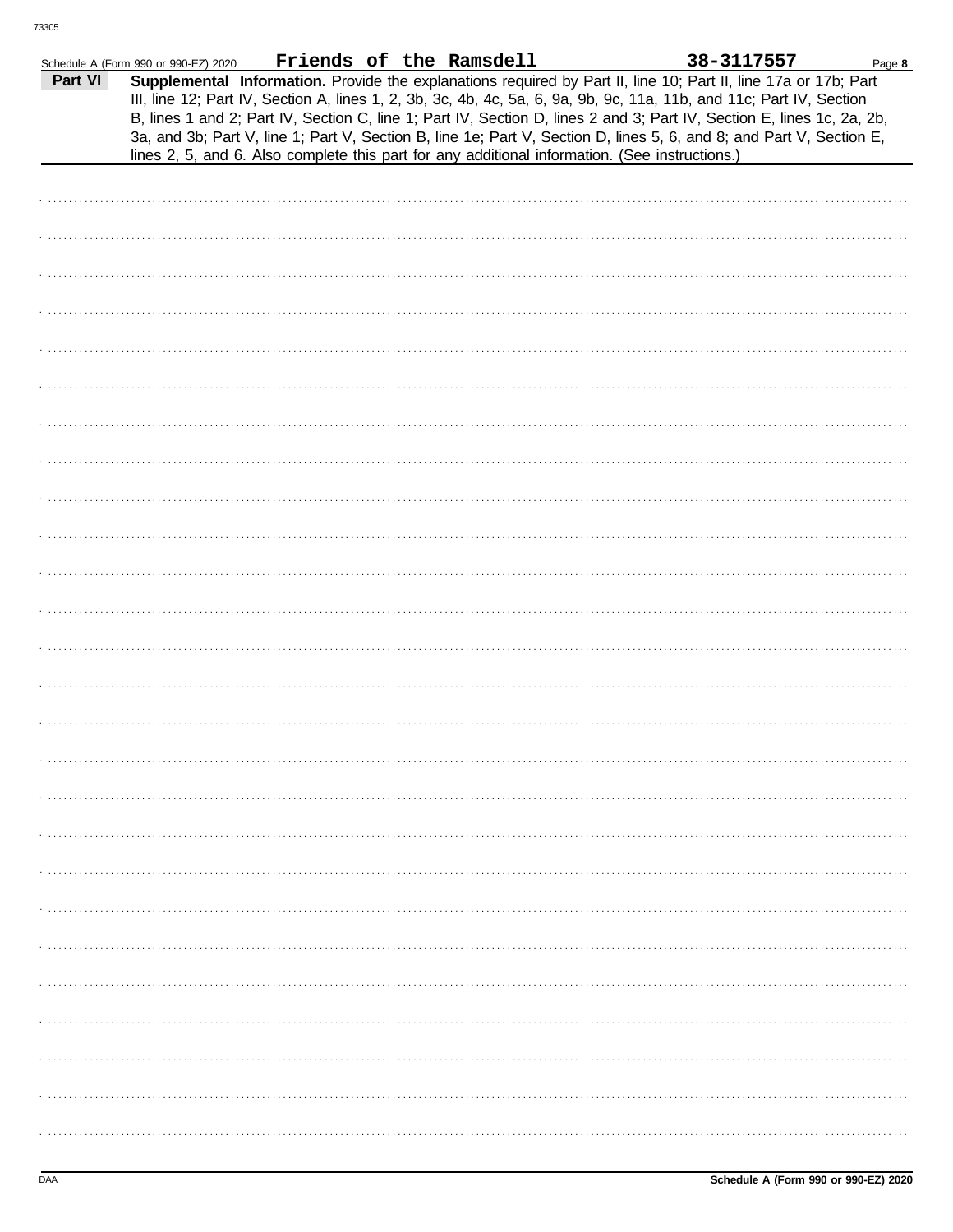| (Form 990)                                                                             |                                                                                                                                         |                                                                                                                                                                                                              |  | u Complete if the organization answered "Yes" on Form 990,<br>Part IV, line 6, 7, 8, 9, 10, 11a, 11b, 11c, 11d, 11e, 11f, 12a, or 12b. |                                                    |  |                                |                                 |    |  |
|----------------------------------------------------------------------------------------|-----------------------------------------------------------------------------------------------------------------------------------------|--------------------------------------------------------------------------------------------------------------------------------------------------------------------------------------------------------------|--|----------------------------------------------------------------------------------------------------------------------------------------|----------------------------------------------------|--|--------------------------------|---------------------------------|----|--|
| Department of the Treasury<br>Internal Revenue Service                                 |                                                                                                                                         |                                                                                                                                                                                                              |  | u Attach to Form 990.                                                                                                                  |                                                    |  |                                | <b>Open to Public</b>           |    |  |
| <b>u</b> Go to <i>www.irs.gov/Form990</i> for instructions and the latest information. |                                                                                                                                         |                                                                                                                                                                                                              |  |                                                                                                                                        |                                                    |  |                                | <b>Inspection</b>               |    |  |
|                                                                                        | Name of the organization                                                                                                                |                                                                                                                                                                                                              |  |                                                                                                                                        |                                                    |  | Employer identification number |                                 |    |  |
|                                                                                        |                                                                                                                                         | Friends of the Ramsdell                                                                                                                                                                                      |  |                                                                                                                                        |                                                    |  | 38-3117557                     |                                 |    |  |
|                                                                                        | Part I                                                                                                                                  | Organizations Maintaining Donor Advised Funds or Other Similar Funds or Accounts.                                                                                                                            |  |                                                                                                                                        |                                                    |  |                                |                                 |    |  |
|                                                                                        |                                                                                                                                         | Complete if the organization answered "Yes" on Form 990, Part IV, line 6.                                                                                                                                    |  |                                                                                                                                        |                                                    |  |                                |                                 |    |  |
|                                                                                        |                                                                                                                                         |                                                                                                                                                                                                              |  |                                                                                                                                        | (a) Donor advised funds                            |  |                                | (b) Funds and other accounts    |    |  |
| 1                                                                                      | Total number at end of year                                                                                                             |                                                                                                                                                                                                              |  |                                                                                                                                        |                                                    |  |                                |                                 |    |  |
| 2                                                                                      |                                                                                                                                         |                                                                                                                                                                                                              |  |                                                                                                                                        |                                                    |  |                                |                                 |    |  |
| 3                                                                                      |                                                                                                                                         |                                                                                                                                                                                                              |  |                                                                                                                                        |                                                    |  |                                |                                 |    |  |
| 4                                                                                      |                                                                                                                                         |                                                                                                                                                                                                              |  |                                                                                                                                        |                                                    |  |                                |                                 |    |  |
| 5                                                                                      |                                                                                                                                         | Did the organization inform all donors and donor advisors in writing that the assets held in donor advised                                                                                                   |  |                                                                                                                                        |                                                    |  |                                |                                 |    |  |
|                                                                                        |                                                                                                                                         |                                                                                                                                                                                                              |  |                                                                                                                                        |                                                    |  |                                | Yes                             | No |  |
| 6                                                                                      |                                                                                                                                         | Did the organization inform all grantees, donors, and donor advisors in writing that grant funds can be used                                                                                                 |  |                                                                                                                                        |                                                    |  |                                |                                 |    |  |
|                                                                                        |                                                                                                                                         | only for charitable purposes and not for the benefit of the donor or donor advisor, or for any other purpose                                                                                                 |  |                                                                                                                                        |                                                    |  |                                |                                 |    |  |
|                                                                                        |                                                                                                                                         |                                                                                                                                                                                                              |  |                                                                                                                                        |                                                    |  |                                | Yes                             | No |  |
|                                                                                        | Part II                                                                                                                                 | <b>Conservation Easements.</b>                                                                                                                                                                               |  |                                                                                                                                        |                                                    |  |                                |                                 |    |  |
|                                                                                        |                                                                                                                                         | Complete if the organization answered "Yes" on Form 990, Part IV, line 7.                                                                                                                                    |  |                                                                                                                                        |                                                    |  |                                |                                 |    |  |
| 1                                                                                      |                                                                                                                                         | Purpose(s) of conservation easements held by the organization (check all that apply).                                                                                                                        |  |                                                                                                                                        |                                                    |  |                                |                                 |    |  |
|                                                                                        |                                                                                                                                         | Preservation of land for public use (for example, recreation or education)                                                                                                                                   |  |                                                                                                                                        | Preservation of a historically important land area |  |                                |                                 |    |  |
|                                                                                        | Protection of natural habitat                                                                                                           |                                                                                                                                                                                                              |  |                                                                                                                                        | Preservation of a certified historic structure     |  |                                |                                 |    |  |
|                                                                                        | Preservation of open space                                                                                                              |                                                                                                                                                                                                              |  |                                                                                                                                        |                                                    |  |                                |                                 |    |  |
| 2.                                                                                     |                                                                                                                                         | Complete lines 2a through 2d if the organization held a qualified conservation contribution in the form of a conservation                                                                                    |  |                                                                                                                                        |                                                    |  |                                |                                 |    |  |
|                                                                                        | easement on the last day of the tax year.                                                                                               |                                                                                                                                                                                                              |  |                                                                                                                                        |                                                    |  |                                | Held at the End of the Tax Year |    |  |
| а                                                                                      | Total number of conservation easements                                                                                                  |                                                                                                                                                                                                              |  |                                                                                                                                        |                                                    |  | 2a                             |                                 |    |  |
| b                                                                                      |                                                                                                                                         |                                                                                                                                                                                                              |  |                                                                                                                                        |                                                    |  | 2b<br>2c                       |                                 |    |  |
| c<br>d                                                                                 |                                                                                                                                         | Number of conservation easements on a certified historic structure included in (a) [[[[[[[[[[[[[[[[[[[[[[[[[]]]]]]]<br>Number of conservation easements included in (c) acquired after 7/25/06, and not on a |  |                                                                                                                                        |                                                    |  |                                |                                 |    |  |
|                                                                                        |                                                                                                                                         | historic structure listed in the National Register                                                                                                                                                           |  |                                                                                                                                        |                                                    |  | 2d                             |                                 |    |  |
| 3                                                                                      |                                                                                                                                         | Number of conservation easements modified, transferred, released, extinguished, or terminated by the organization during the                                                                                 |  |                                                                                                                                        |                                                    |  |                                |                                 |    |  |
|                                                                                        | tax year <b>u</b>                                                                                                                       |                                                                                                                                                                                                              |  |                                                                                                                                        |                                                    |  |                                |                                 |    |  |
|                                                                                        |                                                                                                                                         | Number of states where property subject to conservation easement is located u                                                                                                                                |  |                                                                                                                                        |                                                    |  |                                |                                 |    |  |
| 5                                                                                      |                                                                                                                                         | Does the organization have a written policy regarding the periodic monitoring, inspection, handling of                                                                                                       |  |                                                                                                                                        |                                                    |  |                                |                                 |    |  |
|                                                                                        |                                                                                                                                         |                                                                                                                                                                                                              |  |                                                                                                                                        |                                                    |  |                                | Yes                             | No |  |
| 6                                                                                      |                                                                                                                                         | Staff and volunteer hours devoted to monitoring, inspecting, handling of violations, and enforcing conservation easements during the year                                                                    |  |                                                                                                                                        |                                                    |  |                                |                                 |    |  |
|                                                                                        |                                                                                                                                         |                                                                                                                                                                                                              |  |                                                                                                                                        |                                                    |  |                                |                                 |    |  |
| 7                                                                                      |                                                                                                                                         | Amount of expenses incurred in monitoring, inspecting, handling of violations, and enforcing conservation easements during the year                                                                          |  |                                                                                                                                        |                                                    |  |                                |                                 |    |  |
|                                                                                        | u \$                                                                                                                                    |                                                                                                                                                                                                              |  |                                                                                                                                        |                                                    |  |                                |                                 |    |  |
| 8                                                                                      |                                                                                                                                         | Does each conservation easement reported on line 2(d) above satisfy the requirements of section 170(h)(4)(B)(i)                                                                                              |  |                                                                                                                                        |                                                    |  |                                |                                 |    |  |
|                                                                                        |                                                                                                                                         |                                                                                                                                                                                                              |  |                                                                                                                                        |                                                    |  |                                | Yes                             | No |  |
| 9                                                                                      |                                                                                                                                         | In Part XIII, describe how the organization reports conservation easements in its revenue and expense statement and                                                                                          |  |                                                                                                                                        |                                                    |  |                                |                                 |    |  |
|                                                                                        |                                                                                                                                         | balance sheet, and include, if applicable, the text of the footnote to the organization's financial statements that describes the                                                                            |  |                                                                                                                                        |                                                    |  |                                |                                 |    |  |
|                                                                                        |                                                                                                                                         | organization's accounting for conservation easements.                                                                                                                                                        |  |                                                                                                                                        |                                                    |  |                                |                                 |    |  |
|                                                                                        | Part III                                                                                                                                | Organizations Maintaining Collections of Art, Historical Treasures, or Other Similar Assets.<br>Complete if the organization answered "Yes" on Form 990, Part IV, line 8.                                    |  |                                                                                                                                        |                                                    |  |                                |                                 |    |  |
|                                                                                        |                                                                                                                                         | 1a If the organization elected, as permitted under FASB ASC 958, not to report in its revenue statement and balance sheet works                                                                              |  |                                                                                                                                        |                                                    |  |                                |                                 |    |  |
|                                                                                        |                                                                                                                                         | of art, historical treasures, or other similar assets held for public exhibition, education, or research in furtherance of public                                                                            |  |                                                                                                                                        |                                                    |  |                                |                                 |    |  |
|                                                                                        |                                                                                                                                         | service, provide in Part XIII the text of the footnote to its financial statements that describes these items.                                                                                               |  |                                                                                                                                        |                                                    |  |                                |                                 |    |  |
|                                                                                        |                                                                                                                                         | <b>b</b> If the organization elected, as permitted under FASB ASC 958, to report in its revenue statement and balance sheet works of                                                                         |  |                                                                                                                                        |                                                    |  |                                |                                 |    |  |
|                                                                                        | art, historical treasures, or other similar assets held for public exhibition, education, or research in furtherance of public service, |                                                                                                                                                                                                              |  |                                                                                                                                        |                                                    |  |                                |                                 |    |  |
|                                                                                        |                                                                                                                                         | provide the following amounts relating to these items:                                                                                                                                                       |  |                                                                                                                                        |                                                    |  |                                |                                 |    |  |
|                                                                                        |                                                                                                                                         |                                                                                                                                                                                                              |  |                                                                                                                                        |                                                    |  |                                |                                 |    |  |
|                                                                                        | (ii) Assets included in Form 990, Part X                                                                                                |                                                                                                                                                                                                              |  |                                                                                                                                        |                                                    |  |                                | $\mathbf{u}$ \$                 |    |  |
| $\mathbf{2}$                                                                           |                                                                                                                                         | If the organization received or held works of art, historical treasures, or other similar assets for financial gain, provide the                                                                             |  |                                                                                                                                        |                                                    |  |                                |                                 |    |  |
|                                                                                        |                                                                                                                                         | following amounts required to be reported under FASB ASC 958 relating to these items:                                                                                                                        |  |                                                                                                                                        |                                                    |  |                                |                                 |    |  |
| а                                                                                      |                                                                                                                                         |                                                                                                                                                                                                              |  |                                                                                                                                        |                                                    |  |                                |                                 |    |  |
|                                                                                        |                                                                                                                                         |                                                                                                                                                                                                              |  |                                                                                                                                        |                                                    |  |                                |                                 |    |  |

For Paperwork Reduction Act Notice, see the Instructions for Form 990.<br><sub>DAA</sub>

# **(Form 990)**

| internal Revenue Service |  |
|--------------------------|--|
| $\mathbf{r}$             |  |

| Schedule d                | <b>Supplemental Financial Statements</b>                             |
|---------------------------|----------------------------------------------------------------------|
| $(T - m \cdot \text{OM})$ | $\sim$ Considers if the consideration considered (Weall an Faum 000) |

**2020** OMB No. 1545-0047

| <b>2020</b>                 |
|-----------------------------|
| Open to Publi<br>Inspection |
|                             |

| ANEDULE D<br>orm 990)   |  |
|-------------------------|--|
| artment of the Treasury |  |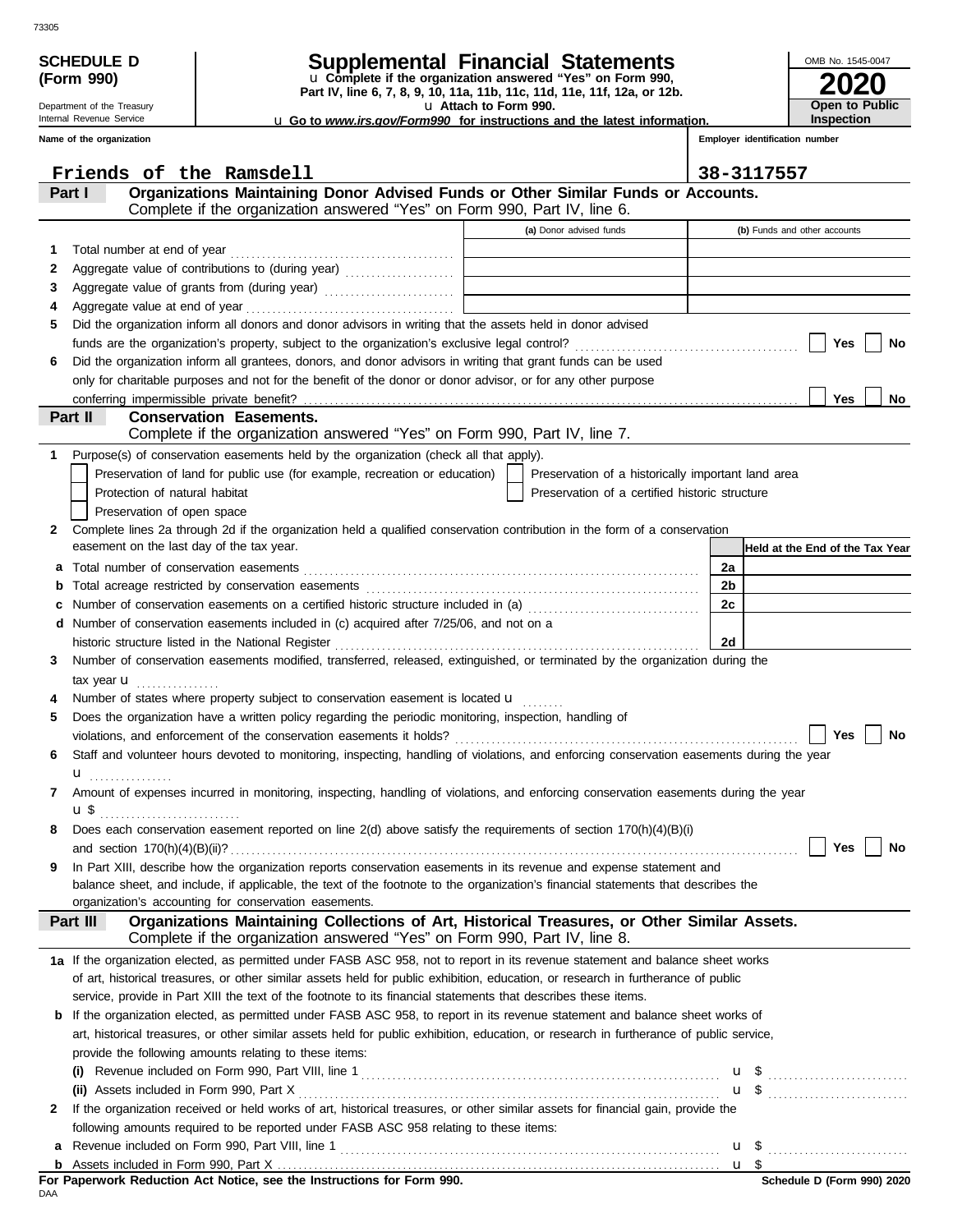73305

|   | Schedule D (Form 990) 2020 Friends of the Ramsdell                                                                                                                          |                         |                          |                    | 38-3117557      |                      |                     |             | Page 2          |
|---|-----------------------------------------------------------------------------------------------------------------------------------------------------------------------------|-------------------------|--------------------------|--------------------|-----------------|----------------------|---------------------|-------------|-----------------|
|   | Organizations Maintaining Collections of Art, Historical Treasures, or Other Similar Assets (continued)<br>Part III                                                         |                         |                          |                    |                 |                      |                     |             |                 |
| 3 | Using the organization's acquisition, accession, and other records, check any of the following that make significant use of its<br>collection items (check all that apply): |                         |                          |                    |                 |                      |                     |             |                 |
| a | Public exhibition                                                                                                                                                           | d                       | Loan or exchange program |                    |                 |                      |                     |             |                 |
| b | Scholarly research                                                                                                                                                          | е                       |                          |                    |                 |                      |                     |             |                 |
| c | Preservation for future generations                                                                                                                                         |                         |                          |                    |                 |                      |                     |             |                 |
| 4 | Provide a description of the organization's collections and explain how they further the organization's exempt purpose in Part                                              |                         |                          |                    |                 |                      |                     |             |                 |
|   | XIII.                                                                                                                                                                       |                         |                          |                    |                 |                      |                     |             |                 |
| 5 | During the year, did the organization solicit or receive donations of art, historical treasures, or other similar                                                           |                         |                          |                    |                 |                      |                     |             |                 |
|   | Part IV<br><b>Escrow and Custodial Arrangements.</b>                                                                                                                        |                         |                          |                    |                 |                      | <b>Yes</b>          |             | No              |
|   | Complete if the organization answered "Yes" on Form 990, Part IV, line 9, or reported an amount on Form                                                                     |                         |                          |                    |                 |                      |                     |             |                 |
|   | 990, Part X, line 21.                                                                                                                                                       |                         |                          |                    |                 |                      |                     |             |                 |
|   | 1a Is the organization an agent, trustee, custodian or other intermediary for contributions or other assets not                                                             |                         |                          |                    |                 |                      |                     |             |                 |
|   | included on Form 990, Part X?                                                                                                                                               |                         |                          |                    |                 |                      | Yes                 |             | No              |
|   | <b>b</b> If "Yes," explain the arrangement in Part XIII and complete the following table:                                                                                   |                         |                          |                    |                 |                      |                     |             |                 |
|   |                                                                                                                                                                             |                         |                          |                    |                 |                      | Amount              |             |                 |
|   | c Beginning balance                                                                                                                                                         |                         |                          |                    |                 | 1c                   |                     |             |                 |
|   |                                                                                                                                                                             |                         |                          |                    |                 | 1d                   |                     |             |                 |
|   |                                                                                                                                                                             |                         |                          |                    |                 | 1e                   |                     |             |                 |
|   |                                                                                                                                                                             |                         |                          |                    |                 | 1f                   |                     |             |                 |
|   | 2a Did the organization include an amount on Form 990, Part X, line 21, for escrow or custodial account liability?                                                          |                         |                          |                    |                 |                      | <b>Yes</b>          |             | No              |
|   | Part V<br><b>Endowment Funds.</b>                                                                                                                                           |                         |                          |                    |                 |                      |                     |             |                 |
|   | Complete if the organization answered "Yes" on Form 990, Part IV, line 10.                                                                                                  |                         |                          |                    |                 |                      |                     |             |                 |
|   |                                                                                                                                                                             | (a) Current year        | (b) Prior year           | (c) Two years back |                 | (d) Three years back | (e) Four years back |             |                 |
|   | 1a Beginning of year balance                                                                                                                                                | 77,954                  | 78,476                   | 84,131             |                 | 95,905               |                     |             | 75,351          |
|   |                                                                                                                                                                             | 300                     | 200                      | 50                 |                 |                      |                     |             | 9,569           |
|   | c Net investment earnings, gains, and                                                                                                                                       |                         |                          |                    |                 |                      |                     |             |                 |
|   | losses                                                                                                                                                                      | 24,481                  | 2,832                    | 3,889              |                 | 725                  |                     |             | 12,071          |
|   | <b>d</b> Grants or scholarships<br>.                                                                                                                                        | $-2,731$                | $-2,663$                 | $-8,459$           |                 | $-11,807$            |                     |             |                 |
|   | e Other expenditures for facilities and                                                                                                                                     |                         |                          |                    |                 |                      |                     |             |                 |
|   |                                                                                                                                                                             | $-120$<br>$-931$        | -113<br>$-778$           | $-89$<br>$-1,045$  |                 | -47<br>$-645$        |                     |             | -76<br>$-1,010$ |
|   | f Administrative expenses                                                                                                                                                   | 98,953                  | 77,954                   | 78,476             |                 | 84,131               |                     |             | 95,905          |
|   | g End of year balance<br>2 Provide the estimated percentage of the current year end balance (line 1g, column (a)) held as:                                                  |                         |                          |                    |                 |                      |                     |             |                 |
|   | a Board designated or quasi-endowment u                                                                                                                                     | %                       |                          |                    |                 |                      |                     |             |                 |
|   | Permanent endowment <b>u</b> 100.00 %                                                                                                                                       |                         |                          |                    |                 |                      |                     |             |                 |
|   | c Term endowment <b>u</b> %                                                                                                                                                 |                         |                          |                    |                 |                      |                     |             |                 |
|   | The percentages on lines 2a, 2b, and 2c should equal 100%.                                                                                                                  |                         |                          |                    |                 |                      |                     |             |                 |
|   | 3a Are there endowment funds not in the possession of the organization that are held and administered for the                                                               |                         |                          |                    |                 |                      |                     |             |                 |
|   | organization by:                                                                                                                                                            |                         |                          |                    |                 |                      |                     | Yes         | No              |
|   |                                                                                                                                                                             |                         |                          |                    |                 |                      | 3a(i)               | $\mathbf x$ |                 |
|   | (ii) Related organizations                                                                                                                                                  |                         |                          |                    |                 |                      | 3a(ii)              |             | X               |
|   |                                                                                                                                                                             |                         |                          |                    |                 |                      | 3b                  |             |                 |
|   | Describe in Part XIII the intended uses of the organization's endowment funds.<br>Part VI<br>Land, Buildings, and Equipment.                                                |                         |                          |                    |                 |                      |                     |             |                 |
|   | Complete if the organization answered "Yes" on Form 990, Part IV, line 11a. See Form 990, Part X, line 10.                                                                  |                         |                          |                    |                 |                      |                     |             |                 |
|   | Description of property                                                                                                                                                     | (a) Cost or other basis | (b) Cost or other basis  |                    | (c) Accumulated |                      | (d) Book value      |             |                 |
|   |                                                                                                                                                                             | (investment)            | (other)                  |                    | depreciation    |                      |                     |             |                 |
|   | <b>1a</b> Land                                                                                                                                                              |                         |                          |                    |                 |                      |                     |             |                 |
|   |                                                                                                                                                                             |                         |                          |                    |                 |                      |                     |             |                 |
|   | c Leasehold improvements                                                                                                                                                    |                         |                          |                    |                 |                      |                     |             |                 |
|   |                                                                                                                                                                             |                         |                          |                    |                 |                      |                     |             |                 |
|   |                                                                                                                                                                             |                         |                          |                    |                 |                      |                     |             |                 |
|   |                                                                                                                                                                             |                         |                          |                    |                 |                      |                     |             |                 |

**Schedule D (Form 990) 2020**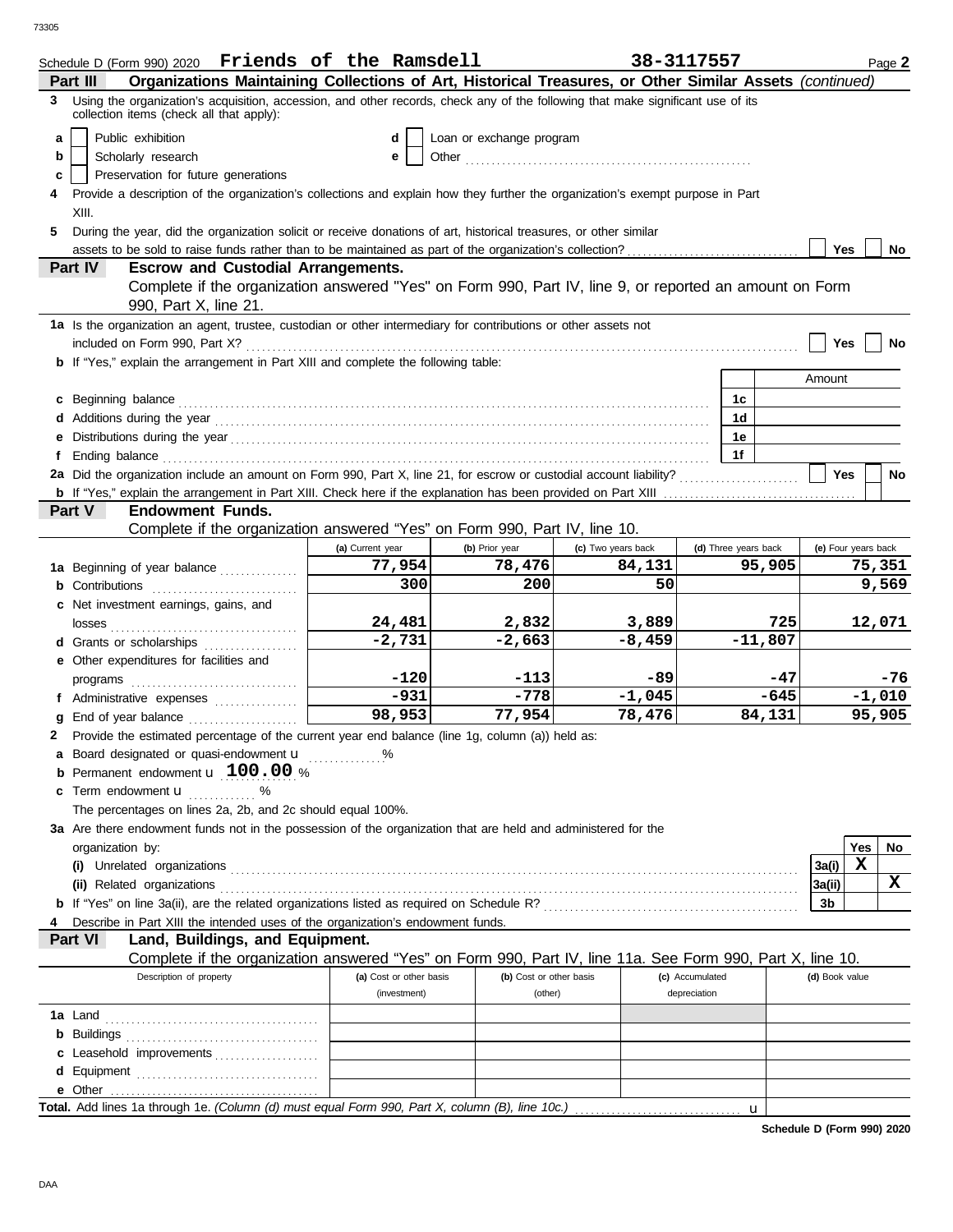| Schedule D (Form 990) 2020 Friends of the Ramsdell                                                                                                                                                              |                | 38-3117557 | Page 4 |
|-----------------------------------------------------------------------------------------------------------------------------------------------------------------------------------------------------------------|----------------|------------|--------|
| Reconciliation of Revenue per Audited Financial Statements With Revenue per Return.<br>Part XI                                                                                                                  |                |            |        |
| Complete if the organization answered "Yes" on Form 990, Part IV, line 12a.                                                                                                                                     |                |            |        |
| 1                                                                                                                                                                                                               |                | 1          |        |
| Amounts included on line 1 but not on Form 990, Part VIII, line 12:<br>2                                                                                                                                        |                |            |        |
| a                                                                                                                                                                                                               | 2a             |            |        |
|                                                                                                                                                                                                                 | 2 <sub>b</sub> |            |        |
| c                                                                                                                                                                                                               | 2c             |            |        |
| d                                                                                                                                                                                                               | 2d             |            |        |
| е                                                                                                                                                                                                               |                | 2e         |        |
| 3                                                                                                                                                                                                               |                | 3          |        |
| Amounts included on Form 990, Part VIII, line 12, but not on line 1:<br>4                                                                                                                                       |                |            |        |
|                                                                                                                                                                                                                 |                |            |        |
| a                                                                                                                                                                                                               | 4a             |            |        |
| <b>b</b> Other (Describe in Part XIII.) <b>CONSIDENT DESCRIPTION DESCRIPTION DESCRIPTION DESCRIPTION DESCRIPTION DESCRIPTION DESCRIPTION DESCRIPTION DESCRIPTION DESCRIPTION DESCRIPTION DESCRIPTION DESCRI</b> | 4b             |            |        |
| c Add lines 4a and 4b                                                                                                                                                                                           |                | 4c         |        |
|                                                                                                                                                                                                                 |                | 5          |        |
| Part XII<br>Reconciliation of Expenses per Audited Financial Statements With Expenses per Return.                                                                                                               |                |            |        |
| Complete if the organization answered "Yes" on Form 990, Part IV, line 12a.                                                                                                                                     |                |            |        |
| Total expenses and losses per audited financial statements<br>1                                                                                                                                                 |                | 1          |        |
| Amounts included on line 1 but not on Form 990, Part IX, line 25:<br>2                                                                                                                                          |                |            |        |
| a                                                                                                                                                                                                               | 2a             |            |        |
|                                                                                                                                                                                                                 | 2 <sub>b</sub> |            |        |
| Other losses <b>contracts Other losses contracts CO</b><br>c                                                                                                                                                    | 2c             |            |        |
| d                                                                                                                                                                                                               | 2d             |            |        |
| е                                                                                                                                                                                                               |                | 2e         |        |
| 3                                                                                                                                                                                                               |                | 3          |        |
| Amounts included on Form 990, Part IX, line 25, but not on line 1:<br>4                                                                                                                                         |                |            |        |
| a Investment expenses not included on Form 990, Part VIII, line 7b                                                                                                                                              | 4a             |            |        |
| <b>b</b> Other (Describe in Part XIII.) <b>CONSIDENT DESCRIPTION DESCRIPTION DESCRIPTION DESCRIPTION DESCRIPTION DESCRIPTION DESCRIPTION DESCRIPTION DESCRIPTION DESCRIPTION DESCRIPTION DESCRIPTION DESCRI</b> | 4b             |            |        |
| c Add lines 4a and 4b                                                                                                                                                                                           |                | 4c         |        |
|                                                                                                                                                                                                                 |                | 5          |        |
| Part XIII Supplemental Information.                                                                                                                                                                             |                |            |        |
| Provide the descriptions required for Part II, lines 3, 5, and 9; Part III, lines 1a and 4; Part IV, lines 1b and 2b; Part V, line 4; Part X, line                                                              |                |            |        |
| 2; Part XI, lines 2d and 4b; and Part XII, lines 2d and 4b. Also complete this part to provide any additional information.                                                                                      |                |            |        |
|                                                                                                                                                                                                                 |                |            |        |
|                                                                                                                                                                                                                 |                |            |        |
|                                                                                                                                                                                                                 |                |            |        |
|                                                                                                                                                                                                                 |                |            |        |
|                                                                                                                                                                                                                 |                |            |        |
|                                                                                                                                                                                                                 |                |            |        |
|                                                                                                                                                                                                                 |                |            |        |
|                                                                                                                                                                                                                 |                |            |        |
|                                                                                                                                                                                                                 |                |            |        |
|                                                                                                                                                                                                                 |                |            |        |
|                                                                                                                                                                                                                 |                |            |        |
|                                                                                                                                                                                                                 |                |            |        |
|                                                                                                                                                                                                                 |                |            |        |
|                                                                                                                                                                                                                 |                |            |        |
|                                                                                                                                                                                                                 |                |            |        |
|                                                                                                                                                                                                                 |                |            |        |
|                                                                                                                                                                                                                 |                |            |        |
|                                                                                                                                                                                                                 |                |            |        |
|                                                                                                                                                                                                                 |                |            |        |
|                                                                                                                                                                                                                 |                |            |        |
|                                                                                                                                                                                                                 |                |            |        |
|                                                                                                                                                                                                                 |                |            |        |
|                                                                                                                                                                                                                 |                |            |        |
|                                                                                                                                                                                                                 |                |            |        |
|                                                                                                                                                                                                                 |                |            |        |
|                                                                                                                                                                                                                 |                |            |        |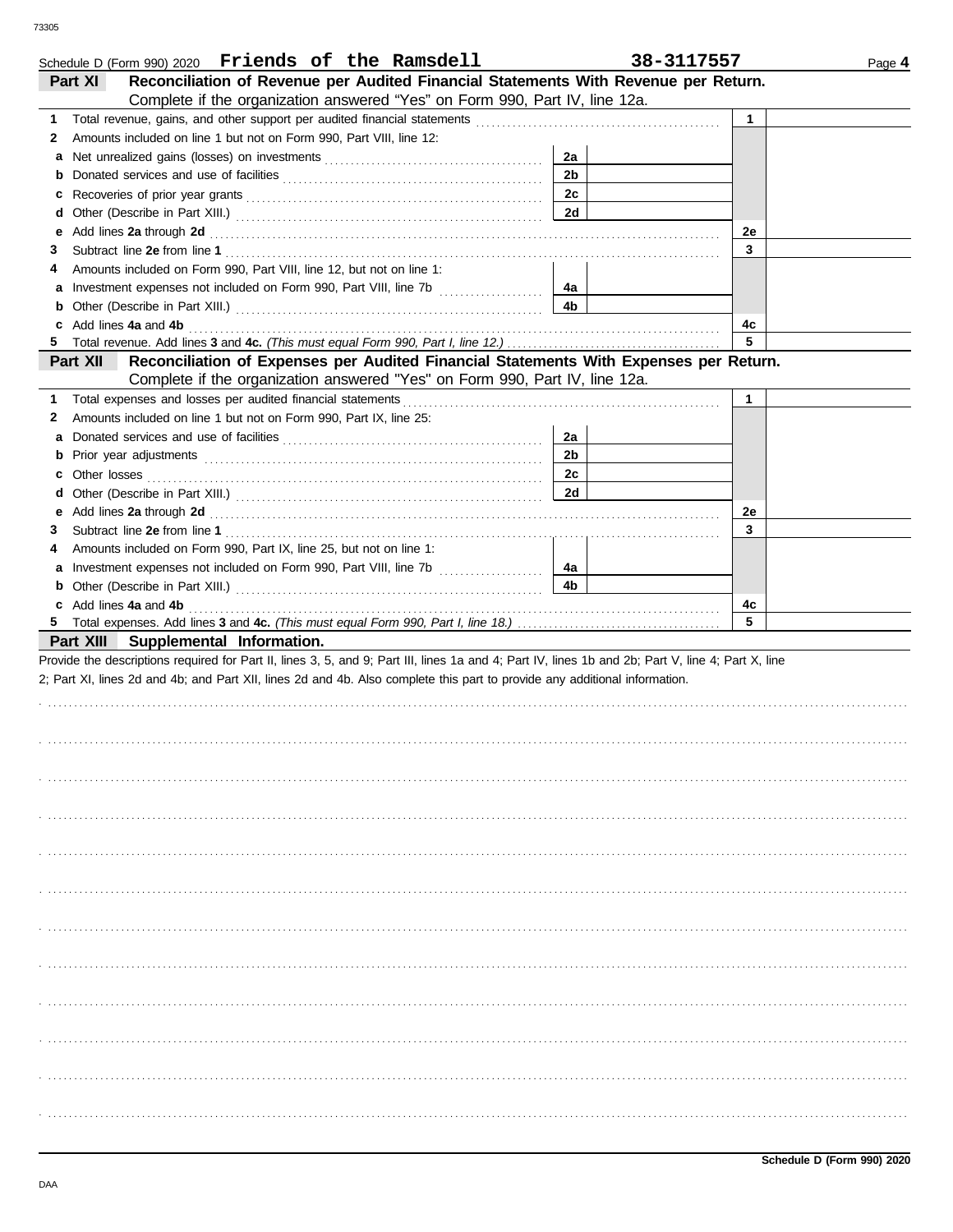|           | Schedule D (Form 990) 2020 Friends of the Ramsdell |                                      |  | 38-3117557 | Page 5 |
|-----------|----------------------------------------------------|--------------------------------------|--|------------|--------|
| Part XIII |                                                    | Supplemental Information (continued) |  |            |        |
|           |                                                    |                                      |  |            |        |
|           |                                                    |                                      |  |            |        |
|           |                                                    |                                      |  |            |        |
|           |                                                    |                                      |  |            |        |
|           |                                                    |                                      |  |            |        |
|           |                                                    |                                      |  |            |        |
|           |                                                    |                                      |  |            |        |
|           |                                                    |                                      |  |            |        |
|           |                                                    |                                      |  |            |        |
|           |                                                    |                                      |  |            |        |
|           |                                                    |                                      |  |            |        |
|           |                                                    |                                      |  |            |        |
|           |                                                    |                                      |  |            |        |
|           |                                                    |                                      |  |            |        |
|           |                                                    |                                      |  |            |        |
|           |                                                    |                                      |  |            |        |
|           |                                                    |                                      |  |            |        |
|           |                                                    |                                      |  |            |        |
|           |                                                    |                                      |  |            |        |
|           |                                                    |                                      |  |            |        |
|           |                                                    |                                      |  |            |        |
|           |                                                    |                                      |  |            |        |
|           |                                                    |                                      |  |            |        |
|           |                                                    |                                      |  |            |        |
|           |                                                    |                                      |  |            |        |
|           |                                                    |                                      |  |            |        |
|           |                                                    |                                      |  |            |        |
|           |                                                    |                                      |  |            |        |
|           |                                                    |                                      |  |            |        |
|           |                                                    |                                      |  |            |        |
|           |                                                    |                                      |  |            |        |
|           |                                                    |                                      |  |            |        |
|           |                                                    |                                      |  |            |        |
|           |                                                    |                                      |  |            |        |
|           |                                                    |                                      |  |            |        |
|           |                                                    |                                      |  |            |        |
|           |                                                    |                                      |  |            |        |
|           |                                                    |                                      |  |            |        |
|           |                                                    |                                      |  |            |        |
|           |                                                    |                                      |  |            |        |
|           |                                                    |                                      |  |            |        |
|           |                                                    |                                      |  |            |        |
|           |                                                    |                                      |  |            |        |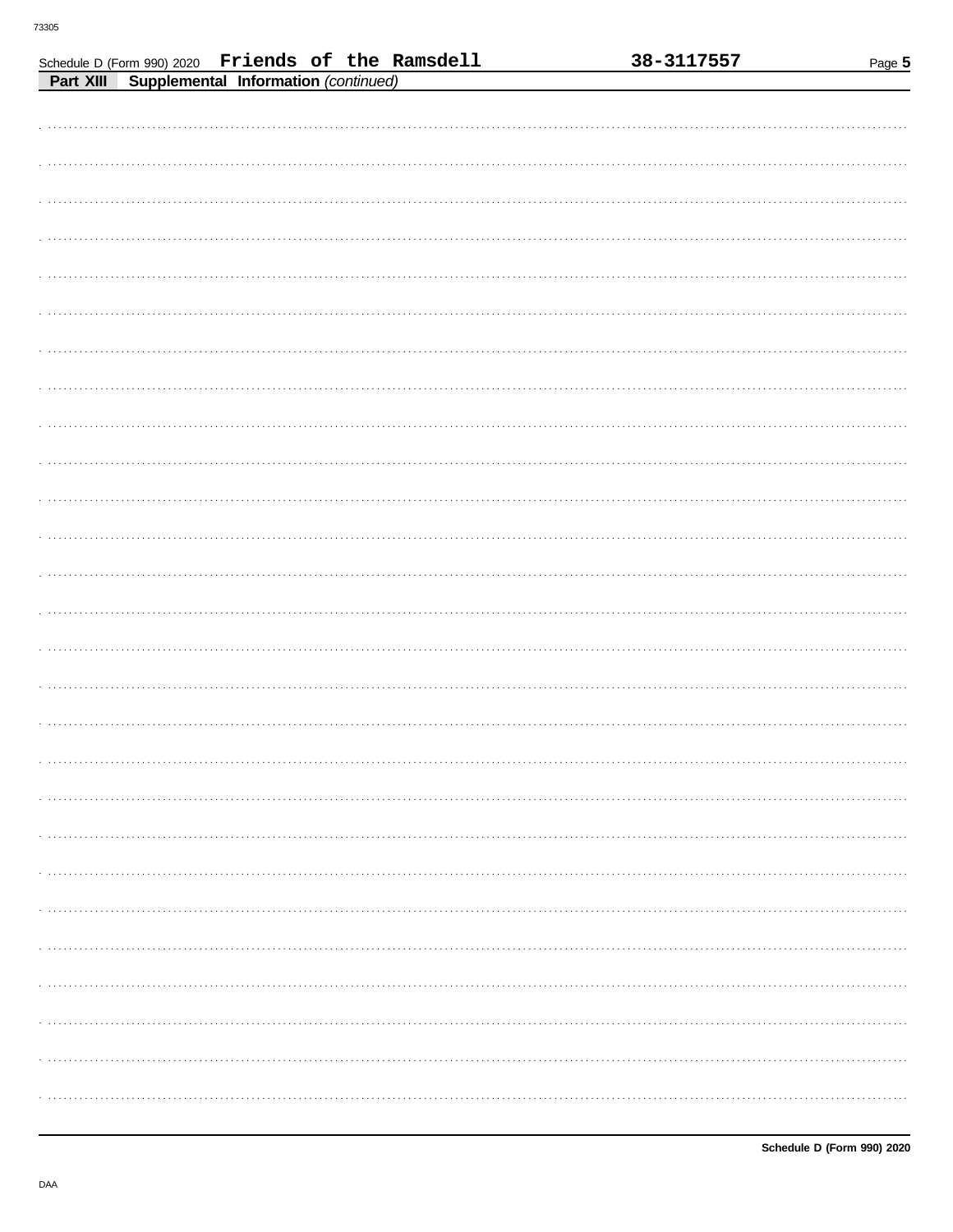| <b>SCHEDULE O</b><br>(Form 990 or 990-EZ)              | Supplemental Information to Form 990 or 990-EZ<br>Complete to provide information for responses to specific questions on |                       | 2020                                       |
|--------------------------------------------------------|--------------------------------------------------------------------------------------------------------------------------|-----------------------|--------------------------------------------|
|                                                        | Form 990 or 990-EZ or to provide any additional information.                                                             |                       |                                            |
| Department of the Treasury<br>Internal Revenue Service | La Attach to Form 990 or 990-EZ.<br>u Go to www.irs.gov/Form990 for the latest information.                              |                       | <b>Open to Public</b><br><b>Inspection</b> |
| Name of the organization                               |                                                                                                                          |                       | Employer identification number             |
|                                                        | Friends of the Ramsdell                                                                                                  | 38-3117557            |                                            |
|                                                        | Form 990, Part III, Line 4d - All Other Accomplishments<br>Other services and events to promote the Ramsdell Theatre     |                       |                                            |
|                                                        | Form 990, Part VI - Additional Information                                                                               |                       |                                            |
|                                                        | Organization's Process to Review compensation comparable data for the CEO /                                              |                       |                                            |
|                                                        | Executive Director and other key employees is overseen by the Governance                                                 |                       |                                            |
|                                                        |                                                                                                                          |                       |                                            |
|                                                        | Committee, comprised of members of the board of directors.                                                               |                       | The governing                              |
|                                                        | body uses statistical analysis from the League of Historic American                                                      |                       |                                            |
| Theaters                                               | (LHAT), a membership organization.                                                                                       | LHAT surveys theaters |                                            |
|                                                        | nationally and publishes these findings annually.                                                                        |                       |                                            |
|                                                        |                                                                                                                          |                       |                                            |
|                                                        |                                                                                                                          |                       |                                            |
|                                                        | Form 990, Part VI, Line 11b - Organization's Process to Review Form 990                                                  |                       |                                            |
|                                                        | Ramsdell Board Treasurer reviews completed 990 form and schedules. 990 form                                              |                       |                                            |
|                                                        |                                                                                                                          |                       |                                            |
|                                                        | and schedules are then distributed to all board members for review before                                                |                       |                                            |
| filing with IRS.                                       |                                                                                                                          |                       |                                            |
|                                                        |                                                                                                                          |                       |                                            |
|                                                        | Form 990, Part VI, Line 15a - Compensation Process for Top Official                                                      |                       |                                            |
|                                                        |                                                                                                                          |                       |                                            |
|                                                        | Organization's Process to Review compensation comparable date for the                                                    |                       |                                            |
|                                                        | CEO/Executive Director and other key employees is overseen by the                                                        |                       |                                            |
|                                                        | Governance Committee, comprised of members of the board of directors. The                                                |                       |                                            |
|                                                        | governing body uses statistical analysis from the League of Historic                                                     |                       |                                            |
|                                                        | American Theraters (LHAT), a membership organization. LHAT serveys                                                       |                       |                                            |
|                                                        | theaters nationally and publishes these findings annually.                                                               |                       |                                            |
|                                                        | Form 990, Part VI, Line 15b - Compensation Process for Officers                                                          |                       |                                            |